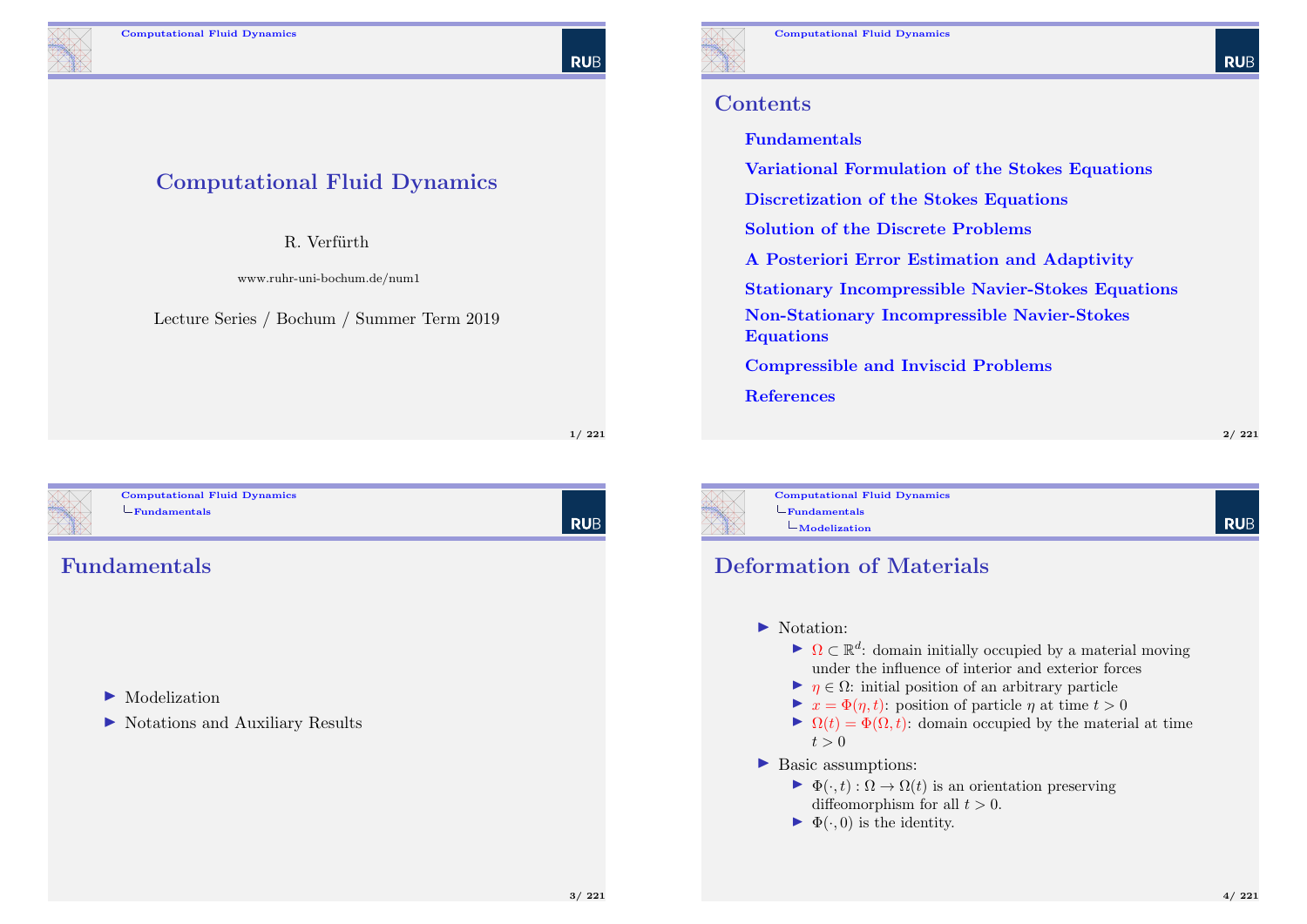

#### Lagrange and Euler Representation

- $\blacktriangleright$  Lagrange representation: Fix  $\eta$  and look at the trajectory  $t \mapsto \Phi(\eta, t)$ .  $\eta$  is called Lagrange coordinate. The Langrange coordinate system moves with the fluid.
- $\triangleright$  Euler representation: Fix the point x and look at the trajectory  $t \mapsto \Phi(\cdot, t)^{-1}(x)$  which passes through x. x is called Euler coordinate. The Euler coordinate system is fixed.

5/ 221

| Comp   |  |
|--------|--|
| $-Fun$ |  |
|        |  |
|        |  |

putational Fluid Dynamics damentals [Mod](#page-0-0)elization

# | Rub

#### Properties

 $D\Phi = (\frac{\partial \Phi_i}{\partial \eta_j})_{1 \leq i,j \leq d}$  Jacobi matrix of  $\Phi, J = \det D\Phi$  Jacobi determinant of  $\Phi$ ,  $A_{ij}$  co-factors of  $D\Phi$   $(1 \le i, j \le d)$ :

$$
\frac{\partial}{\partial t} J = \sum_{i,j} \frac{\partial}{\partial (D\Phi)_{ij}} J \frac{\partial}{\partial t} (D\Phi)_{ij} = \sum_{i,j} (-1)^{i+j} A_{ij} \frac{\partial^2}{\partial t \partial \eta_j} \Phi_i
$$
  
\n
$$
= \sum_{i,j} (-1)^{i+j} A_{ij} \frac{\partial}{\partial \eta_j} \mathbf{v}_i = \sum_{i,j,k} (-1)^{i+j} A_{ij} \frac{\partial}{\partial \eta_j} \Phi_k \frac{\partial}{\partial x_k} \mathbf{v}_i
$$
  
\n
$$
= \sum_{i,k} J \delta_{i,k} \frac{\partial}{\partial x_k} \mathbf{v}_i = J \operatorname{div} \mathbf{v}
$$



| RUB

Computational Fluid Dynamics  $L$ Fundamentals  $L_{\text{Modelization}}$ 

#### **Velocity**

Velocity of the movement at the point  $x = \Phi(\eta, t)$  is

$$
\mathbf{v}(x,t) = \frac{\partial}{\partial t} \Phi(\eta, t).
$$

6/ 221

**RUE** 



Computational Fluid Dynamics  $L$ Fundamentals  $L$ Modelization

#### Transport Theorem

$$
\frac{d}{dt} \int_{V(t)} f(x, t) dx
$$
\n
$$
= \frac{d}{dt} \int_{V} f(\Phi(\eta, t), t) J(\eta, t) d\eta
$$
\n
$$
= \int_{V} \left( \frac{\partial}{\partial t} f(\Phi(\eta, t), t) J(\eta, t) + \nabla f(\Phi(\eta, t), t) \cdot \mathbf{v}(\Phi(\eta, t), t) J(\eta, t) + f(\Phi(\eta, t), t) \operatorname{div} \mathbf{v}(\Phi(\eta, t), t) J(\eta, t) \right) d\eta
$$
\n
$$
= \int_{V(t)} \left( \frac{\partial}{\partial t} f(x, t) + \operatorname{div} [f(x, t) \mathbf{v}(x, t)] \right) dx
$$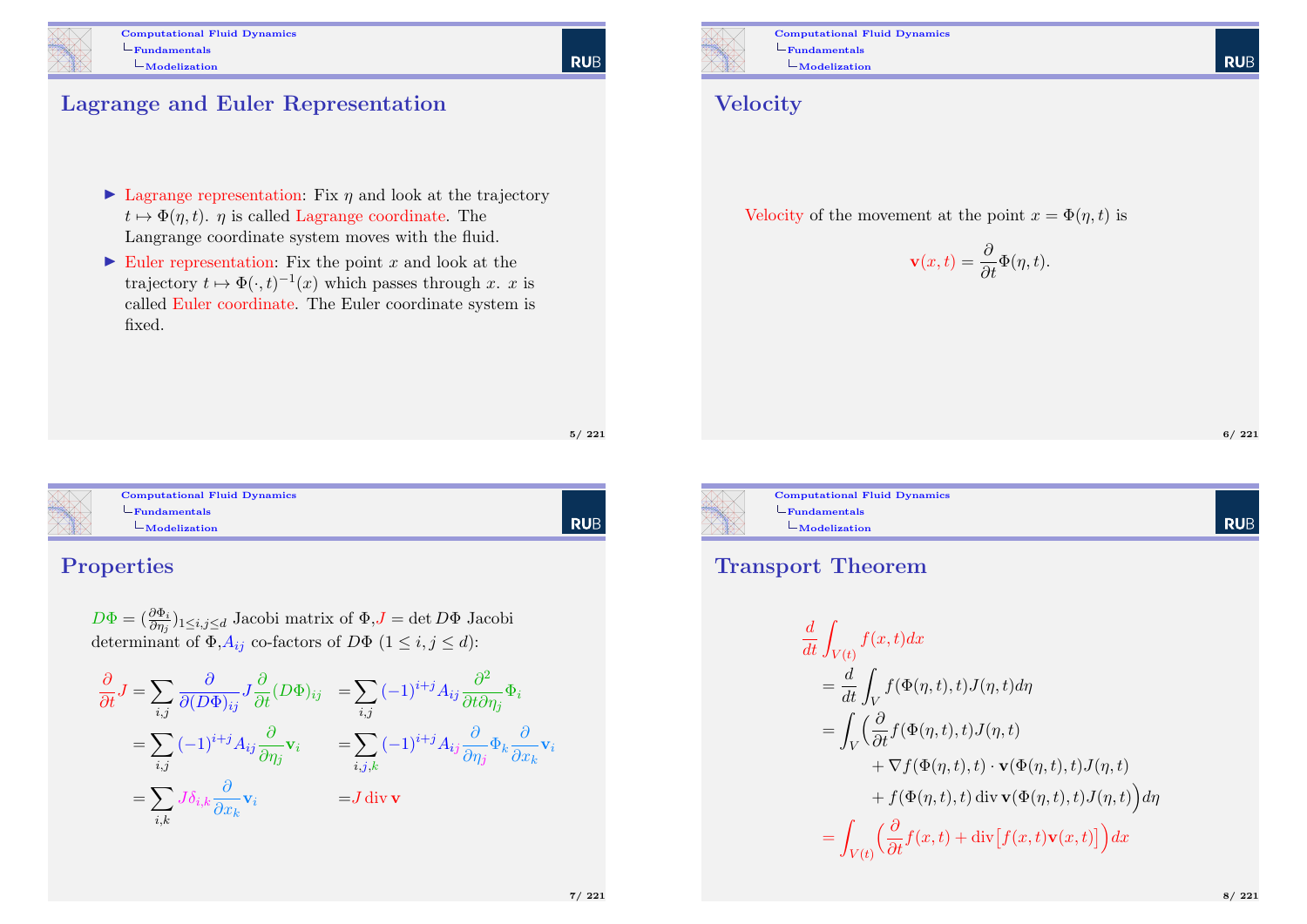Computational Fluid Dynamics  $L_{\text{Fundamentals}}$  $L$ Modelization

#### Conservation of Mass

- $\rho$  denotes the density of the material.
- $\blacktriangleright$  $V(t)$  $\rho dx$  is the total mass of a control volume.
- $\blacktriangleright$  Total mass is conserved:

$$
0 = \frac{d}{dt} \int_{V(t)} \rho dx = \int_{V(t)} \left(\frac{\partial}{\partial t} \rho + \text{div} \left[ \rho \mathbf{v} \right] \right) dx.
$$

 $\blacktriangleright$  This holds for every control volume, hence:

$$
\frac{\partial}{\partial t}\rho + \mathrm{div}\big[\rho \mathbf{v}\big] = 0.
$$

9/ 221

 $L_{\text{Fundamentals}}$  $L_{\text{Fundamentals}}$  $L_{\text{Fundamentals}}$  $L$ [Mod](#page-0-0)elization

# Computational Fluid Dynamics

l rub

#### Interior Forces

Basic assumptions:

- Interior forces act via the surface of a volume  $V(t)$ .
- $\blacktriangleright$  Interior forces only depend on the normal direction of the surface of the volume.
- $\blacktriangleright$  Interior forces are additive and continuous.



### Conservation of Momentum

- $\blacktriangleright$  $V(t)$  $\rho \mathbf{v} dx$  is the total momentum of a control volume.
- $\blacktriangleright$  Its temporal change is

$$
\frac{d}{dt} \int_{V(t)} \rho \mathbf{v} dx = \int_{V(t)} \left( \frac{\partial}{\partial t} [\rho \mathbf{v}] + \text{div} [\rho \mathbf{v} \otimes \mathbf{v}] \right) dx.
$$

 $\blacktriangleright$  This is in equilibrium with exterior and interior forces.

• **Exterior forces are given by** 
$$
\int_{V(t)} \rho \mathbf{f} dx.
$$

10/ 221

**RUE** 



#### Cauchy Theorem

The previous assumptions imply:

- There is a tensor field  $\mathbf{T}: \Omega \to \mathbb{R}^{d \times d}$  such that the interior forces are given by  $\mathbf{\underline{T}}\cdot \mathbf{n} dS.$ 
	- $\partial V(t)$
- $\blacktriangleright$  **T** is such that the divergence theorem of Gauß holds

$$
\int_{\partial V(t)} \mathbf{\underline{T}} \cdot \mathbf{n} dS = \int_{V(t)} \operatorname{div} \mathbf{\underline{T}} dx.
$$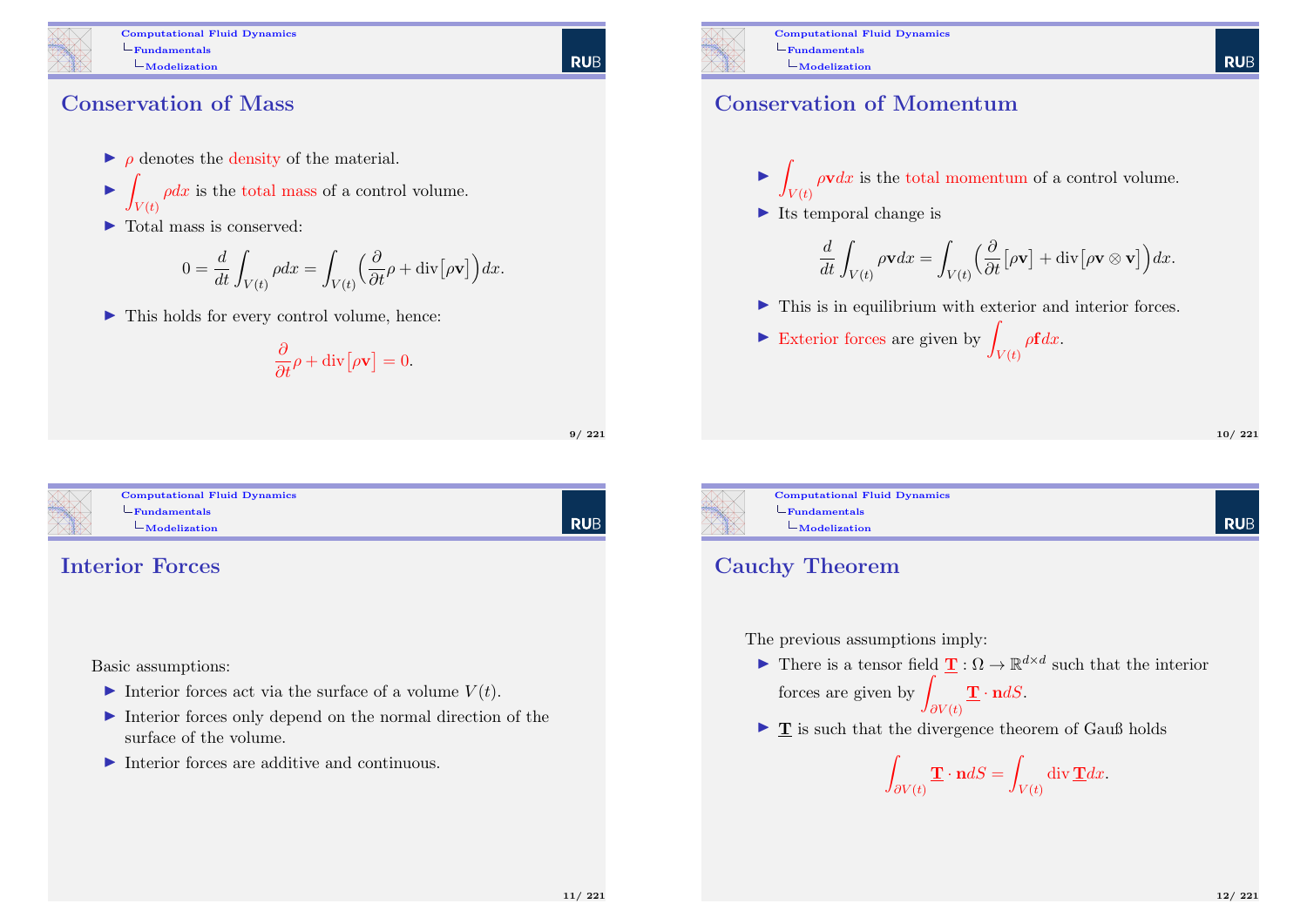

Computational Fluid Dynamics  $L_{\text{Fundamentals}}$ Modelization

## Conservation of Momentum (ctd.)

 $\blacktriangleright$  The conservation of momentum and the Cauchy theorem imply:

$$
\int_{V(t)} \left( \frac{\partial}{\partial t} (\rho \mathbf{v}) + \mathrm{div}(\rho \mathbf{v} \otimes \mathbf{v}) \right) = \int_{V(t)} \left( \rho \mathbf{f} + \mathrm{div} \, \mathbf{\underline{T}} \right).
$$

 $\blacktriangleright$  This holds for every control volume, hence:

$$
\frac{\partial}{\partial t}(\rho \mathbf{v}) + \mathrm{div}(\rho \mathbf{v} \otimes \mathbf{v}) = \rho \mathbf{f} + \mathrm{div} \, \mathbf{\underline{T}}.
$$

13/ 221

#### Computational Fluid Dynamics  $L$ [Fundamentals](#page-0-0) [Mod](#page-0-0)elization

**RUB** 

#### Constitutive Laws

Basic assumptions:

- $\blacktriangleright$  **T** only depends on the gradient of the velocity.
- $\blacktriangleright$  The dependence on the velocity gradient is linear.
- $\blacktriangleright$  **T** is symmetric.

(Due to the Cauchy theorem this is a consequence of the conservation of angular momentum.)

- $\triangleright$  In the absence of internal friction, **T** is diagonal and proportional to the pressure, i.e. all interior forces act in normal direction.
- $\blacktriangleright$  The total energy e is the sum of internal and kinetic energy.
- $\triangleright$   $\sigma$  is proportional to the variation of the internal energy.



Computational Fluid Dynamics  $L_{\text{Fundamentals}}$ Modelization

#### Conservation of Energy

- $\blacktriangleright$  $V(t)$  $edx$  is the total energy of a control volume.
- $\triangleright$  Its temporal change is in equilibrium with the internal energy and the energy of exterior and interior forces.

$$
\blacktriangleright
$$
 **Exterior forces contribute**  $\int_{V(t)} \rho \mathbf{f} \cdot \mathbf{v} dx$ .

- Interior forces give  $\overline{\phantom{a}}$  $\partial V(t)$  $\mathbf{n} \cdot \underline{\mathbf{T}} \cdot \mathbf{v} dS =$  $V(t)$  $\operatorname{div}[\mathbf{\underline{T}}\cdot\mathbf{v}]dx$ .
- $\blacktriangleright$  The Cauchy theorem implies that the internal energy is of the form  $\int$  $\partial V(t)$  $\mathbf{n} \cdot \boldsymbol{\sigma} dS =$  $V(t)$ div  $\sigma dx$ .
- $\blacktriangleright$  Hence, conservation of energy implies

$$
\frac{\partial}{\partial t}e + \operatorname{div}(e\mathbf{v}) = \rho \mathbf{f} \cdot \mathbf{v} + \operatorname{div}(\mathbf{\underline{T}} \cdot \mathbf{v}) + \operatorname{div} \boldsymbol{\sigma}.
$$

14/ 221

 $L$ Fundamentals

Computational Fluid Dynamics Modelization

# **RUF**

## Consequences of the Constitutive Laws

Above assumptions imply:

 $\blacktriangleright \mathbf{T} = 2\lambda \mathbf{D}(\mathbf{v}) + \mu(\text{div }\mathbf{v})\mathbf{I} - p\mathbf{I},$ 

where  $\underline{\mathbf{D}}(\mathbf{v}) = \frac{1}{2}(\nabla \mathbf{v} + \nabla \mathbf{v}^t)$  is the deformation tensor,  $\lambda$ ,  $\mu$ are the dynamic viscosities,  $p$  is the pressure,  $\bf{I}$  is the unit tensor.

$$
\blacktriangleright e = \rho \varepsilon + \frac{1}{2}\rho |\mathbf{v}|^2,
$$

where  $\varepsilon$  is often identified with the temperature.

 $\mathbf{r} = \alpha \nabla \varepsilon$ 

15/ 221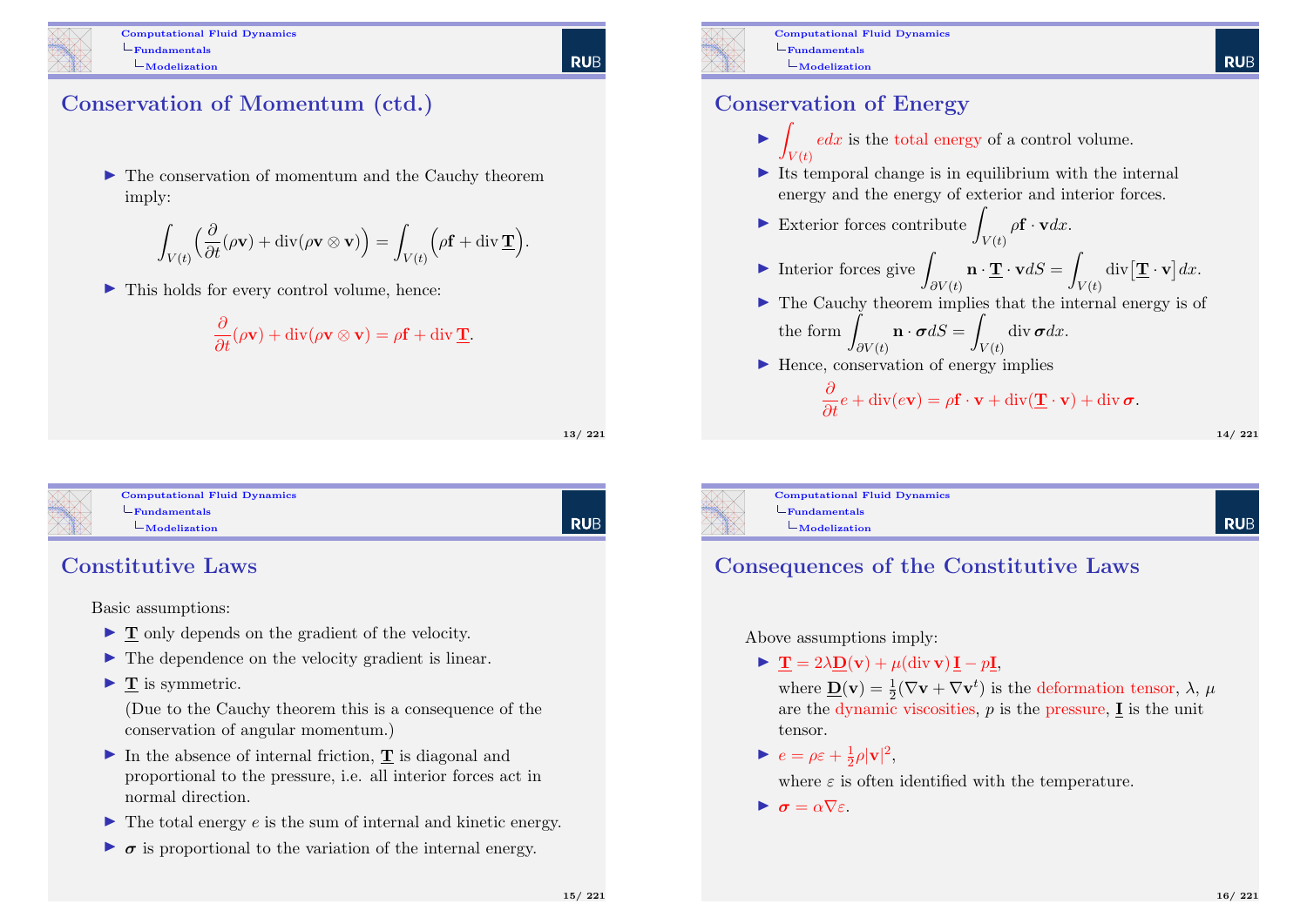

Computational Fluid Dynamics  $L$ Fundamentals  $L$ Modelization

Compressible Navier-Stokes Equations in Conservative Form

$$
\frac{\partial}{\partial t}\rho + \text{div}(\rho \mathbf{v}) = 0
$$
  

$$
\frac{\partial}{\partial t}(\rho \mathbf{v}) + \text{div}(\rho \mathbf{v} \otimes \mathbf{v}) = \rho \mathbf{f} + 2\lambda \text{ div } \mathbf{D}(\mathbf{v})
$$

$$
+ \mu \text{ grad } \text{div } \mathbf{v} - \text{grad } p
$$

$$
\frac{\partial}{\partial t}e + \text{div}(e\mathbf{v}) = \rho \mathbf{f} \cdot \mathbf{v} + 2\lambda \text{ div}[\mathbf{D}(\mathbf{v}) \cdot \mathbf{v}]
$$

$$
+ \mu \text{ div}[\text{div } \mathbf{v} \cdot \mathbf{v}] - \text{div}(p\mathbf{v}) + \alpha \Delta \varepsilon
$$

$$
p = p(\rho, \varepsilon)
$$

$$
e = \rho \varepsilon + \frac{1}{2}\rho |\mathbf{v}|^2
$$

Computational Fluid Dynamics  $L$ [Fundamentals](#page-0-0)  $L$ [Mod](#page-0-0)elization

# | Rub

17/ 221

#### Compressible Navier-Stokes Equations in Non-Conservative Form

Insert first equation in second one and first and second equation in third one:

$$
\frac{\partial}{\partial t} \rho + \text{div}(\rho \mathbf{v}) = 0
$$

$$
\rho \left[ \frac{\partial}{\partial t} \mathbf{v} + (\mathbf{v} \cdot \nabla) \mathbf{v} \right] = \rho \mathbf{f} + \lambda \Delta \mathbf{v} + (\lambda + \mu) \text{ grad div } \mathbf{v} - \text{grad } p
$$

$$
\rho \left[ \frac{\partial}{\partial t} \varepsilon + \rho \mathbf{v} \cdot \text{grad } \varepsilon \right] = \lambda \mathbf{D}(\mathbf{v}) : \mathbf{D}(\mathbf{v}) + \mu (\text{div } \mathbf{v})^2 - p \text{ div } \mathbf{v}
$$

$$
+ \alpha \Delta \varepsilon
$$

$$
p = p(\rho, \varepsilon)
$$



#### Euler Equations



$$
\frac{\partial}{\partial t} \rho + \text{div}(\rho \mathbf{v}) = 0
$$

$$
\frac{\partial}{\partial t} (\rho \mathbf{v}) + \text{div}(\rho \mathbf{v} \otimes \mathbf{v} + p\mathbf{I}) = \rho \mathbf{f}
$$

$$
\frac{\partial}{\partial t} e + \text{div}(e\mathbf{v} + p\mathbf{v}) = \rho \mathbf{f} \cdot \mathbf{v} + \alpha \Delta \varepsilon
$$

$$
p = p(\rho, \varepsilon)
$$

$$
e = \rho \varepsilon + \frac{1}{2} \rho |\mathbf{v}|^2
$$

18/ 221



#### Non-Stationary Incompressible Navier-Stokes Equations

- $\triangleright$  Assume that the density  $\rho$  is constant,
- replace p by  $\frac{p}{\rho}$ ,
- denote by  $\nu = \frac{\lambda}{\rho}$  the kinematic viscosity,
- $\blacktriangleright$  drop the energy equation:

$$
\operatorname{div} \mathbf{v} = 0
$$

$$
\frac{\partial}{\partial t} \mathbf{v} + (\mathbf{v} \cdot \nabla) \mathbf{v} = \mathbf{f} + \nu \Delta \mathbf{v} - \operatorname{grad} p
$$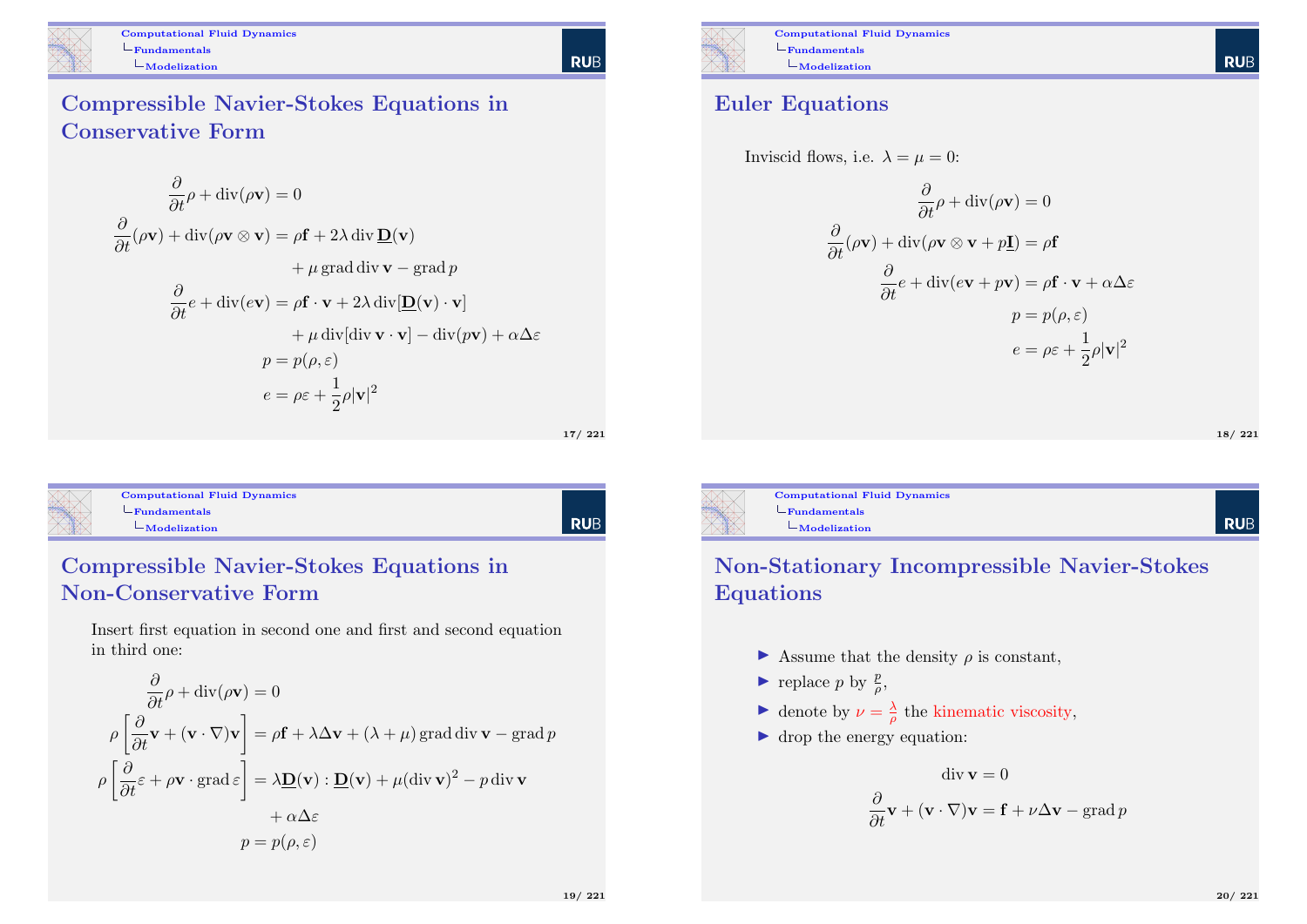

Computational Fluid Dynamics  $L_{\text{Fundamentals}}$  $L$ Modelization

# **RUB**

Reynolds' Number

- Introduce a reference length  $L$ , a reference time  $T$ , a reference velocity  $U$ , a reference pressure  $P$ , and a reference force  $F$  and new variables and quantities by  $x = Lu, t = T\tau, \mathbf{v} = U\mathbf{u}, v = Pa, \mathbf{f} = F\mathbf{g}.$
- Choose T, F and P such that  $T = \frac{L}{U}$ ,  $F = \frac{\nu U}{L^2}$  and  $\frac{PL}{\nu U} = 1$ .
- $\blacktriangleright$  Then

 $\text{div}\,\mathbf{u}=0$  $\frac{\partial}{\partial t}\mathbf{u} + Re(\mathbf{u} \cdot \nabla)\mathbf{u} = \mathbf{f} + \Delta \mathbf{u} - \mathrm{grad}\,q,$ 

where  $Re = \frac{LU}{\nu}$  is the dimensionless Reynolds' number.

21/ 221



# | Rub

Stokes Equations

Linearize at velocity  $\mathbf{v} = 0$ :

$$
\operatorname{div} \mathbf{v} = 0
$$

$$
-\Delta \mathbf{v} + \operatorname{grad} p = \mathbf{f}
$$



Computational Fluid Dynamics  $L_{\text{Fundamentals}}$  $L$ Modelization

#### Stationary Incompressible Navier-Stokes Equations

Assume that the flow is stationary:

 $\operatorname{div} \mathbf{v} = 0$  $-v\Delta v + (v \cdot \nabla)v + \text{grad } v = \mathbf{f}$ 

22/ 221

**RUE** 

**RUE** 



Computational Fluid Dynamics  $L$ Fundamentals  $L$ Modelization

#### Boundary Conditions

 $\blacktriangleright$  Around 1827, Pierre Louis Marie Henri Navier suggested the general boundary condition

$$
\lambda_n \mathbf{v} \cdot \mathbf{n} + (1 - \lambda_n) \mathbf{n} \cdot \underline{\mathbf{T}} \cdot \mathbf{n} = 0
$$

$$
\lambda_t [\mathbf{v} - (\mathbf{v} \cdot \mathbf{n}) \mathbf{n}] + (1 - \lambda_t) [\underline{\mathbf{T}} \cdot \mathbf{n} - (\mathbf{n} \cdot \underline{\mathbf{T}} \cdot \mathbf{n}) \mathbf{n}] = 0
$$

with parameters  $\lambda_n, \lambda_t \in [0, 1]$  depending on the actual flow-problem.

- $\triangleright$  A particular case is the slip boundary condition  $\mathbf{v} \cdot \mathbf{n} = 0$ ,  $\mathbf{T} \cdot \mathbf{n} - (\mathbf{n} \cdot \mathbf{T} \cdot \mathbf{n})\mathbf{n} = 0$ .
- ▶ Around 1845, Sir George Gabriel Stokes suggested the no-slip boundary condition  $\mathbf{v} = 0$ .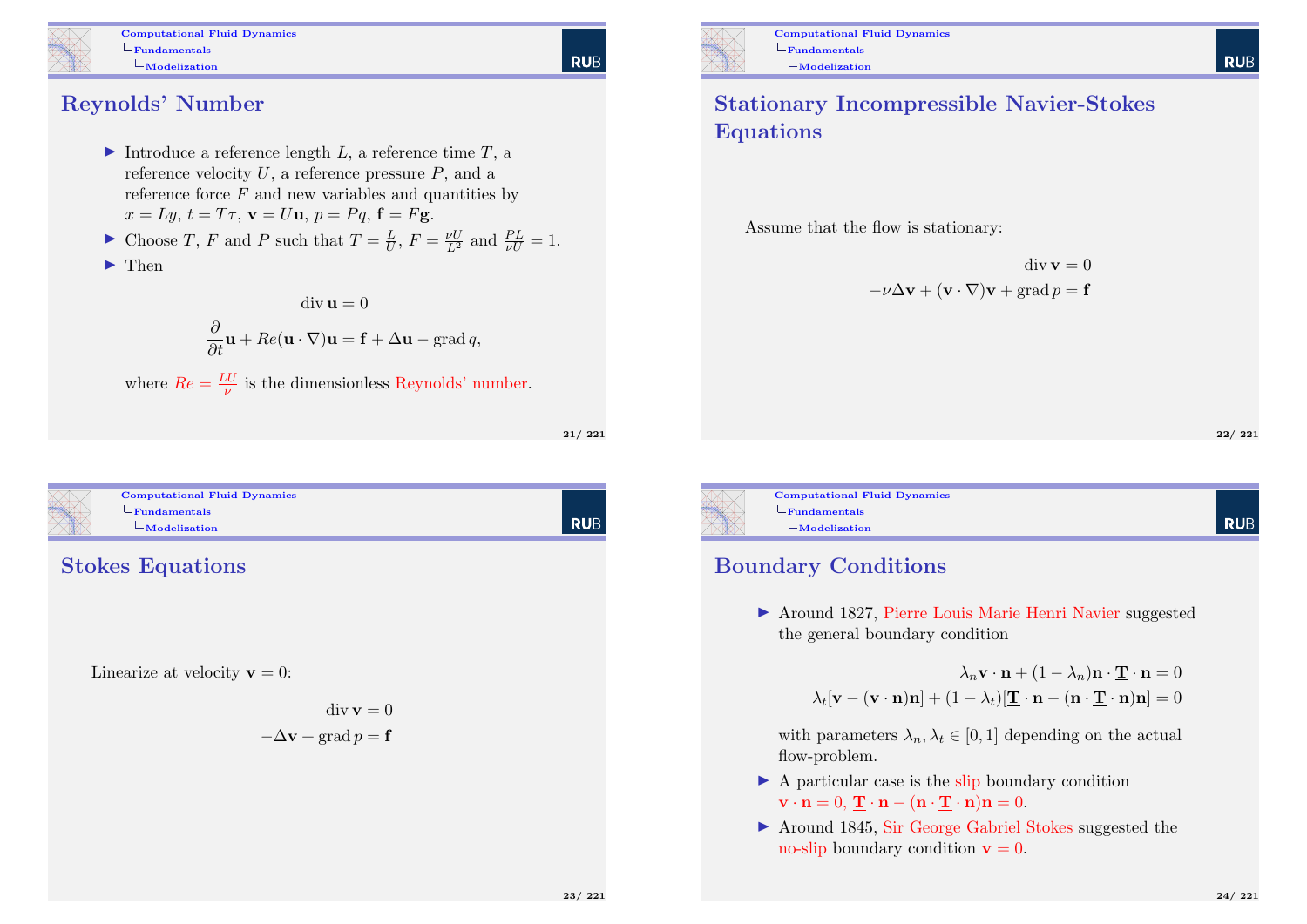

Computational Fluid Dynamics  $L_{\text{Fundamentals}}$ Notations and Auxiliary Results

#### Divergence Theorem

 $\blacktriangleright$  Divergence:

$$
\operatorname{div} \mathbf{w} = \sum_{i=1}^{d} \frac{\partial w_i}{\partial x_i}
$$

▶ Divergence Theorem:

$$
\int_{\Omega} \text{div } \mathbf{w} dx = \int_{\Gamma} \mathbf{w} \cdot \mathbf{n} dS
$$

25/ 221

RUB

**RUB** 

| <b>Computational Fluid Dynamics</b>         |
|---------------------------------------------|
| -Fundamentals                               |
| $\mathbf{-Notations}$ and Auxiliary Results |
|                                             |

#### Examples

- $\triangleright$  Every function which is continuously differentiable in the classical sense is weakly differentiable and its classical derivative coincides with the weak derivative.
- I Every continuous piecewise differentiable function is weakly differentiable and its weak derivative is the piecewise classical derivative.





Notations and Auxiliary Results

#### Weak Derivative

Z

 $\blacktriangleright$  The function u is said to be weakly differentiable w.r.t.  $x_i$ with weak derivative  $w_i$ , if every continuously differentiable function v with  $v = 0$  on  $\Gamma$  satisfies

$$
\int_{\Omega} w_i v dx = - \int_{\Omega} u \frac{\partial v}{\partial x_i} dx.
$$

If u is weakly differentiable w.r.t. to all variables  $x_1, \ldots, x_d$ , we call u weakly differentiable and write  $\nabla u$  for the vector  $(w_1, \ldots, w_d)$  of the weak derivatives.

**RUB** 

**RUE** 

Computational Fluid Dynamics  $L$ Fundamentals Notations and Auxiliary Results

#### Sobolev Spaces and Norms

 $\blacktriangleright$   $L^2(\Omega)$  Lebesgue space with norm  $\|\varphi\|_{\Omega} = \|\varphi\| = \left\{ \int_{\Omega} \varphi^2 \right\}^{\frac{1}{2}}$ 

 $\blacktriangleright H^k(\Omega) = \{ \varphi \in L^2(\Omega) : D^{\alpha} \varphi \in L^2(\Omega) \, \forall \alpha_1 + \ldots + \alpha_d \leq k \},\$  $k \geq 1$ , Sobolev spaces with semi-norm

 $|\varphi|_{k,\Omega}=|\varphi|_{k}=\left\{\sum_{\alpha_1+\ldots+\alpha_d=k}\lVert D^{\alpha}\varphi\rVert^2\right\}^{\frac{1}{2}}$  and norm  $\|\varphi\|_{k,\Omega}=\|\varphi\|_{k}=\left\{\sum_{\ell=0}^{k}|\varphi|_{\ell}^{2}\right\}^{\frac{1}{2}}$ 

- I Norms of vector- or tensor-valued functions are defined component-wise.
- $\blacktriangleright$   $H_0^1(\Omega) = {\varphi \in H^1(\Omega) : \varphi = 0 \text{ on } \Gamma = \partial \Omega}$
- $\blacktriangleright V = \{ \mathbf{v} \in H^1_0(\Omega)^d : \text{div } \mathbf{v} = 0 \}$
- $\blacktriangleright$   $L_0^2(\Omega) = \{ \varphi \in L^2(\Omega) : \int_{\Omega} \varphi = 0 \}$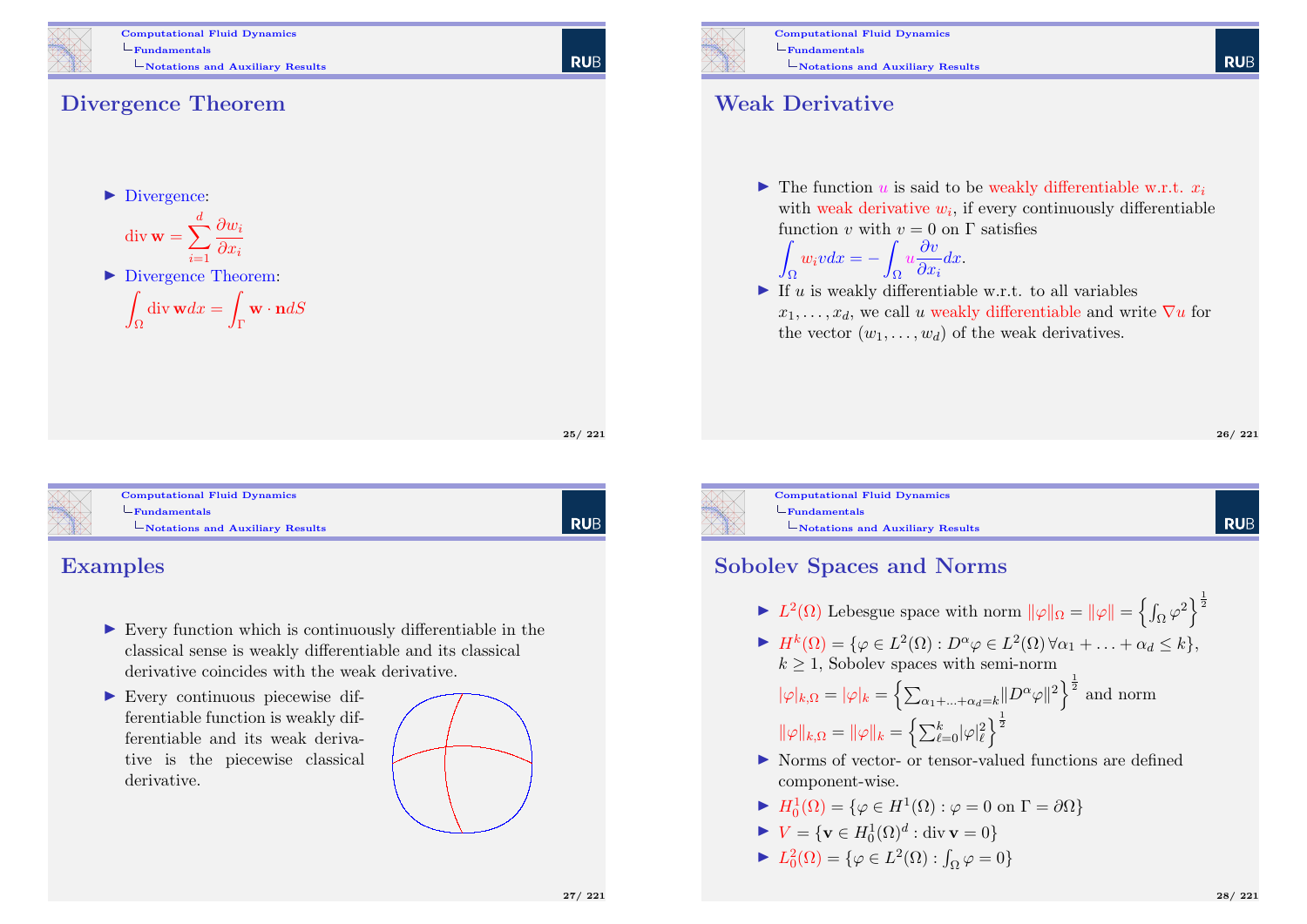

Computational Fluid Dynamics  $L_{\text{Fundamentals}}$ Notations and Auxiliary Results

#### Examples

- Every bounded function is in  $L^2(\Omega)$ .
- $\blacktriangleright v(x) = \frac{1}{\sqrt{2}}$  $\frac{1}{x^2+y^2}$  is not in  $L^2(B(0,1))$   $(B(0,1)$  circle with radius 1 centred at the origin), since

$$
\int_{B(0,1)} |v(x)|^2 dx = 2\pi \int_0^1 \frac{1}{r} dr
$$
 is not finite.

- Every continuously differentiable function is in  $H^1(\Omega)$ .
- A piecewise differentiable function is in  $H^1(\Omega)$ , if and only if it is globally continuous.
- ► Functions in  $H^1(\Omega)$  must not admit point values.  $v(x) = \ln(|\ln(\sqrt{x^2 + y^2})|)$  is in  $H^1(B(0, 1))$  but has no finite value at the origin.

29/ 221

RUB

**RUE** 

| <b>Computational Fluid Dynamics</b>   |  |
|---------------------------------------|--|
| - Fundamentals                        |  |
| $\n $ Notations and Auxiliary Results |  |
|                                       |  |
|                                       |  |

#### Finite Element Meshes T

- $\triangleright$   $\Omega \cup \Gamma$  is the union of all elements in T.
- Affine equivalence: Each  $K \in \mathcal{T}$  is either a triangle or a parallelogram, if  $d = 2$ , or a tetrahedron or a parallelepiped, if  $d = 3$ .
- Admissibility: Any two elements  $K$  and  $K'$  in  $\mathcal T$  are either disjoint or share a vertex or a complete edge or, if  $d = 3$ , a complete face.



- $\triangleright$  Shape-regularity: For every element K, the ratio of its diameter  $h_K$  to the diameter  $\rho_K$  of the largest ball inscribed into  $K$  is bounded independently of  $K$ .
- Mesh-size:  $h = h_{\mathcal{T}} = \max_{K \in \mathcal{T}} h_K$



#### Poincaré, Friedrichs and Trace Inequalities

- $\triangleright$  Poincaré inequality:  $\|\varphi\| \leq c_P \operatorname{diam}(\Omega)|\varphi|_1$  for all  $\varphi \in H^1(\Omega) \cap L_0^2(\Omega)$
- $\blacktriangleright$   $c_P = \frac{1}{\pi}$  if  $\Omega$  is convex.
- Friedrichs inequality:  $\|\varphi\| \leq c_F \operatorname{diam}(\Omega) |\varphi|_1$  for all  $\varphi \in H^1_0(\Omega)$
- ► Trace inequality:  $\|\varphi\|_{\Gamma} \leq \left\{ c_{T,1}(\Omega) \|\varphi\|^2 + c_{T,2}(\Omega) |\varphi|_1^2 \right\}^{\frac{1}{2}}$  for all  $\varphi \in H^1(\Omega)$
- $\triangleright$  c<sub>T,1</sub>( $\Omega$ )  $\approx$  diam( $\Omega$ )<sup>-1</sup>, c<sub>T,2</sub>( $\Omega$ )  $\approx$  diam( $\Omega$ ) if  $\Omega$  is a simplex or parallelepiped

30/ 221

**RUE** 



Computational Fluid Dynamics  $L$ Fundamentals  $\Box$  Notations and Auxiliary Results

#### Remarks

- $\triangleright$  Curved boundaries can be approximated by piecewise straight lines or planes.
- $\blacktriangleright$  The admissibility is necessary to ensure the continuity of the finite element functions and thus the inclusion of the finite element spaces in  $H_0^1(\Omega)$ .
- $\blacktriangleright$  If the admissibility is violated, the continuity of the finite element functions must be enforced which leads to a more complicated implementation.
- I Partitions can also consist of general quadrilaterals or hexahedra which leads to a more complicated implementation.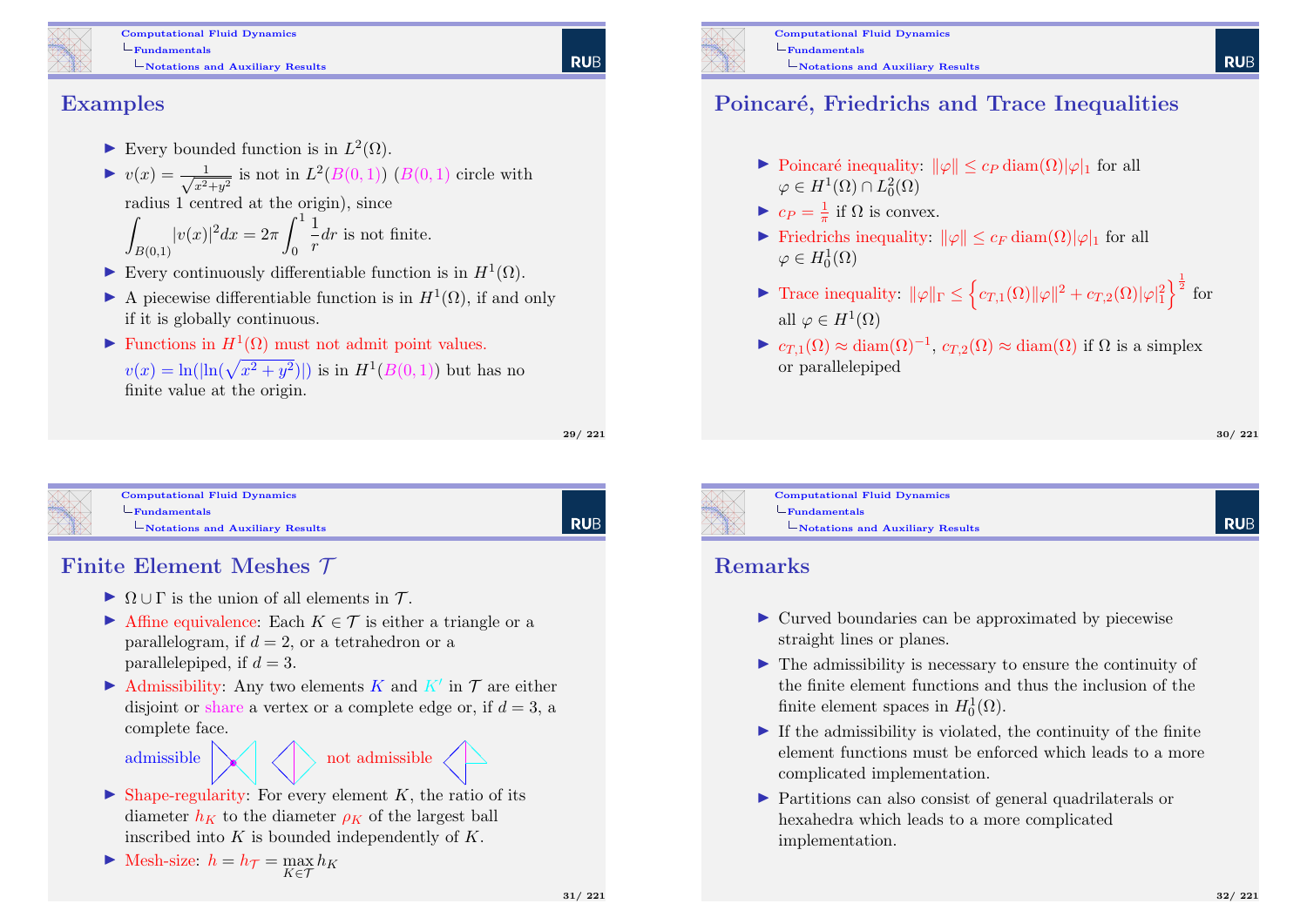

Computational Fluid Dynamics  $L_{\text{Fundamentals}}$  $\mathcal{L}_{\text{Notations and Auxiliary Results}}$ 

# **RUB**

Finite Element Spaces

$$
\blacktriangleright \qquad R_k(\widehat{K}) = \begin{cases} \text{span}\{x_1^{\alpha_1} \cdot \ldots \cdot x_d^{\alpha_d} : \alpha_1 + \ldots + \alpha_d \le k\} \\ \widehat{K} \text{ reference simplex} \\ \text{span}\{x_1^{\alpha_1} \cdot \ldots \cdot x_d^{\alpha_d} : \max\{\alpha_1, \ldots, \alpha_d\} \le k\} \\ \widehat{K} \text{ reference cube} \end{cases}
$$

$$
\blacktriangleright \qquad R_k(K) = \{ \widehat{p} \circ F_K^{-1} : \widehat{p} \in \widehat{R}_k \}
$$

$$
\blacktriangleright \quad S^{k,-1}(\mathcal{T}) = \{ v : \Omega \to \mathbb{R} : v \big|_K \in R_k(K) \text{ for all } K \in \mathcal{T} \}
$$

$$
\blacktriangleright \qquad S^{k,0}(\mathcal{T}) = S^{k,-1}(\mathcal{T}) \cap C(\overline{\Omega})
$$

$$
\blacktriangleright \qquad S_0^{k,0}(\mathcal{T}) = S^{k,0}(\mathcal{T}) \cap H_0^1(\Omega)
$$

$$
= \{ v \in S^{k,0}(\mathcal{T}) : v = 0 \text{ on } \Gamma \}
$$

33/ 221

| $\mathbf{-Notations}$ and Auxiliary Results |
|---------------------------------------------|
|                                             |







Computational Fluid Dynamics  $L_{\text{Fundamentals}}$  $\Box$  Notations and Auxiliary Results

#### Remarks

- **►** The global continuity ensures that  $S^{k,0}(\mathcal{T}) \subset H^1(\Omega)$ .
- $\blacktriangleright$  The polynomial degree k may vary from element to element; this leads to a more complicated implementation.

34/ 221



#### Global Degrees of Freedom  $\mathcal{N}_{\mathcal{I},k}$



 $\blacktriangleright$  The functions in  $S^{k,0}(\mathcal{T})$  are uniquely defined by their values in  $\mathcal{N}_{\mathcal{T},k}$  thanks to the admissibility of  $\mathcal{T}$ .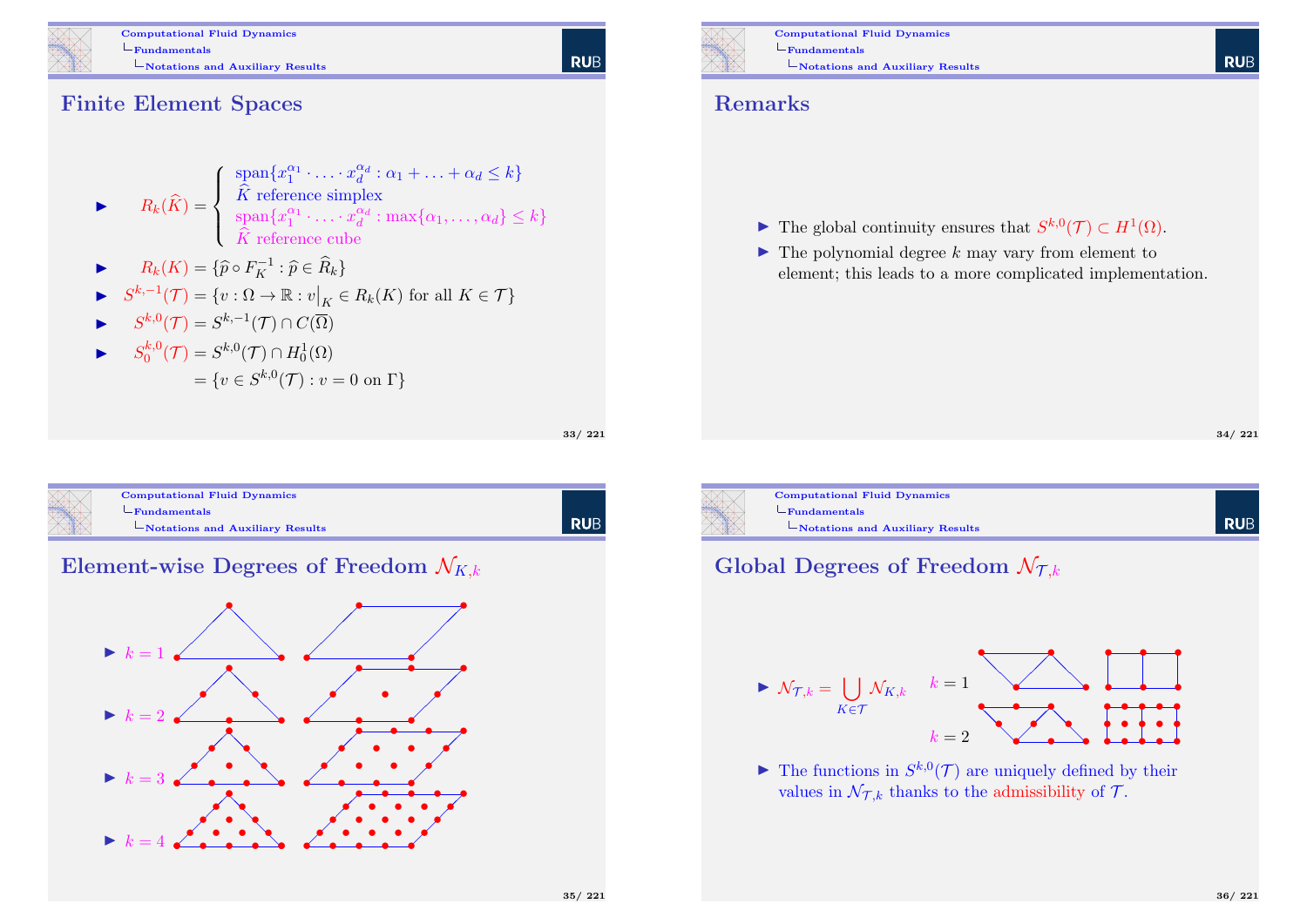

Computational Fluid Dynamics  $L_{\text{Fundamentals}}$ Notations and Auxiliary Results

**RUB** 

### Nodal Basis Functions

The nodal basis function associated with a vertex  $z \in \mathcal{N}_{\mathcal{L},k}$  is uniquely defined by he conditions

- $\blacktriangleright \ \lambda_{z,k} \in S^{k,0}(\mathcal{T}),$
- $\blacktriangleright \lambda_{z,k}(z) = 1$ ,
- $\blacktriangleright \lambda_{z,k}(y) = 0$  for all  $y \in \mathcal{N}_{\mathcal{T},k} \setminus \{z\}.$



37/ 221



| RUB

#### Approximation Properties

 $\blacktriangleright$  inf  $\inf_{\varphi_{\mathcal{T}} \in S^{k,-1}(\mathcal{T})} \lVert \varphi - \varphi_{\mathcal{T}} \rVert \le ch^{k+1} |\varphi|_{k+1}$  $\varphi \in H^{k+1}(\Omega)$ ,  $k \in \mathbb{N}$  $\blacktriangleright$  inf  $\inf_{\varphi_{\mathcal{T}} \in S^{k,0}(\mathcal{T})} |\varphi - \varphi_{\mathcal{T}}|_j \le ch^{k+1-j} |\varphi|_{k+1}$  $\varphi \in H^{k+1}(\Omega), j \in \{0,1\}, k \in \mathbb{N}^*$  $\blacktriangleright$  inf  $\varphi_{\mathcal{T}}{\in}S^{k,0}_0(\mathcal{T})$  $|\varphi - \varphi_{\mathcal{T}}|_j \le ch^{k+1-j} |\varphi|_{k+1}$  $\varphi \in H^{k+1}(\Omega) \cap H_0^1(\Omega),$ 

Computational Fluid Dynamics  $L$ Fundamentals Notations and Auxiliary Results

#### Properties

- $\blacktriangleright \{\lambda_{z,k} : z \in \mathcal{N}_{\mathcal{T},k}\}\$ is a basis for  $S^{k,0}(\mathcal{T})$ .
- $\blacktriangleright \{\lambda_{z,k} : z \in \mathcal{N}_{\mathcal{T},k} \setminus \Gamma\}$  is a basis for  $S_0^{k,0}$  $\int_0^{\kappa,\mathsf{U}}(\mathcal{T}).$ (Degrees of freedom on the boundary  $\Gamma$  are suppressed.)
- $\blacktriangleright \lambda_{z,k}$  vanishes outside the union of all elements that share the vertex z.
- $\blacktriangleright$  The stiffness matrix is sparse.

38/ 221

**RUE** 



Notations and Auxiliary Results

#### Vertices and Faces

- $\triangleright$  N  $\cdot$  set of all element vertices
- $\triangleright$  **E**: set of all  $(d-1)$ -dimensional element faces
- A subscript K,  $\Omega$  or  $\Gamma$  to N or  $\mathcal E$  indicates that only those vertices or faces are considered that are contained in the respective set.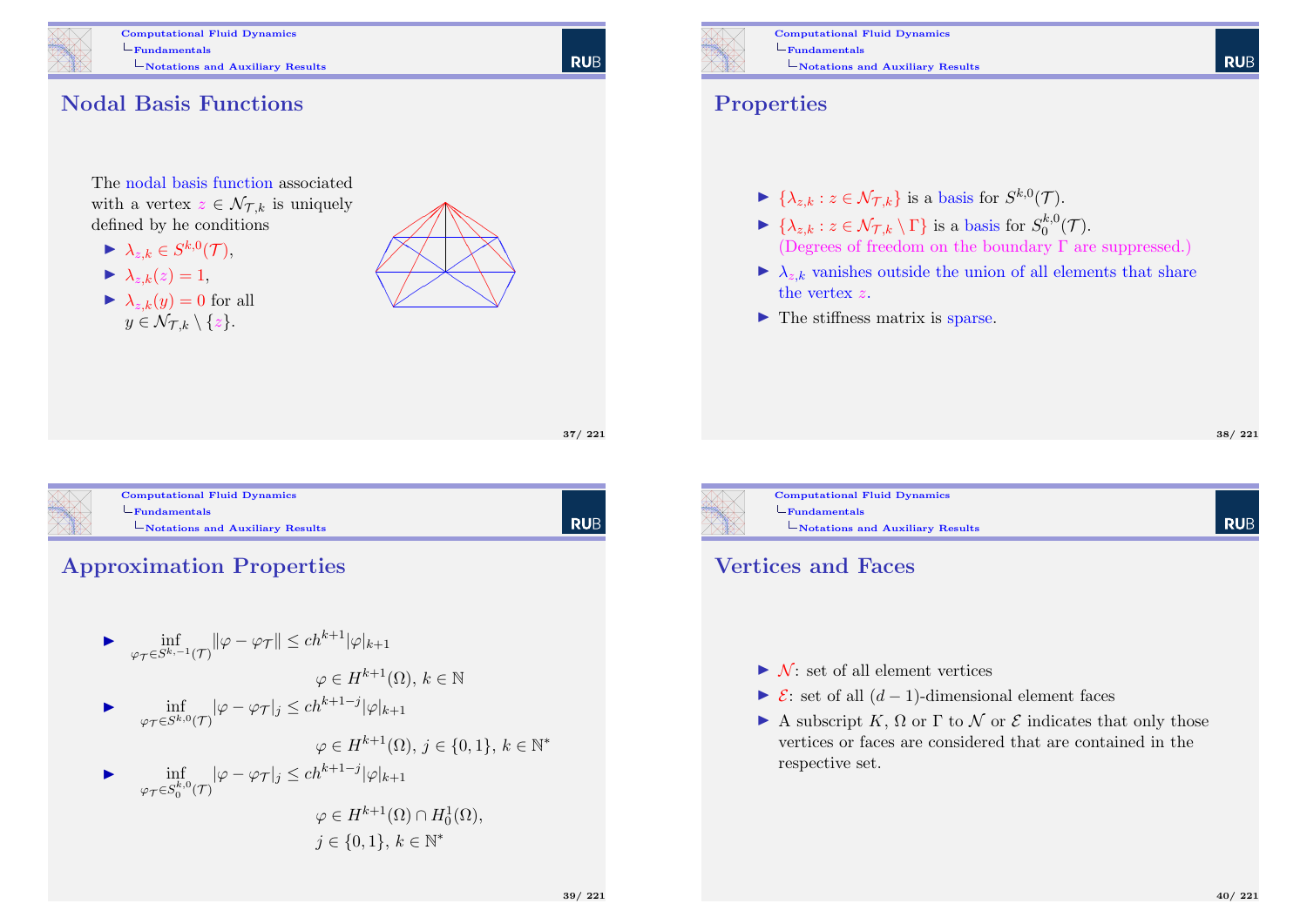Computational Fluid Dynamics  $L$ Fundamentals Notations and Auxiliary Results

**RUB** 

#### Patches



| <b>Computational Fluid Dynamics</b>                            |  |
|----------------------------------------------------------------|--|
| $-Fundamentals$<br>$\mathbf{-Notations}$ and Auxiliary Results |  |
|                                                                |  |

## Bubble Functions

 $\blacktriangleright$  Define element and face bubble functions by

$$
\psi_K = \alpha_K \prod_{z \in \mathcal{N}_K} \lambda_z, \quad \psi_E = \alpha_E \prod_{z \in \mathcal{N}_E} \lambda_z.
$$

 $\blacktriangleright$  The weights  $\alpha_K$  and  $\alpha_E$  are determined by the conditions

$$
\max_{x \in K} \psi_K(x) = 1, \quad \max_{x \in E} \psi_E(x) = 1.
$$

In K is the support of  $\psi_K$ ;  $\omega_E$  is the support of  $\psi_E$ .



Computational Fluid Dynamics  $L_{\text{Fundamentals}}$ Notations and Auxiliary Results

## A Quasi-Interpolation Operator

 $\blacktriangleright$  Define the quasi-interpolation operator  $R_{\mathcal{T}}: L^1(\Omega) \to S_0^{1,0}$  $_{0}^{1,0}(\mathcal{T})$  by

$$
R_{\mathcal{T}}\varphi = \sum_{z \in \mathcal{N}_{\Omega}} \lambda_z \overline{\varphi}_z \quad \text{with} \quad \overline{\varphi}_z = \frac{\int_{\omega_z} \varphi dx}{\int_{\omega_z} dx}.
$$

 $\blacktriangleright$  It has the following local approximation properties for all  $\varphi \in H_0^1(\Omega)$ 

$$
\|\varphi - R_{\mathcal{T}}\varphi\|_{K} \leq c_{A1}h_{K}|\varphi|_{1,\widetilde{\omega}_{K}}
$$

$$
\|\varphi - R_{\mathcal{T}}\varphi\|_{\partial K} \leq c_{A2}h_{K}^{\frac{1}{2}}|\varphi|_{1,\widetilde{\omega}_{K}}.
$$

42/ 221

**RUB** 



#### Inverse Estimates for the Bubble Functions

For all elements K, all faces E and all polynomials  $\varphi$  the following inverse estimates are valid

$$
c_{I1,k} \|\varphi\|_K \le \|\psi_K^{\frac{1}{2}}\varphi\|_K,
$$
  

$$
\|\nabla(\psi_K\varphi)\|_K \le c_{I2,k}h_K^{-1}\|\varphi\|_K,
$$
  

$$
c_{I3,k}\|\varphi\|_E \le \|\psi_E^{\frac{1}{2}}\varphi\|_E,
$$
  

$$
\|\nabla(\psi_E\varphi)\|_{\omega_E} \le c_{I4,k}h_E^{-\frac{1}{2}}\|\varphi\|_E,
$$
  

$$
\|\psi_E\varphi\|_{\omega_E} \le c_{I5,k}h_E^{\frac{1}{2}}\|\varphi\|_E.
$$

**RUE**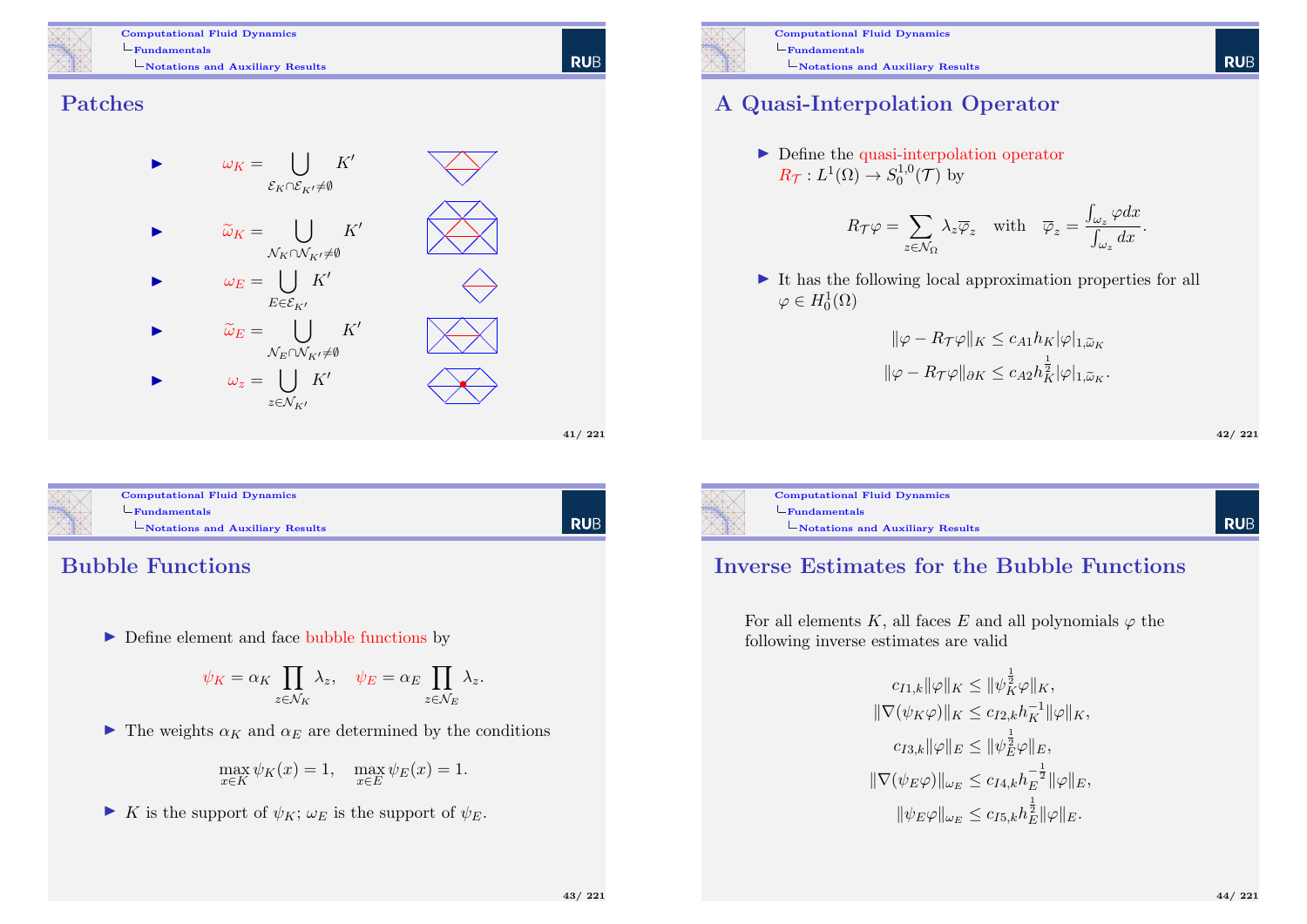Computational Fluid Dynamics Fundamentals Notations and Auxiliary Results

#### Jumps

- $\bullet$  **n**<sub>E</sub>: a unit vector perpendicular to a given face E
- $\blacktriangleright \mathbb{J}_E(\varphi)$ : jump of a given piece-wise continuous function across a given face E in the direction of  $n_E$
- $\blacktriangleright \mathbb{J}_E(\varphi)$  depends on the orientation of  $\mathbf{n}_E$  but quantities of the form  $\mathbb{J}_E(\mathbf{n}_E \cdot \nabla \varphi)$  are independent thereof.

45/ 221

**RUE** 

<span id="page-11-0"></span>

Computational Fluid Dynamics [Variational Formulati](#page-0-0)on of the Stokes Equations  $\mathsf{\mathsf{L}}$  [A](#page-0-0) [First Attempt](#page-11-0)

l rub

### A Variational Formulation of the Stokes Equations

 $\triangleright$  Stokes equations with no-slip boundary condition

 $-\Delta u$  + grad  $p = f$  in  $\Omega$ , div  $u = 0$  in  $\Omega$ ,  $u = 0$  on  $\Gamma$ 

- $\blacktriangleright$  Multiply momentum equation with  $\mathbf{v} \in V = \{\mathbf{w} \in H_0^1(\Omega)^d : \text{div } \mathbf{w} = 0\},\$  integrate over  $\Omega$  and use integration by parts.
- $\blacktriangleright$  Resulting variational formulation:

Find  $\mathbf{u} \in V$  such that for all  $\mathbf{v} \in V$ 

$$
\int_{\Omega} \nabla \mathbf{u} : \nabla \mathbf{v} = \int_{\Omega} \mathbf{f} \cdot \mathbf{v}
$$



# Variational Formulation of the Stokes Equations

- $\blacktriangleright$  A First Attempt
- ▶ Abstract Saddle-Point Problems
- $\triangleright$  Saddle-Point Formulation of the Stokes Equations

**RUF** 

**RUE** 

Computational Fluid Dynamics Variational Formulation of the Stokes Equations  $\mathsf{\mathsf{L}}$  A First Attempt

#### Corresponding Discretization

Find  $u_{\mathcal{T}} \in V(\mathcal{T}) \subset V$  such that for all  $v_{\mathcal{T}} \in V(\mathcal{T})$ 

$$
\int_{\Omega} \nabla \mathbf{u}_{\mathcal{T}} : \nabla \mathbf{v}_{\mathcal{T}} = \int_{\Omega} \mathbf{f} \cdot \mathbf{v}_{\mathcal{T}}
$$

▶ Advantage:

The discrete problem is symmetric positive definite.

 $\blacktriangleright$  Disadvantage:

The discrete problem gives no information on the pressure.

▶ Candidate for lowest order discretization:  $V(\mathcal{T}) = S_0^{1,0}$  $i^{1,0}_0(\mathcal{T})^d \cap V.$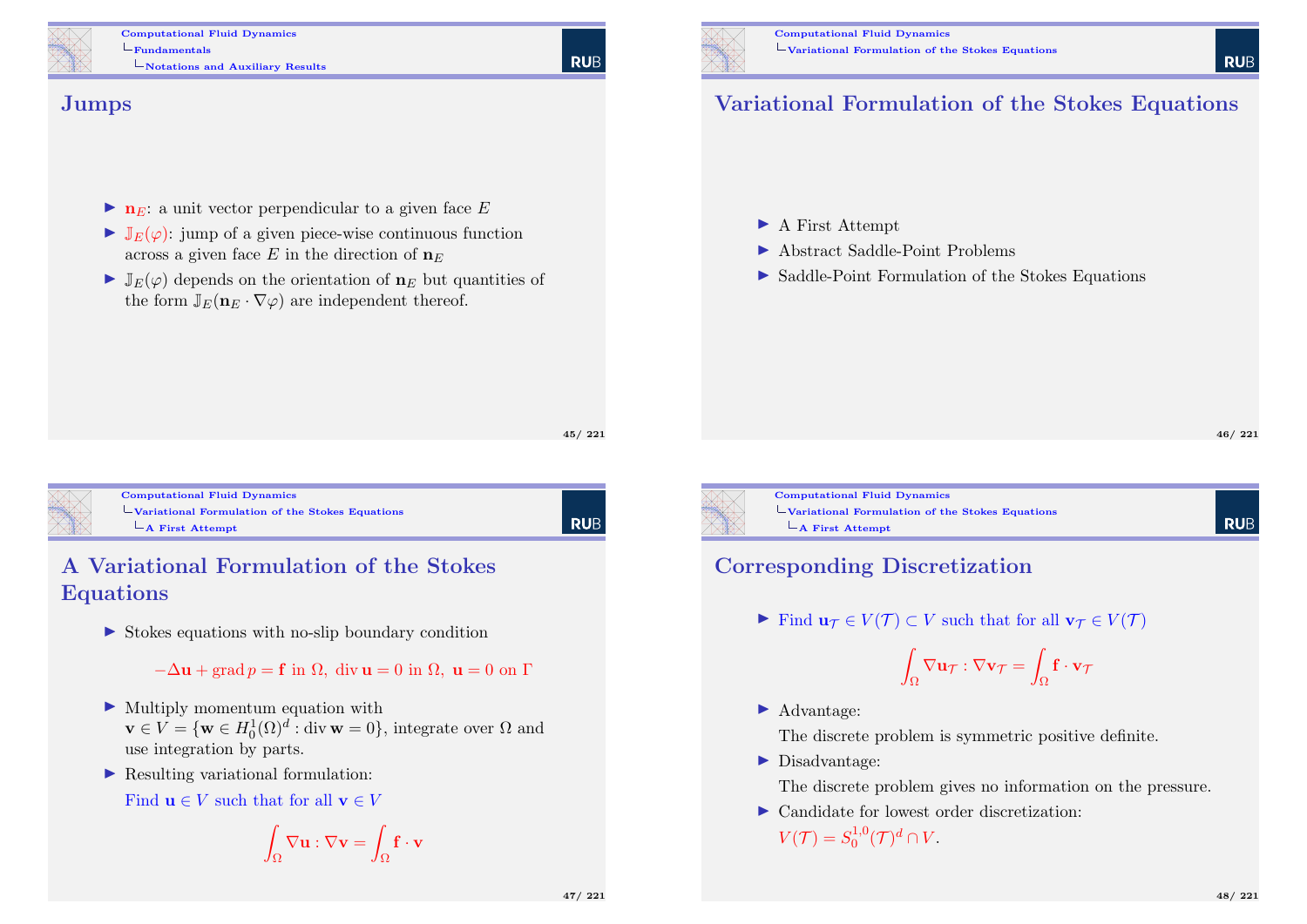

#### Computational Fluid Dynamics Variational Formulation of the Stokes Equations  $\overline{\phantom{a}}$ A First Attempt

#### The Space  $V(\mathcal{T}) = S_0^{1,0}$  $\mathcal{C}^{1,0}(\mathcal{T})^d \cap V$



- $\blacktriangleright \Omega = (0, 1)^2$
- $\triangleright$   $\tau$  Courant triangulation consisting of  $2N^2$  isosceles right-angled triangles with short sides of length  $h = N^{-1}$
- $\blacktriangleright \mathbf{v}_{\mathcal{T}} \in S^{1,0}_0$  $0^{d,1,0}$  $(\mathcal{T})^d \cap V$  arbitrary



Computational Fluid Dynamics Variational Formulation of the Stokes Equations  $\overline{\phantom{a}}$ A First Attempt

#### The Space  $V(\mathcal{T}) = S_0^{1,0}$  $\mathcal{C}^{1,0}(\mathcal{T})^d \cap V$



50/ 221

**RUB** 



Computational Fluid Dynamics [Variational Formulati](#page-0-0)on of the Stokes Equations  $\overline{\phantom{a}}$ [A First Attempt](#page-11-0)

49/ 221

| RUB



l rub

The Space  $V(\mathcal{T}) = S_0^{1,0}$  $\iota_{0}^{1,0}(\mathcal{T})^{d}\cap V$ 



$$
\mathbf{v} = \text{div } \mathbf{v}_{\mathcal{T}} \text{ on } K
$$
  
\n
$$
\mathbf{v} = \int_K \text{div } \mathbf{v}_{\mathcal{T}} = \int_{\partial K} \mathbf{n} \cdot \mathbf{v}_{\mathcal{T}}
$$
  
\n
$$
\mathbf{v} = \int_{\partial K} \mathbf{n} \cdot \mathbf{v}_{\mathcal{T}}
$$
  
\n
$$
= \sqrt{2}h \frac{1}{\sqrt{2}} \left( \frac{1}{-1} \right) \cdot \mathbf{v}_{\mathcal{T}}(x)
$$
  
\n
$$
= h \left( \frac{0}{1} \right) \cdot \mathbf{v}_{\mathcal{T}}(x)
$$
  
\n
$$
= h \left( \frac{1}{0} \right) \cdot \mathbf{v}_{\mathcal{T}}(x)
$$



Computational Fluid Dynamics Variational Formulation of the Stokes Equations  $\overline{\phantom{a}}$ A First Attempt

The Space 
$$
V(\mathcal{T}) = S_0^{1,0}(\mathcal{T})^d \cap V
$$



- $\blacktriangleright \mathbf{v}_{\mathcal{T}} = 0$  in bottom left square
- $\triangleright$  Sweeping through squares yields:

 $\mathbf{v}\tau = 0$  in  $\Omega$ 

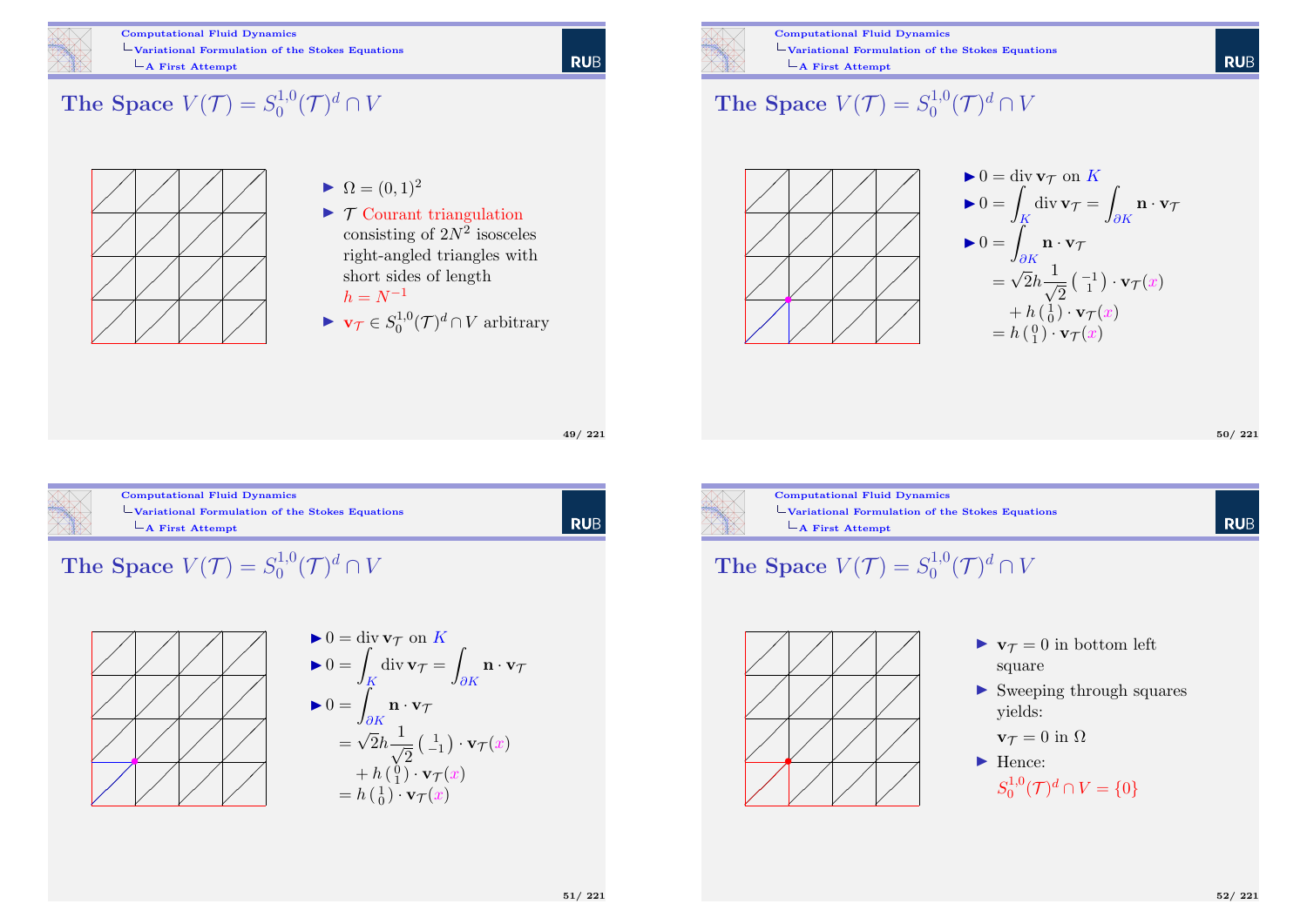

Computational Fluid Dynamics Variational Formulation of the Stokes Equations  $\mathsf{\mathsf{L}}$  **A** First Attempt

# **RUE**

#### Finite Element Subspaces of V

- In order to obtain a non-trivial space  $S_0^{k,0}$  $\int_0^{k,0} (\mathcal{T})^d \cap V$ , the polynomial degree k must be at least 5.
- $\triangleright$  Despite the high polynomial degree, the approximation properties of  $S_0^{k,0}$  $\binom{k,0}{0}$  $\mathcal{T}$  $\bigcap$  $\mathcal{U}$  are rather poor.

53/ 221

RUB



Computational Fluid Dynamics [Variational Formulati](#page-0-0)on of the Stokes Equations  $\mathsf{\mathsf{L}}$  [Saddle-Point Formulation of the Stokes](#page-11-0) Equations

Corresponding Discretization

- ► Choose finite element spaces  $X(\mathcal{T}) \subset H_0^1(\Omega)^d$  and  $Y(\mathcal{T}) \subset L_0^2(\Omega).$
- Find  $\mathbf{u}_{\mathcal{T}} \in X(\mathcal{T})$  and  $p_{\mathcal{T}} \in Y(\mathcal{T})$  such that for all  $\mathbf{v}_{\tau} \in X(\mathcal{T})$  and  $q_{\tau} \in Y(\mathcal{T})$

$$
\int_{\Omega} \nabla \mathbf{u}_{\mathcal{T}} : \nabla \mathbf{v}_{\mathcal{T}} - \int_{\Omega} p_{\mathcal{T}} \operatorname{div} \mathbf{v}_{\mathcal{T}} = \int_{\Omega} \mathbf{f} \cdot \mathbf{v}
$$

$$
\int_{\Omega} q_{\mathcal{T}} \operatorname{div} \mathbf{u}_{\mathcal{T}} = 0
$$



Computational Fluid Dynamics Variational Formulation of the Stokes Equations Saddle-Point Formulation of the Stokes Equations

#### Another Variational Formulation of the Stokes Equations

- ► Multiply the momentum equation with  $\mathbf{v} \in H_0^1(\Omega)^d$ , integrate over  $\Omega$  and use integration by parts.
- ► Multiply the continuity equation with  $q \in L_0^2(\Omega)$  and integrate over  $Ω$ .
- $\blacktriangleright$  Resulting variational formulation:

Find  $\mathbf{u} \in H_0^1(\Omega)^d$  and  $p \in L_0^2(\Omega)$  such that for all  $\mathbf{v} \in H_0^1(\Omega)^d$  and  $q \in L_0^2(\Omega)$ 

$$
\int_{\Omega} \nabla \mathbf{u} : \nabla \mathbf{v} - \int_{\Omega} p \operatorname{div} \mathbf{v} = \int_{\Omega} \mathbf{f} \cdot \mathbf{v}
$$

$$
\int_{\Omega} q \operatorname{div} \mathbf{u} = 0
$$

54/ 221

**RUE** 



Computational Fluid Dynamics  $\Box$  Variational Formulation of the Stokes Equations  $\mathsf{L}_{\mathbf{S}$ addle-Point Formulation of the Stokes Equations

#### **Questions**

- $\triangleright$  Does the variational problem admit a unique solution?
- ▶ Does the discrete problem admit a unique solution?
- $\triangleright$  What is the quality of the approximation?
- I What are good choices for the discrete spaces?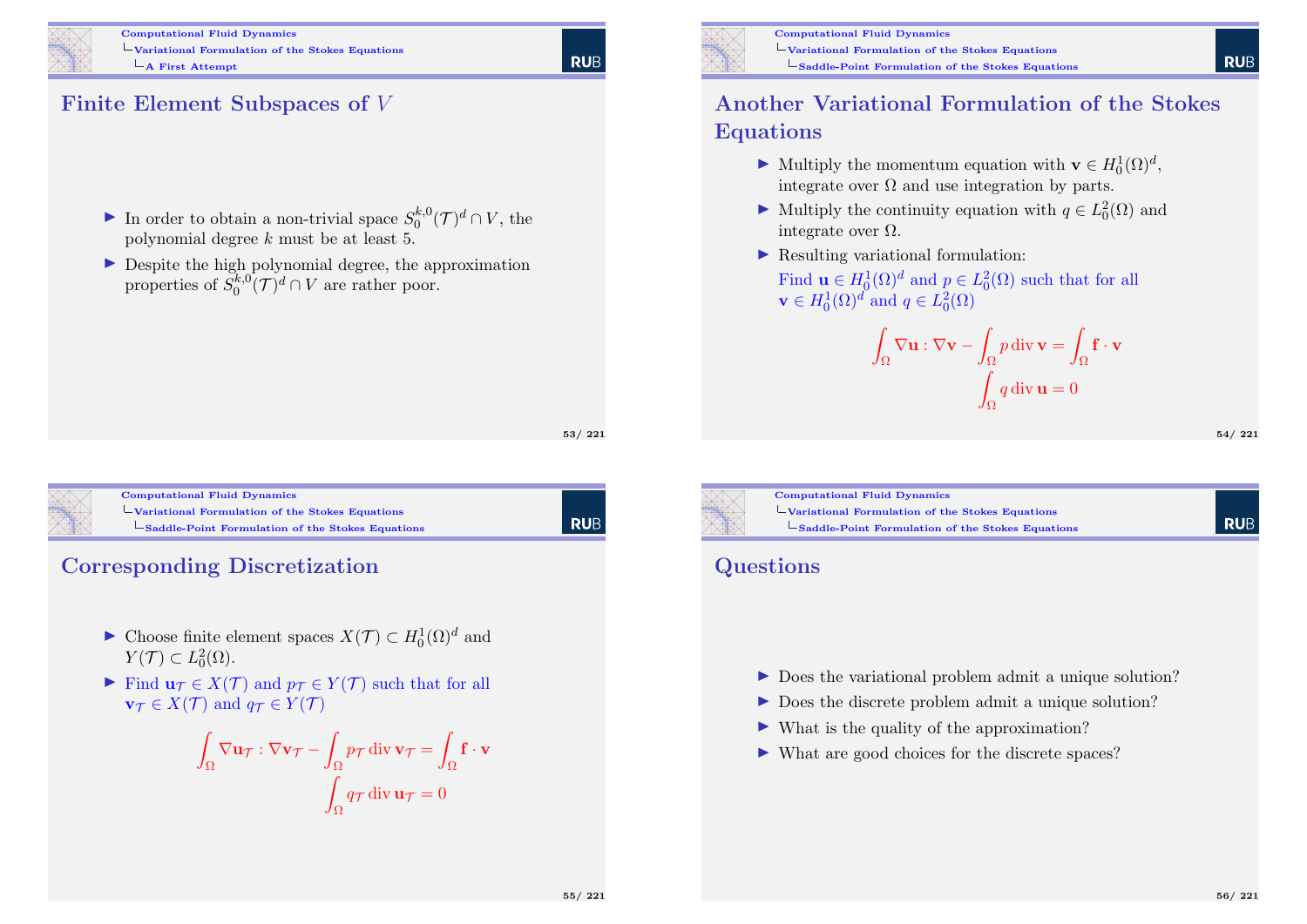

## Properties of the Variational Problem

- $\blacktriangleright$  The variational problem admits a unique solution.
- $\blacktriangleright$  The velocity minimizes the energy

$$
\frac{1}{2}\int_{\Omega}|\nabla {\bf u}|^2-\int_{\Omega}{\bf f}\cdot{\bf u}
$$

under the constraint  $\text{div} \mathbf{u} = 0$ .

- $\blacktriangleright$  The pressure is the corresponding Lagrange multiplier.
- $\triangleright$  Velocity and pressure together are the unique saddle-point of the functional

$$
\frac{1}{2} \int_{\Omega} |\nabla \mathbf{u}|^2 - \int_{\Omega} p \operatorname{div} \mathbf{u} - \int_{\Omega} \mathbf{f} \cdot \mathbf{u}
$$

57/ 221

**RUE** 

Computational Fluid Dynamics  $\Box$ [Variational Formulati](#page-0-0)on of the Stokes Equations  $\mathsf{L}_{\mathbf{Saddle-Point}}$  Formulation of the Stokes Equations

RUB

# Motivation of the Inf-Sup Condition

Assume that  $X = \mathbb{R}^n$ ,  $Y = \mathbb{R}^m$  with  $m < n$  and  $b(u, \lambda) = \lambda^T B u$ with a rectangular matrix  $B \in \mathbb{R}^{m \times n}$ . Then the following conditions are equivalent:

- $\blacktriangleright$  B has maximal rank m.
- $\blacktriangleright$  The rows of B are linearly independent.
- $\blacktriangleright \lambda^T B u = 0$  for all  $u \in \mathbb{R}^n$  implies  $\lambda = 0$ .

$$
\sum_{\lambda} \inf_{\lambda} \sup_{u} \frac{\lambda^T B u}{|u||\lambda|} > 0.
$$

- $\blacktriangleright$  The linear system  $B^T \lambda = 0$  only admits the trivial solution.
- For every  $f \in \mathbb{R}^m$  there is a unique  $u \in \mathbb{R}^n$  which is orthogonal to kee B and which satisfies  $Bu = f$ .



Computational Fluid Dynamics  $\Box$  Variational Formulation of the Stokes Equations  $\mathsf{L}_{\mathbf{Saddle-Point}}$  Formulation of the Stokes Equations

### Properties of the Discrete Problem

 $\triangleright$  The stiffness matrix has the block structure  $\begin{pmatrix} A & B \\ D^T & 0 \end{pmatrix}$  $B^T \quad 0$  $\setminus$ 

with a symmetric positive definite matrix A and a rectangular matrix B.

- $\blacktriangleright$  The discrete problem admits a unique solution if and only if B has maximal rank.
- $\triangleright$  The discrete problem has a unique solution and yields optimal error estimates if and only if the inf-sup condition

$$
\inf_{p_{\mathcal{T}} \in Y(\mathcal{T}) \setminus \{0\}} \sup_{\mathbf{u}_{\mathcal{T}} \in X(\mathcal{T}) \setminus \{0\}} \frac{\int_{\Omega} p_{\mathcal{T}} \operatorname{div} \mathbf{u}_{\mathcal{T}}}{|\mathbf{u}_{\mathcal{T}}|_1 \|\overline{p_{\mathcal{T}}}\|} \ge \beta > 0
$$
\nis satisfied with  $\beta$  independent of  $\mathcal{T}$ .

58/ 221

**RUF** 



Computational Fluid Dynamics  $\Box$ Variational Formulation of the Stokes Equations  $\mathsf{L}_{\mathsf{Saddle}\text{-Point}}$  Formulation of the Stokes Equations

#### Resulting Error Estimates

**I** Assume:

$$
\blacktriangleright \mathbf{u} \in H^{k+1}(\Omega)^d \cap H_0^1(\Omega)^d, \, p \in H^k(\Omega) \cap L_0^2(\Omega).
$$

$$
\blacktriangleright
$$
 The inf-sup condition is satisfied.

 $\blacktriangleright S^{k,0}(\mathcal{T})^d \subset X(\mathcal{T}).$ 

$$
\blacktriangleright S^{k-1,0}(\mathcal{T}) \cap L_0^2(\Omega) \subset Y(\mathcal{T}) \text{ or } S^{k-1,-1}(\mathcal{T}) \cap L_0^2(\Omega) \subset Y(\mathcal{T}).
$$

 $\blacktriangleright$  Then:

 $|\mathbf{u} - \mathbf{u}_{\mathcal{T}}|_1 + ||p - p_{\mathcal{T}}|| \le ch^k \Big\{ |\mathbf{u}|_{k+1} + |p|_k \Big\}.$ 

If in addition  $\Omega$  is a convex polyhedron, then:

$$
\|\mathbf{u}-\mathbf{u}_{\mathcal{T}}\| \le ch^{k+1} \Big\{|\mathbf{u}|_{k+1}+|p|_k\Big\}.
$$

 $\triangleright$  Choosing the polynomial degree of the pressure one less than the polynomial degree of the velocity is optimal.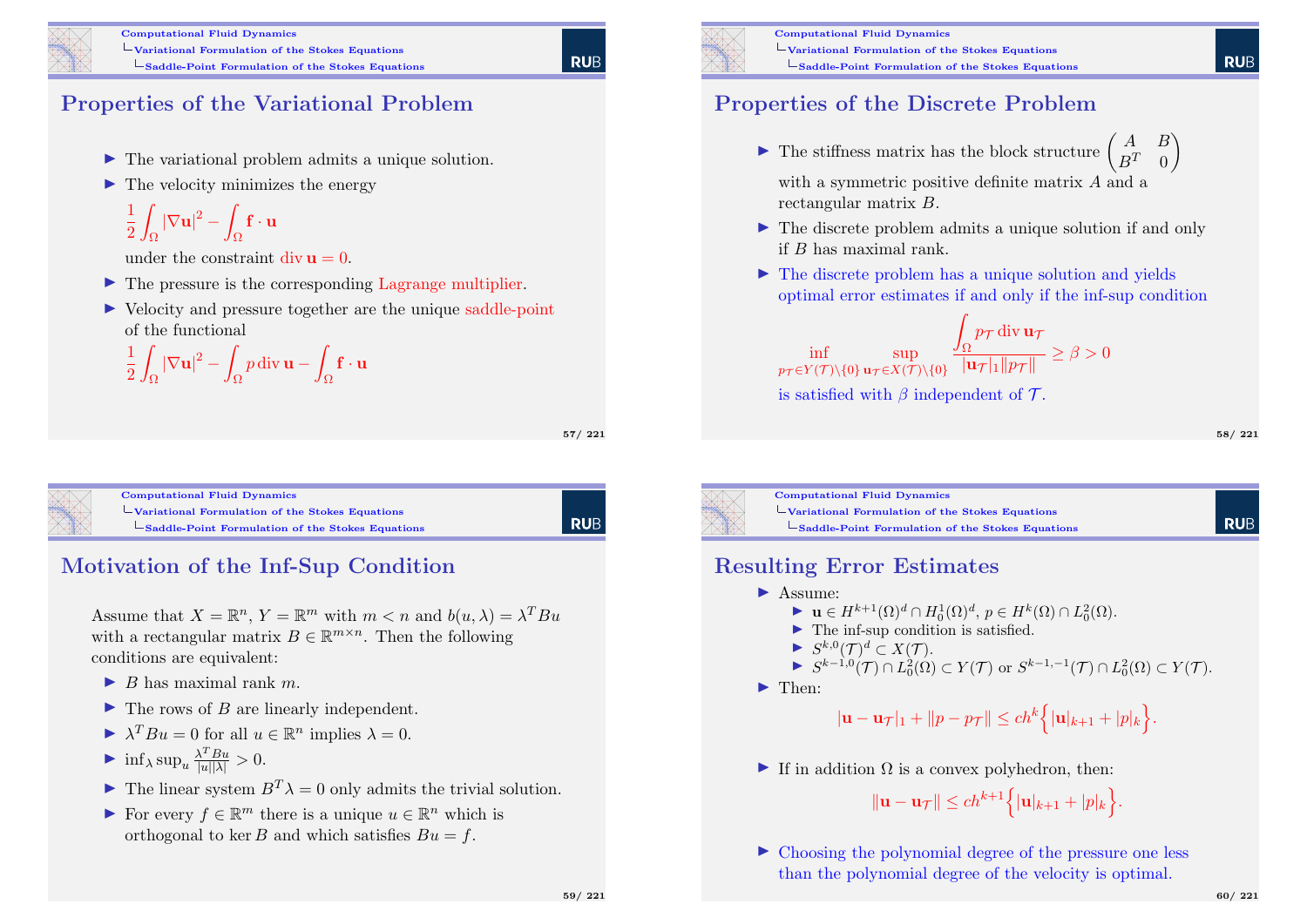

### Approximation of the Space V

▶ The space  $V = \{ \mathbf{v} \in H_0^1(\Omega)^d : \text{div } \mathbf{v} = 0 \}$  is approximated by

$$
V(\mathcal{T}) = \left\{ \mathbf{v}_{\mathcal{T}} \in X(\mathcal{T}) : \int_{\Omega} p_{\mathcal{T}} \operatorname{div} \mathbf{v}_{\mathcal{T}} = 0 \,\forall p_{\mathcal{T}} \in Y(\mathcal{T}) \right\}
$$

- $\triangleright$  For almost all discretizations used in practice  $V(\mathcal{T})$  is not contained in V .
- $\blacktriangleright$  In this sense, all these discretizations are non-conforming and not fully conservative.

61/ 221

.

**RUE** 

<span id="page-15-0"></span>

Computational Fluid Dynamics [Discretization of the S](#page-0-0)tokes Equations  $\mathsf{\mathsf{L}}$  [A Second Attempt](#page-11-0)

RUB

#### The P1/P0-Element

- $\triangleright$  T is a triangulation of a two-dimensional domain  $\Omega$ .
- $\blacktriangleright X(\mathcal{T}) = S_0^{1,0}$  $S^{0,-1}(\mathcal{T})^d$ ,  $Y(\mathcal{T}) = S^{0,-1}(\mathcal{T}) \cap L_0^2(\Omega)$
- Every solution  $\mathbf{u}_{\mathcal{T}} \in X(\mathcal{T}), p_{\mathcal{T}} \in Y(\mathcal{T})$  of every discrete Stokes problem satisfies:
	- ightharpoonup div  $\mathbf{u}_{\mathcal{T}}$  is element-wise constant and  $\int_K \text{div } \mathbf{u}_{\mathcal{T}} = 0$  for every  $K \in \mathcal{T}$ .
	- $\blacktriangleright$  Hence, div  $u_{\tau} = 0$ .
	- $\triangleright$  Our first attempt yields  $\mathbf{u}_{\tau} = 0$ .
- $\blacktriangleright$  Hence, this pair of finite element spaces is not stable and not suited for the discretization of the Stokes problem.



#### Discretization of the Stokes Equations

- ▶ A Second Attempt
- $\blacktriangleright$  Stable Finite Element Pairs
- $\blacktriangleright$  Petrov-Galerkin Methods
- ▶ Non-Conforming Discretizations
- ▶ Stream-Function Formulation

**RUE** 



Computational Fluid Dynamics  $\Box$ Discretization of the Stokes Equations  $\mathsf{\mathsf{L}}$  A Second Attempt

#### The Q1/Q0-Element

- $\triangleright$  T is a partition of the unit square  $\Omega = (0, 1)^2$  into  $N^2$ squares with sides of length  $h = N^{-1}$  where  $N \ge 2$  is even.
- $\blacktriangleright X(\mathcal{T}) = S_0^{1,0}$  $S^{0,-1}(\mathcal{T})^d$ ,  $Y(\mathcal{T}) = S^{0,-1}(\mathcal{T}) \cap L_0^2(\Omega)$



- $\blacktriangleright$  Denote by  $K_{ij}$  the square with bottom left corner (ih, jh).
- $\blacktriangleright \widehat{p}_{\mathcal{T}} \in Y(\mathcal{T})$  is the pressure with  $p_{\mathcal{T}}|_{K_{ij}} = (-1)^{i+j}$ (checker-board mode)
- Then  $\int_{\Omega} \hat{p}_{\mathcal{T}} \operatorname{div} \mathbf{v}_{\mathcal{T}} = 0$  for every  $\mathbf{v}_{\tau} \in X(\mathcal{T})$ (checker-board instability).

 $\blacktriangleright$  Hence, this pair of finite element spaces is not stable and not suited for the discretization of the Stokes problem.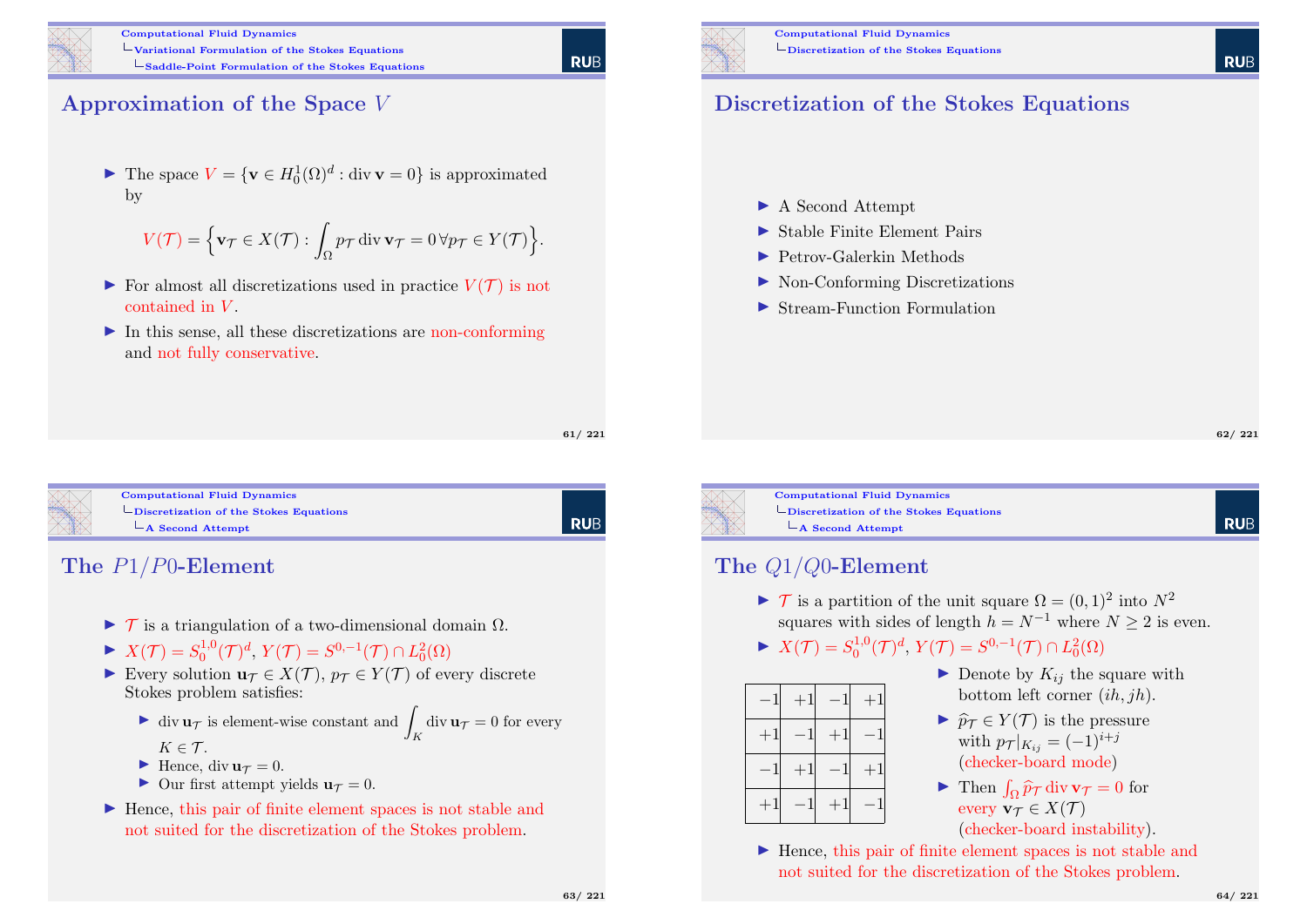

Proof of the Checker-Board Instability

$$
\int_{K_{ij}} \operatorname{div} \mathbf{v}_{\mathcal{T}} dx = \int_{\partial K_{ij}} \mathbf{v}_{\mathcal{T}} \cdot \mathbf{n}_{K_{ij}} dS
$$
\n
$$
= \frac{h}{2} \Big\{ \mathbf{v}_{\mathcal{T}}(ih, jh) \cdot \left( \frac{-1}{-1} \right) + \mathbf{v}_{\mathcal{T}}((i+1)h, jh) \cdot \left( \frac{1}{-1} \right) + \mathbf{v}_{\mathcal{T}}((i+1)h, (j+1)h) \cdot \left( \frac{1}{1} \right) + \mathbf{v}_{\mathcal{T}}(ih, (j+1)h) \cdot \left( \frac{-1}{1} \right) \Big\}
$$
\n
$$
\Rightarrow \int_{\Omega} \widehat{p}_{\mathcal{T}} \operatorname{div} \mathbf{v}_{\mathcal{T}} dx = \sum_{i,j} (-1)^{i+j} \int_{K_{ij}} \operatorname{div} \mathbf{v}_{\mathcal{T}} dx = 0
$$

65/ 221

**RUB** 

**RUE** 

| <b>Computational Fluid Dynamics</b>                             |
|-----------------------------------------------------------------|
| $\overline{\phantom{a}}$ Discretization of the Stokes Equations |
| $-$ Stable Finite Element Pairs                                 |

#### The Bernardi-Raugel Element

The following pair of finite element spaces is uniformly stable:

 $\triangleright$  T is any affine equivalent partition of a two or three dimensional domain.





Computational Fluid Dynamics Discretization of the Stokes Equations  $\mathsf{\mathsf{L}}$  A Second Attempt

#### **Conclusions**

The velocity space must contain enough degrees of freedom in order to balance

- $\blacktriangleright$  element-wise the gradient of the pressure,
- ▶ face-wise the jump of the pressure.

66/ 221



Computational Fluid Dynamics  $\Box$ Discretization of the Stokes Equations Stable Finite Element Pairs

## **RUE**

#### The Mini Element of Brezzi-Fortin

The following pair of finite element spaces is uniformly stable:

- $\triangleright$  T is any simplicial partition of a two or three dimensional domain.
- $\blacktriangleright X(\mathcal{T}) = S_0^{1,0}$  $\mathbb{Q}_0^{1,0}(\mathcal{T})^d\oplus\mathrm{span}\{\psi_K:K\in\mathcal{T}\}^d$



 $\blacktriangleright$   $Y(\mathcal{T}) = S^{1,0}(\mathcal{T}) \cap L_0^2(\Omega)$ 

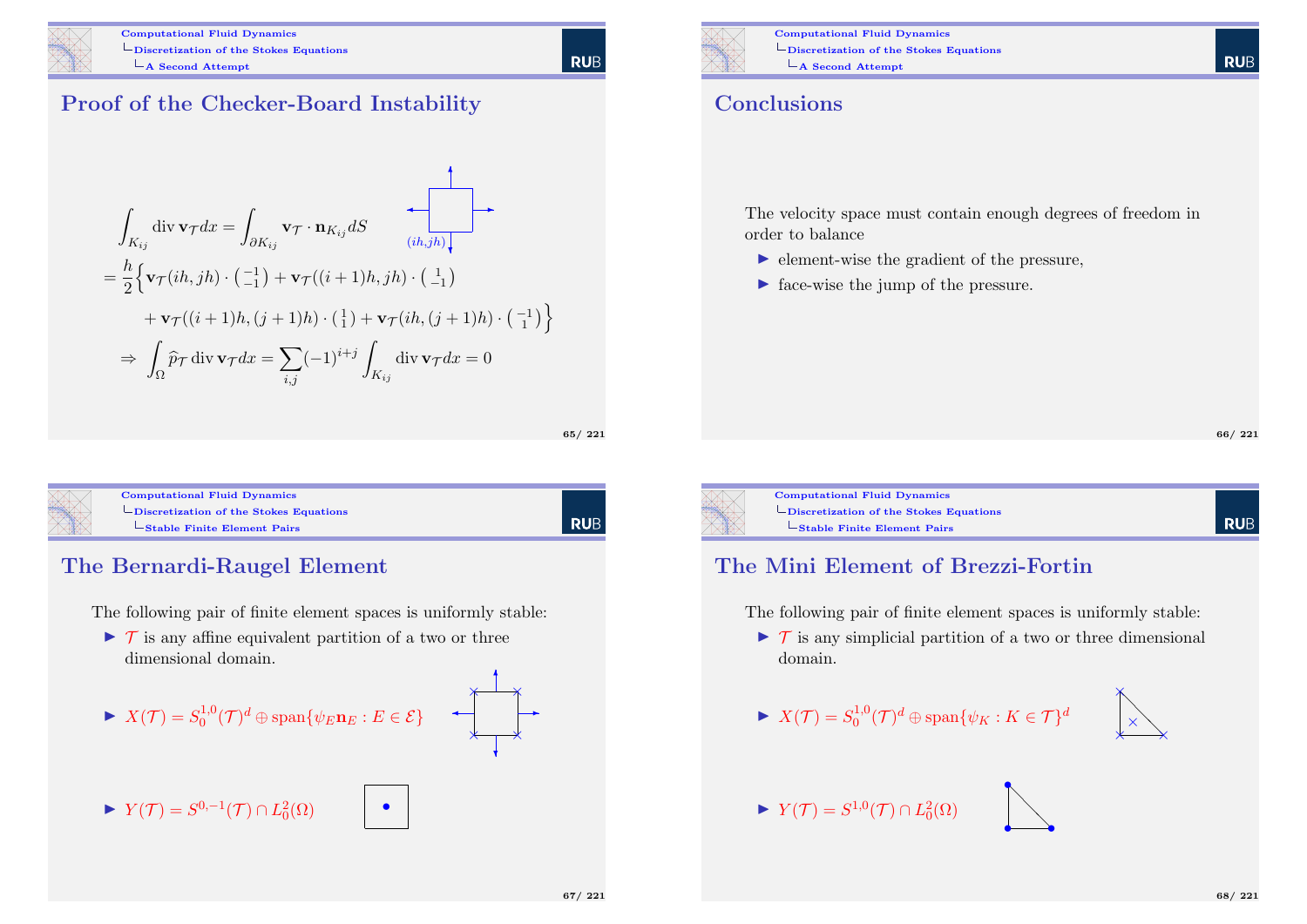

Computational Fluid Dynamics  $\Box$ Discretization of the Stokes Equations Stable Finite Element Pairs

**RUE** 

# The Hood-Taylor Element

The following pair of finite element spaces is uniformly stable:

 $\triangleright$  T is any simplicial partition of a two or three dimensional domain.





Computational Fluid Dynamics  $\Box$ [Discretization of the S](#page-0-0)tokes Equations [Stable Finite Element Pairs](#page-15-0)

**RUB** 

69/ 221

# A Catalogue of Stable Elements

The previous arguments can be modified to prove that the following pairs of spaces are uniformly stable on any affine equivalent partition in  $\mathbb{R}^d$ ,  $d \geq 2$ :

- $\blacktriangleright X(\mathcal{T}) = S_0^{k,0}$  $\mathcal{O}_0^{k,0}(\mathcal{T})^d\oplus\operatorname{span}\{\varphi\psi_E\mathbf{n}_E: E\in\mathcal{E},\,\varphi\in R_{k-1}(E)\}$  $\oplus$  span $\{\rho \psi_K : K \in \mathcal{T}, \, \rho \in R_{k-2}(K)\}^d$ ,  $Y(\mathcal{T}) = S^{k-1,-1}(\mathcal{T}) \cap L_0^2(\Omega), k \ge 2$
- $X(\mathcal{T}) = S_0^{k+d-1,0}$  $S_0^{k+d-1,0}(\mathcal{T})^d$ ,  $Y(\mathcal{T}) = S^{k-1,-1}(\mathcal{T}) \cap L_0^2(\Omega)$ ,  $k \geq 2$
- $\blacktriangleright X(\mathcal{T}) = S_0^{k,0}$  $S_0^{k,0}(\mathcal{T})^d$ ,  $Y(\mathcal{T}) = S^{k-1,0}(\mathcal{T}) \cap L_0^2(\Omega)$ ,  $k \geq 3$



Computational Fluid Dynamics Discretization of the Stokes Equations  $\overline{\phantom{a}}$ Stable Finite Element Pairs

#### The Modified Hood-Taylor Element

The following pair of finite element spaces is uniformly stable:

- $\triangleright$  T is any simplicial partition of a two or three dimensional domain.
- $\triangleright$   $\mathcal{T}/2$  is obtained from  $\mathcal{T}$  by uniform refinement connecting the midpoints of edges.

❅ ❅  $\star\!\!\!\star\!\!\!\star\!\!\!\star$  $\sum$ 

×  $\overleftrightarrow{\phantom{a}}$ 

×

$$
\blacktriangleright X(\mathcal{T}) = S_0^{1,0}(\mathcal{T}/2)^d
$$

 $\blacktriangleright$   $Y(\mathcal{T}) = S^{1,0}(\mathcal{T}) \cap L_0^2(\Omega)$ 



70/ 221

**RUF** 



Computational Fluid Dynamics  $\Box$ Discretization of the Stokes Equations Stable Finite Element Pairs

#### Error Estimates

 $\blacktriangleright$  There is a constant c which only depends on the shape parameter of  $\mathcal T$  such that

> $\|\mathbf{u} - \mathbf{u}\tau\|_1 + \|p - p\tau\|_1$  $\leq c \inf_{(\mathbf{v}_\mathcal{T},q_{\mathcal{T}})}$  $\{|{\bf u}-{\bf v}_{\mathcal{T}}\|_1+ \|p-q_{\mathcal{T}}\|\}.$

► If  $\mathbf{u} \in H^{k+1}(\Omega)^d \cap H_0^1(\Omega)^d$ ,  $p \in H^k(\Omega) \cap L_0^2(\Omega)$ ,  $S_0^{k,0}$  $0^{k,0}(\mathcal{T})^d \subset X(\mathcal{T})$  and  $S^{k-1,-1}(\mathcal{T}) \cap L_0^2(\Omega) \subset Y(\mathcal{T})$  or  $S^{k-1,0}(\mathcal{T}) \cap L_0^2(\Omega) \subset Y(\mathcal{T})$  then

 $\|\mathbf{u} - \mathbf{u}\tau\|_1 + \|p - p\tau\| \le c'h^k \{|\mathbf{u}|_{k+1} + |p|_k\}.$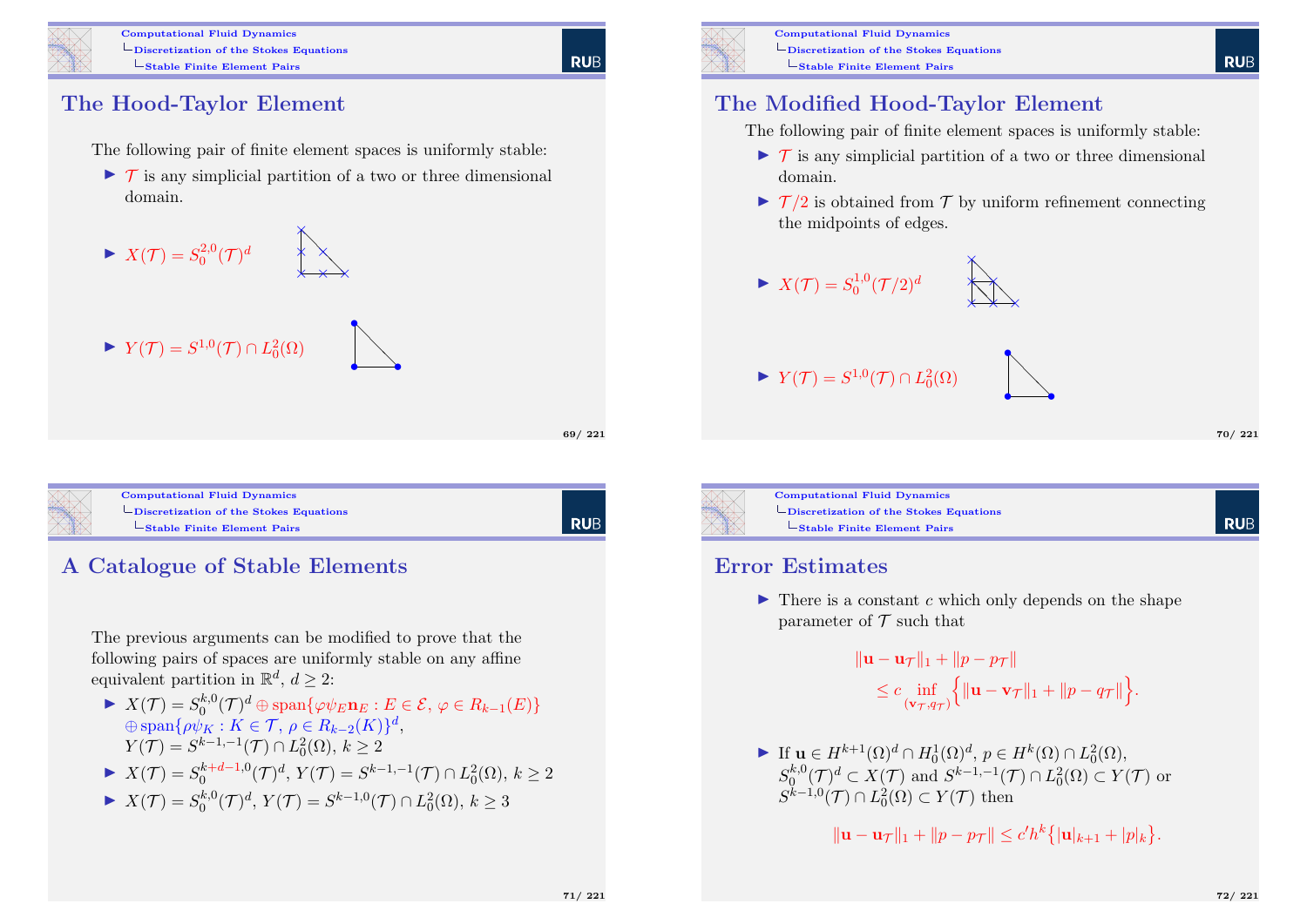

### Properties of the Mini Element

$$
\triangleright \int_{\Omega} \nabla \psi_K \cdot \nabla \psi_{K'} = 0 \text{ for all } K \neq K'
$$
  
\n
$$
\triangleright \int_{\Omega} \nabla \varphi \cdot \nabla \psi_K = \int_K \nabla \varphi \cdot \nabla \psi_K = - \int_K \Delta \varphi \psi_K = 0
$$
  
\nfor all  $\varphi \in S^{1,0}(\mathcal{T}), K \in \mathcal{T}$ 

- $\blacktriangleright$  Hence, the bubble part of the velocity of the mini element can be eliminated by static condensation.
- $\blacktriangleright$  The resulting system only incorporates linear velocities and pressures.

73/ 221

**RUE** 



Computational Fluid Dynamics [Discretization of the S](#page-0-0)tokes Equations [Petrov-Galerkin Methods](#page-15-0)

RUB

## Idea of Petrov-Galerkin Methods

- $\blacktriangleright$  Try to obtain control on the pressure by adding
	- $\blacktriangleright$  element-wise terms of the form  $\delta_K h_K^2$ Z  $\bigwedge_K \nabla p_{\mathcal{T}} \cdot \nabla q_{\mathcal{T}},$
	- ightharpoonup face-wise terms of the form  $\delta_E h_E$  $\int_E \mathbb{J}_E(p_\mathcal{T}) \mathbb{J}_E(q_\mathcal{T}).$
	- $\triangleright$  The form of the scaling parameters is motivated by the Mini element and the request that element and face contributions should be of comparable size.
- $\blacktriangleright$  The resulting problem should be coercive.
- $\triangleright$  Contrary to penalty methods, the additional terms should be consistent with the variational problem, i.e. they should vanish for the weak solution of the Stokes problem.
- **In Pressure-jumps are no problem.**
- Fest the momentum equation element-wise with  $\delta_K h_K^2 \nabla q_T$ .



Computational Fluid Dynamics Discretization of the Stokes Equations Petrov-Galerkin Methods

#### The Mini Element with Static Condensation

 $\triangleright$  Original system:

$$
\begin{pmatrix} A_{\ell} & 0 & B_{\ell}^{T} \\ 0 & D_{b} & B_{b}^{T} \\ B_{\ell} & B_{b} & 0 \end{pmatrix} \begin{pmatrix} \mathbf{u}_{\ell} \\ \mathbf{u}_{b} \\ p \end{pmatrix} = \begin{pmatrix} \mathbf{f}_{\ell} \\ \mathbf{f}_{b} \\ 0 \end{pmatrix}
$$

 $\triangleright$  System with static condensation:

$$
\begin{pmatrix} A_\ell & B_\ell^T \\ B_\ell & -B_bD_b^{-1}B_b^T \end{pmatrix} \begin{pmatrix} \mathbf{u}_\ell \\ p \end{pmatrix} = \begin{pmatrix} \mathbf{f}_\ell \\ -B_bD_b^{-1}\mathbf{f}_b \end{pmatrix}
$$

 $\blacktriangleright$  A straightforward calculation yields:

$$
\left(B_b D_b^{-1} B_b^T\right)_{i,j} \approx \sum_{K\in\mathcal{T}} h_K^2 \int_K \nabla\lambda_i \cdot \nabla\lambda_j
$$

74/ 221

**RUE** 

Computational Fluid Dynamics  $\Box$ Discretization of the Stokes Equations Petrov-Galerkin Methods

#### General Form of Petrov-Galerkin Methods

Find  $\mathbf{u}_{\mathcal{T}} \in X(\mathcal{T}), p_{\mathcal{T}} \in Y(\mathcal{T})$  such that for all  $\mathbf{v}_{\mathcal{T}} \in X(\mathcal{T}),$  $q_{\mathcal{T}} \in Y(\mathcal{T})$ 

$$
\int_{\Omega} \nabla \mathbf{u}_{\mathcal{T}} : \nabla \mathbf{v}_{\mathcal{T}} - \int_{\Omega} p_{\mathcal{T}} \operatorname{div} \mathbf{v}_{\mathcal{T}} = \int_{\Omega} \mathbf{f} \cdot \mathbf{v}_{\mathcal{T}}
$$
\n
$$
\int_{\Omega} q_{\mathcal{T}} \operatorname{div} \mathbf{u}_{\mathcal{T}}
$$
\n
$$
+ \sum_{K \in \mathcal{T}} \delta_K h_K^2 \int_K (-\Delta \mathbf{u}_{\mathcal{T}} + \nabla p_{\mathcal{T}}) \cdot \nabla q_{\mathcal{T}}
$$
\n
$$
+ \sum_{E \in \mathcal{E}} \delta_E h_E \int_E \mathbb{J}_E(p_{\mathcal{T}}) \mathbb{J}_E(q_{\mathcal{T}}) = \sum_{K \in \mathcal{T}} \delta_K h_K^2 \int_K \mathbf{f} \cdot \nabla q_{\mathcal{T}}
$$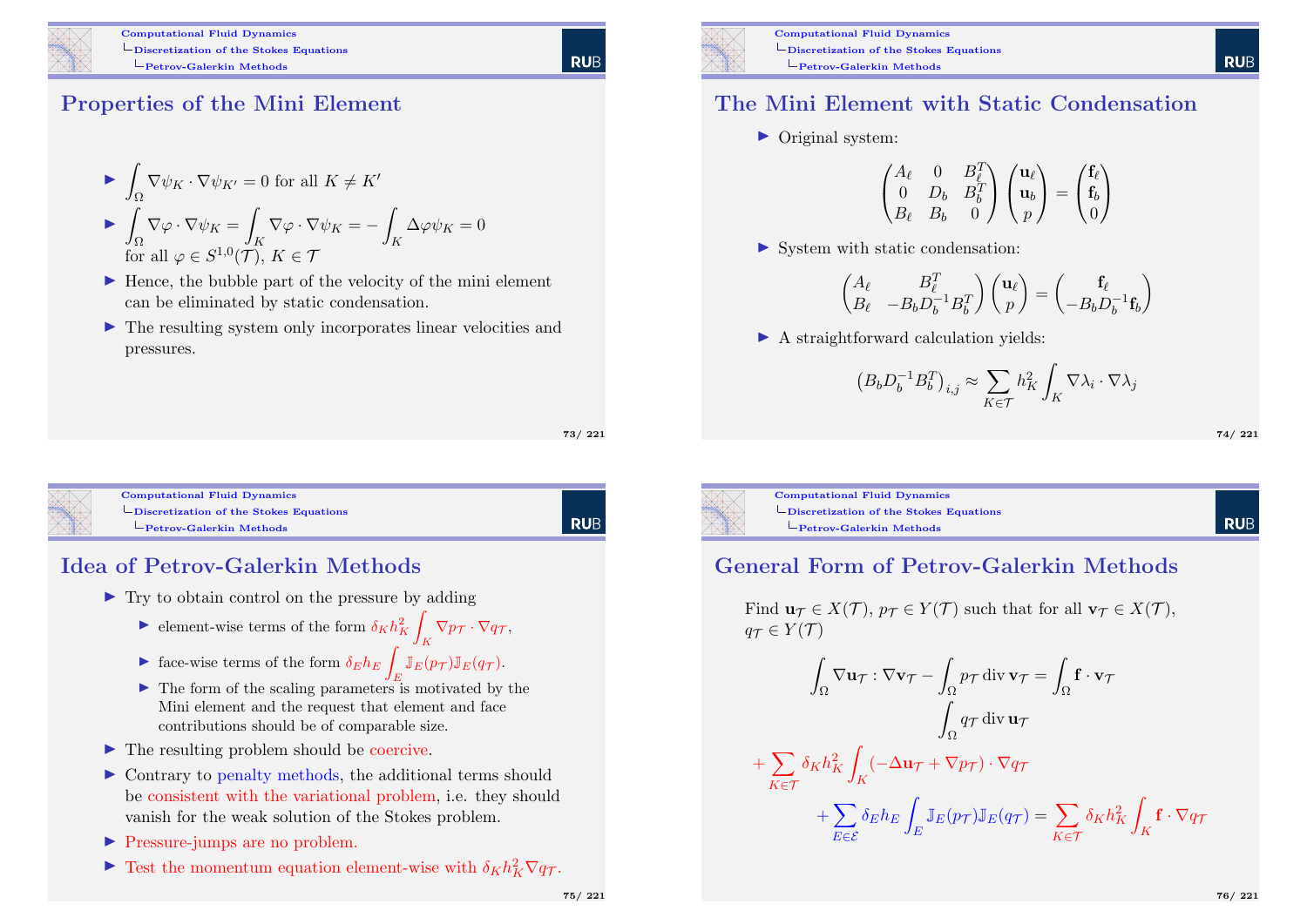

## Choice of Stabilization Parameters

$$
\blacktriangleright
$$
 Set

$$
\delta_{\max} = \max \{ \max_{K \in \mathcal{T}} \delta_K, \max_{E \in \mathcal{E}} \delta_E \},
$$
\n
$$
\delta_{\min} = \begin{cases}\n\min \{ \min_{K \in \mathcal{T}} \delta_K, \min_{E \in \mathcal{E}} \delta_E \} & \text{if pressures} \\
\min_{K \in \mathcal{T}} \delta_K & \text{if pressures} \\
\text{are continuous,} & \text{if pressures} \\
\text{are continuous.} & \text{are continuous.} \n\end{cases}
$$

 $\triangleright$  A reasonable choice of the stabilization parameters then is determined by the condition

 $\delta_{\text{max}} \approx \delta_{\text{min}}$ .

77/ 221

**RUE** 



#### Computational Fluid Dynamics [Discretization of the S](#page-0-0)tokes Equations [Petrov-Galerkin Methods](#page-15-0)

| RUB

#### Error Estimates

If  $\mathbf{u} \in H^{k+1}(\Omega)^d \cap H_0^1(\Omega)^d$ ,  $p \in H^k(\Omega) \cap L_0^2(\Omega)$ ,  $S_0^{k,0}$  $0_0^{k,0}(\mathcal{T})^d \subset X(\mathcal{T})$  and  $S^{k-1,-1}(\mathcal{T}) \cap L_0^2(\Omega) \subset Y(\mathcal{T})$  or  $S^{k-1,0}(\mathcal{T}) \cap L_0^2(\Omega) \subset Y(\mathcal{T})$  then

 $\|\mathbf{u} - \mathbf{u}\tau\|_1 + \|p - p\tau\| \le ch^k \{|\mathbf{u}|_{k+1} + |p|_k\}.$ 



Computational Fluid Dynamics Discretization of the Stokes Equations Petrov-Galerkin Methods

#### Choice of Spaces

▶ Optimal with respect to error estimates versus degrees of freedom:

$$
X(\mathcal{T}) = S_0^{k,0}(\mathcal{T})^d
$$
  
 
$$
Y(\mathcal{T}) = \begin{cases} S^{k-1,0}(\mathcal{T}) \cap L_0^2(\Omega) & \text{continuous pressure} \\ S^{k-1,-1}(\mathcal{T}) \cap L_0^2(\Omega) & \text{discontinuous pressure} \end{cases}
$$

 $\blacktriangleright$  Equal order interpolation:

$$
X(\mathcal{T}) = S_0^{k,0}(\mathcal{T})^d
$$

$$
Y(\mathcal{T}) = \begin{cases} S^{k,0}(\mathcal{T}) \cap L_0^2(\Omega) & \text{cc} \\ S^{k,-1}(\mathcal{T}) \cap L_0^2(\Omega) & \text{di} \end{cases}
$$

ontinuous pressure iscontinuous pressure

78/ 221

**RUE** 



Computational Fluid Dynamics Discretization of the Stokes Equations Non-Conforming Discretizations

#### The Basic Idea

- $\triangleright$  We want a fully conservative discretization, i.e. the discrete solution has to satisfy div  $\mathbf{u}\tau = 0$ .
- $\triangleright$  As a trade-off, we are willing to relax the conformity condition  $X(\mathcal{T}) \subset H_0^1(\Omega)^d$ .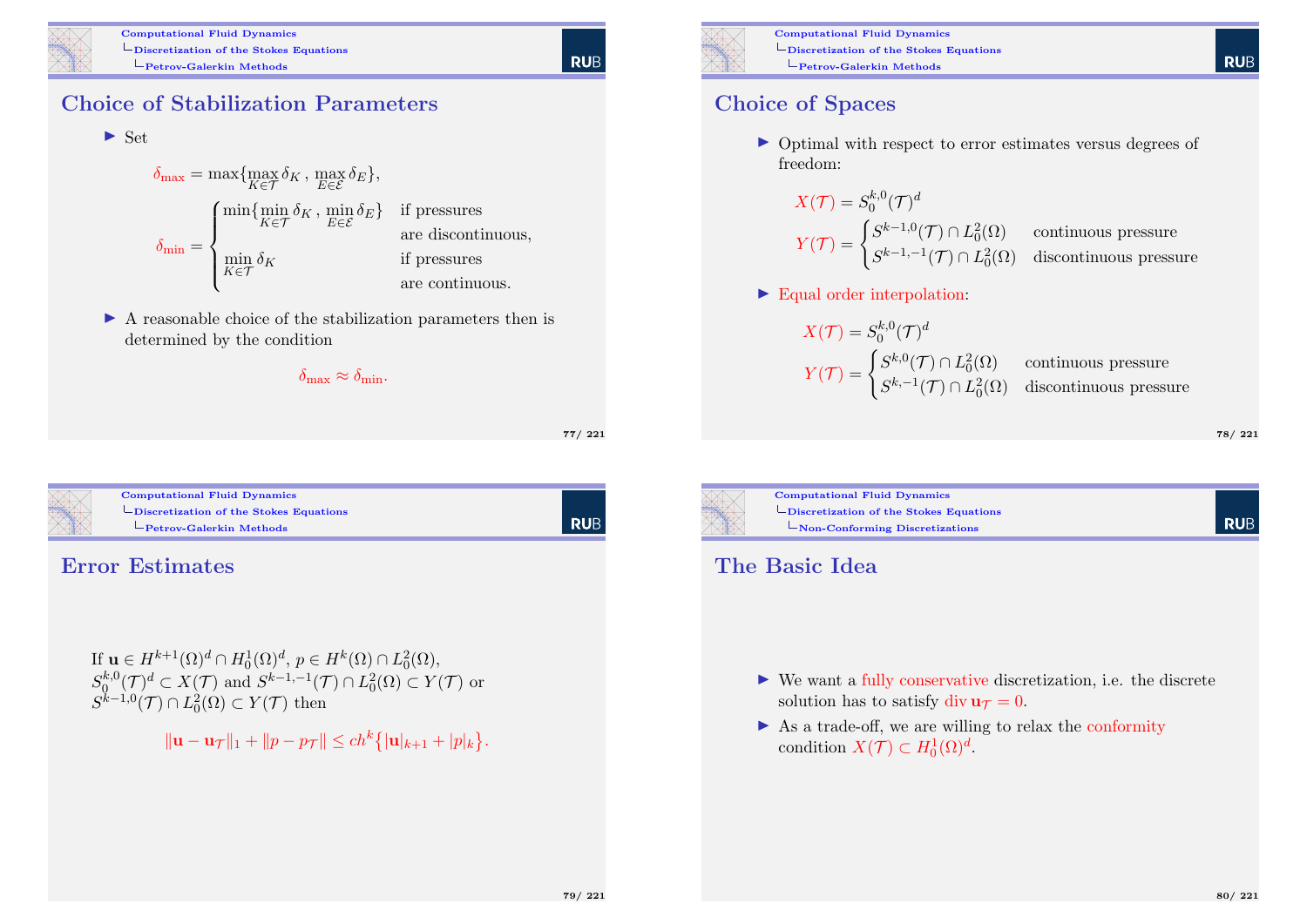

### The Crouzeix-Raviart Element  $(d = 2)$

- $\triangleright$  T a triangulation
- $\blacktriangleright X(\mathcal{T}) = {\mathbf{v}_{\mathcal{T}} : \mathbf{v}_{\mathcal{T}}|_K \in R_1(K)^2},$ 
	- $v_{\tau}$  is continuous a midpoints of edges,  $v_{\mathcal{T}}$  vanishes at midpoints of boundary edges}

 $\diagup$  $\times$ 

××

- $\blacktriangleright$   $Y(\mathcal{T}) = S^{0,-1}(\mathcal{T}) \cap L_0^2(\Omega)$
- I All integrals are taken element-wise.
- ▶ Degrees of freedom:



 $\searrow$  $\diagup$ •

81/ 221



```
Computational Fluid Dynamics
Discretization of the Stokes Equations
  Non-Conforming Discretizations
```
**RUB** 

#### Drawbacks of the Crouzeix-Raviart Element

- $\triangleright$  Its accuracy deteriorates drastically in the presence of re-entrant corners.
- $\blacktriangleright$  It has no higher order equivalent.
- $\blacktriangleright$  It has no three-dimensional equivalent.



Computational Fluid Dynamics Discretization of the Stokes Equations  $\Box$ Non-Conforming Discretizations

### Properties of the Crouzeix-Raviart Element

- $\blacktriangleright$  The Crouzeix-Raviart discretization admits a unique solution  $\mathbf{u}_{\tau}$ ,  $p_{\tau}$ .
- $\blacktriangleright$  The discretization is fully conservative, i.e. the continuity equation div  $\mathbf{u}\tau = 0$  is satisfied element-wise.
- If  $\Omega$  is convex, the following error estimates hold

$$
\left\{\sum_{K\in\mathcal{T}}|\mathbf{u}-\mathbf{u}_{\mathcal{T}}|_{1,K}^2\right\}^{\frac{1}{2}} + \|p - p_{\mathcal{T}}\| \le ch \|\mathbf{f}\|,
$$
  

$$
\|\mathbf{u} - \mathbf{u}_{\mathcal{T}}\| \le ch^2 \|\mathbf{f}\|.
$$

82/ 221

**RUE** 



Computational Fluid Dynamics Discretization of the Stokes Equations Non-Conforming Discretizations

#### **RUE**

#### Construction of a Solenoidal Bases

- ► Denote by  $\varphi_E \in S^{1,-1}(\mathcal{T})$  the function which takes the value 1 at the midpoint of E and vanishes at all other midpoints of edges.
- Set  $\mathbf{w}_E = \varphi_E \mathbf{t}_E$  where  $\mathbf{t}_E$  is a unit vector tangential to E.

$$
\triangleright \text{ Set } \mathbf{w}_x = \sum_{E \in \mathcal{E}_x} \frac{1}{|E|} \varphi_E \mathbf{n}_{E,x}.
$$

 $\blacktriangleright$  Then

$$
V(\mathcal{T}) = \{ \mathbf{u}_{\mathcal{T}} \in X(\mathcal{T}) : \text{div} \mathbf{u}_{\mathcal{T}} = 0 \}
$$
  
= span{ $\mathbf{w}_x, \mathbf{w}_E : x \in \mathcal{N}_{\Omega}, E \in \mathcal{E}_{\Omega} \}$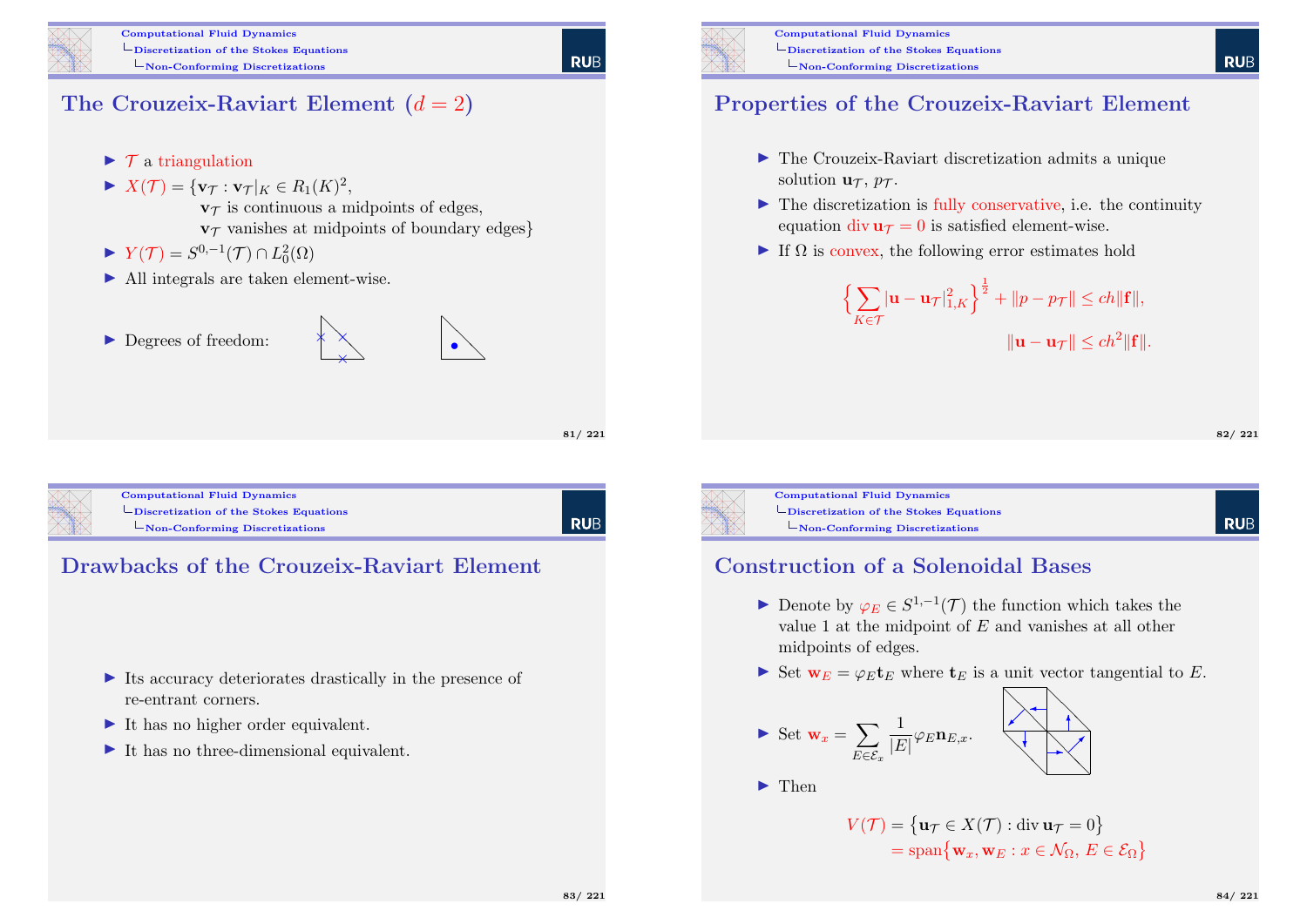

#### Solution of the Discrete Problem

In The velocity  $\mathbf{u}_{\mathcal{T}} \in V(\mathcal{T})$  is determined by the conditions

$$
\sum_{K \in \mathcal{T}} \int_K \nabla \mathbf{u}_{\mathcal{T}} : \nabla \mathbf{v}_{\mathcal{T}} = \sum_{K \in \mathcal{T}} \int_K \mathbf{f} \cdot \mathbf{v}_{\mathcal{T}}
$$

for all  $\mathbf{v}_{\tau} \in V(\mathcal{T})$ .

 $\blacktriangleright$  The pressure  $p_{\tau}$  is determined by the conditions

$$
\sum_{K\in\mathcal{T}}\int_{K} \mathbf{f}\cdot\mathbf{n}_{E}\varphi_{E}-\sum_{K\in\mathcal{T}}\int_{K}\nabla\mathbf{u}_{\mathcal{T}}:(\nabla\varphi_{E}\otimes\mathbf{n}_{E})=-|E|\mathbb{J}_{E}(p_{\mathcal{T}})
$$

for all  $E \in \mathcal{E}_{\Omega}$ .

85/ 221

| Rub

**RUE** 

| <b>Computational Fluid Dynamics</b>                       |
|-----------------------------------------------------------|
| $\mathrel{\sqcup}$ Discretization of the Stokes Equations |
| $\Box$ Non-Conforming Discretizations                     |
|                                                           |

## Computation of the Pressure

- $\blacktriangleright$  Set  $\mathcal{F} = \emptyset$ ,  $\mathcal{M} = \emptyset$ .
- ► Choose an element  $K \in \mathcal{T}$  with an edge on the boundary.
	- $\blacktriangleright$  Set  $p_{\mathcal{T}} = 0$  on K.
	- $\blacktriangleright$  Add K to M.
- ▶ While  $\mathcal{M} \neq \emptyset$  do:
	- $\blacktriangleright$  Choose an element  $K \in \mathcal{M}$ .
	- $\blacktriangleright$  For all elements K' which share an edge with K and which are not contained in  $\mathcal F$  do:
		- $\triangleright$  On K' set  $p_{\mathcal{T}}$  equal to the value of  $p_{\mathcal{T}}$  on K plus the jump across the common edge.
		- If  $K'$  is not contained in M, add it to M.
	- Remove K from M and add it to  $\mathcal{F}$ .
- $\triangleright$  Compute the average of  $p_{\tau}$  and subtract it from  $p_{\tau}$  on every element.



Computational Fluid Dynamics Discretization of the Stokes Equations Non-Conforming Discretizations

# Computation of the Velocity

The problem for the velocity

- $\blacktriangleright$  is symmetric positive definite,
- $\triangleright$  corresponds to a Morley element discretization of the biharmonic equation,
- $\blacktriangleright$  has condition number  $O(h^{-4})$ .

86/ 221

**RUF** 

**RUF** 



Computational Fluid Dynamics Discretization of the Stokes Equations Stream-Function Formulation

## The curl Operators  $(d = 2)$

- $\blacktriangleright \ \operatorname{curl} \varphi = \begin{pmatrix} -\frac{\partial \varphi}{\partial x_2} \\ \frac{\partial \varphi}{\partial x_1} \end{pmatrix}$  $\setminus$
- lacktriangleright values of  $\frac{\partial v_1}{\partial x_2}$  $\frac{\partial v_1}{\partial x_2} - \frac{\partial v_2}{\partial x_1}$  $\partial x_1$
- $\blacktriangleright$  curl(curl  $\varphi$ ) =  $-\Delta\varphi$
- $\triangleright$  curl(curl v) =  $-\Delta v + \nabla$ (div v)
- $\blacktriangleright$  curl( $\nabla \varphi$ ) = 0
- $\bullet$  div  $\mathbf{u} = 0$  if and only if there is a stream-function  $\psi$  with  $\psi = 0$  on  $\Gamma$  and  $\mathbf{u} = \mathbf{curl} \psi$  in  $\Omega$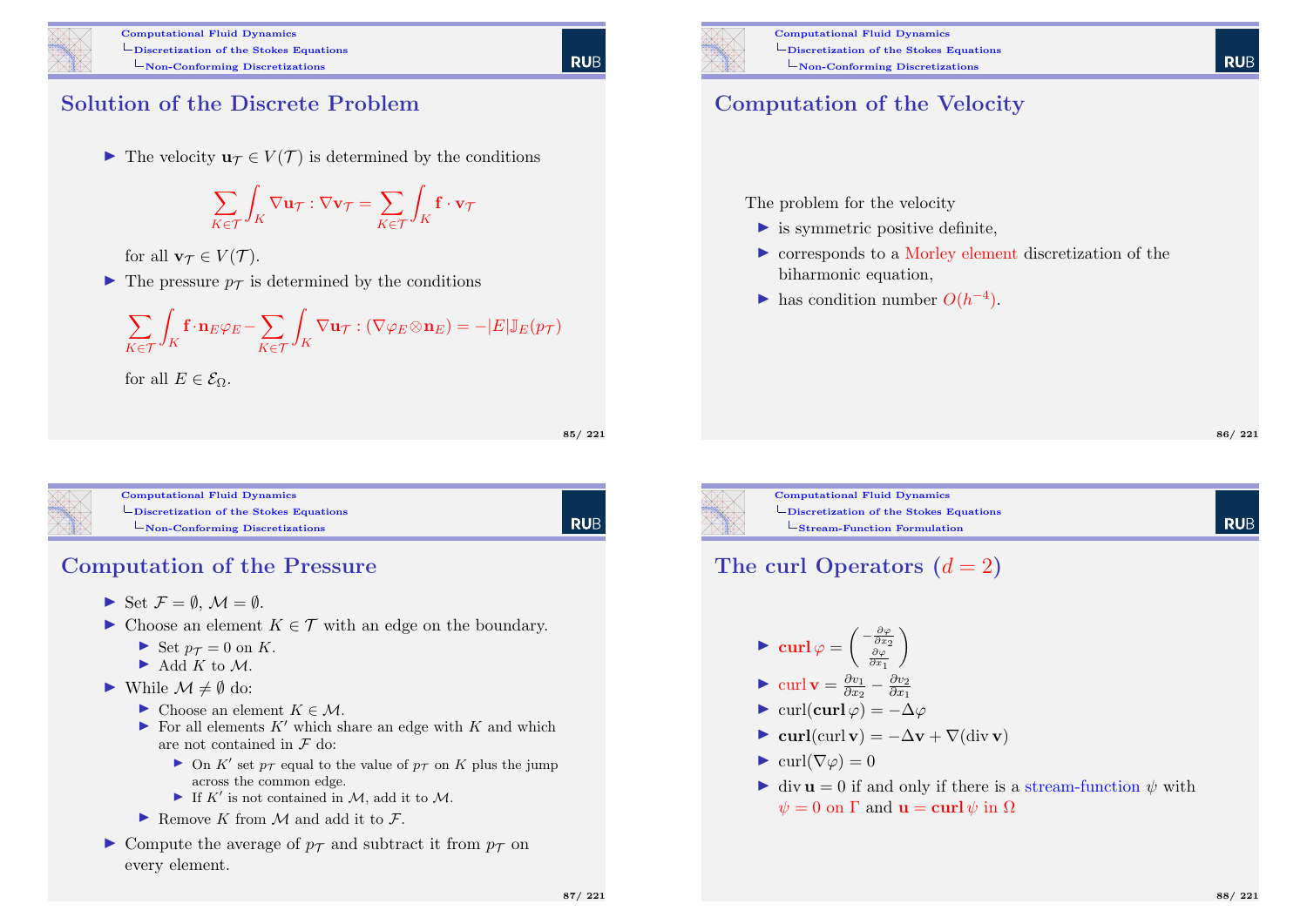#### Stream-Function Formulation of the Two-Dimensional Stokes Equations

Taking the curl of the momentum equation proves:

- $\triangleright$  **u** is a solution of the two-dimensional Stokes equations if and only if
- $\bullet$  **u** = curl  $\psi$  and  $\psi$  solves the biharmonic equation

$$
\Delta^{2} \psi = \text{curl } \mathbf{f} \quad \text{in } \Omega
$$

$$
\psi = 0 \qquad \text{on } \Gamma
$$

$$
\frac{\partial \psi}{\partial \mathbf{n}} = 0 \qquad \text{on } \Gamma
$$

89/ 221

RUB

**RUB** 

<span id="page-22-0"></span>

Computational Fluid Dynamics [Discretization of the S](#page-0-0)tokes Equations  $\mathsf{\mathsf{L}_{Summary}}$  $\mathsf{\mathsf{L}_{Summary}}$  $\mathsf{\mathsf{L}_{Summary}}$ 

# Summary

| standard                         | Petrov-Galerkin     | non-conforming         |
|----------------------------------|---------------------|------------------------|
| Bernardi-Raugel $h^1$            | $R_k/R_{k-1} h^k$   | Crouzeix-Raviart $h^1$ |
| mini element $h^1$               | $R_k/R_k h^k$       |                        |
| Taylor-Hood $h^2$                |                     |                        |
| $R_k/R_{k-1}$ $(k \geq 3)$ $h^k$ |                     |                        |
| no parameters                    | arbitrary pairs     | velocity-pressure      |
|                                  |                     | decouple               |
| low order critical               | parameters critical | non-convex domain      |
|                                  |                     | critical               |
| not conservative                 | not conservative    | fully conservative     |
| arbitrary dimension              | arbitrary dimension | only two-dimensional   |

## Drawbacks of the Stream-Function Formulation

- $\blacktriangleright$  It is restricted to two dimensions.
- $\blacktriangleright$  It gives no information on the pressure.
- $\blacktriangleright$  A conforming discretization of the biharmonic equation requires  $C^1$ -elements.
- $\blacktriangleright$  Low order non-conforming discretizations of the biharmonic equation are equivalent to the Crouzeix-Raviart discretization.
- $\blacktriangleright$  Mixed formulations of the biharmonic equation using the vorticity  $\omega = \text{curl} \mathbf{u}$  as additional variable are at least as difficult to discretize as the original Stokes problem.

#### 90/ 221

Computational Fluid Dynamics

 $\mathsf{\mathsf{L}}$  Solution of the Discrete Problems

#### **RUE**

#### Solution of the Discrete Problems

- $\blacktriangleright$  Motivation
- $\blacktriangleright$  Uzawa Type Algorithms
- $\blacktriangleright$  Multigrid Algorithms
- $\triangleright$  Conjugate Gradient Type Algorithms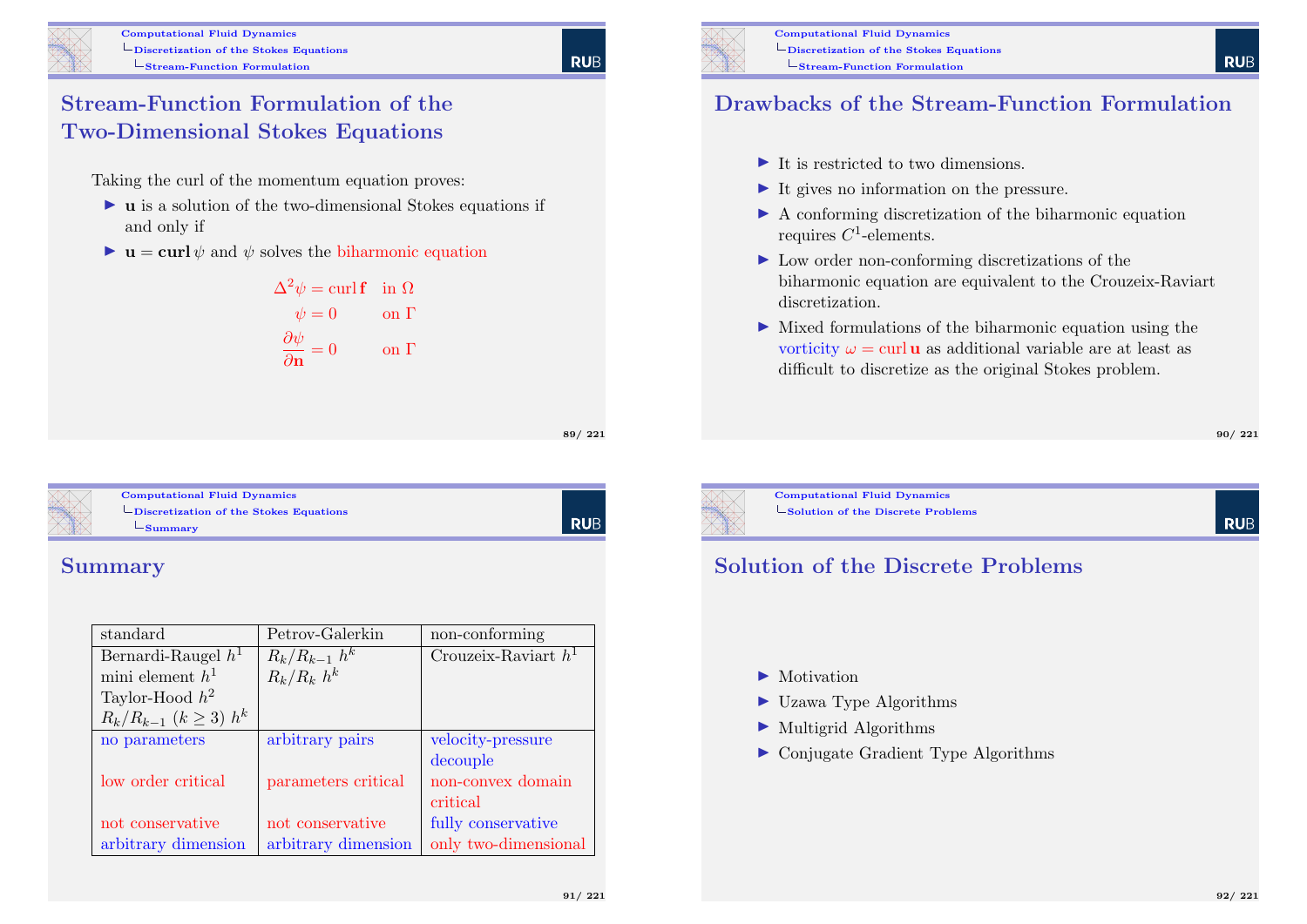

Computational Fluid Dynamics  $\mathsf{\mathsf{L}}$  Solution of the Discrete Problems Motivation

# **RUE**

Direct Solvers

- ► Typically require  $O(N^{2-\frac{1}{d}})$  storage for a discrete problem with N unknowns.
- ▶ Typically require  $O(N^{3-\frac{2}{d}})$  operations.
- In Yield the exact solution of the discrete problem up to rounding errors.
- I Yield an approximation for the differential equation with an  $O(h^{\alpha}) = O(N^{-\frac{\alpha}{d}})$  error (typically:  $\alpha \in \{1, 2\}$ ).

93/ 221

Computational Fluid Dynamics  $\mathsf{\mathsf{L}}$  [Solution of the Discre](#page-0-0)te Problems  $L$ [Motivation](#page-22-0)

# RUB

#### Nested Grids

- Often one has to solve a sequence of discrete problems  $L_k u_k = f_k$  corresponding to increasingly more accurate discretizations.
- $\triangleright$  Typically there is a natural interpolation operator  $I_{k-1,k}$ which maps functions associated with the  $(k-1)$ -st discrete problem into those corresponding to the k-th discrete problem.
- $\blacktriangleright$  Then the interpolate of any reasonable approximate solution of the  $(k-1)$ -st discrete problem is a good initial guess for any iterative solver applied to the k-th discrete problem.
- $\triangleright$  Often it suffices to reduce the initial error by a factor 0.1.



Computational Fluid Dynamics  $\mathsf{\mathsf{L}}$  Solution of the Discrete Problems  $L<sub>Motivation</sub>$ 

#### Iterative Solvers

- $\blacktriangleright$  Typically require  $O(N)$  storage.
- $\blacktriangleright$  Typically require  $O(N)$  operations per iteration.
- $\blacktriangleright$  Their convergence rate deteriorates with an increasing condition number of the discrete problem which typically is  $O(h^{-2}) = O(N^{\frac{2}{d}}).$
- In order to reduce an initial error by a factor  $0.1$  one typically needs the following numbers of operations:
	- $\triangleright$   $O(N^{1+\frac{2}{d}})$  with the Gauß-Seidel algorithm,
	- $\triangleright$   $O(N^{1+\frac{1}{d}})$  with the conjugate gradient (CG-) algorithm,
	- $\triangleright$   $O(N^{1+\frac{1}{2d}})$  with the CG-algorithm with Gauß-Seidel preconditioning,
	- $\triangleright$   $\overline{O(N)}$  with a multigrid (MG-) algorithm.

#### 94/ 221

**RUF** 

Computational Fluid Dynamics  $\mathsf{\mathsf{L}}$  Solution of the Discrete Problems  $L_M$ otivation

#### Nested Iteration

 $\blacktriangleright$  Compute

$$
\widetilde{u}_0 = u_0 = L_0^{-1} f_0.
$$

For  $k = 1, \ldots$  compute an approximate solution  $\tilde{u}_k$  for  $u_k = L_k^{-1}$  $\frac{-1}{k} f_k$  by applying  $m_k$  iterations of an iterative solver for the problem

$$
L_k u_k = f_k
$$

with starting value  $I_{k-1,k}\tilde{u}_{k-1}$ .

 $\blacktriangleright$   $m_k$  is implicitly determined by the stopping criterion

 $||f_k - L_k\widetilde{u}_k|| \leq \varepsilon ||f_k - L_k(I_{k-1,k}\widetilde{u}_{k-1})||.$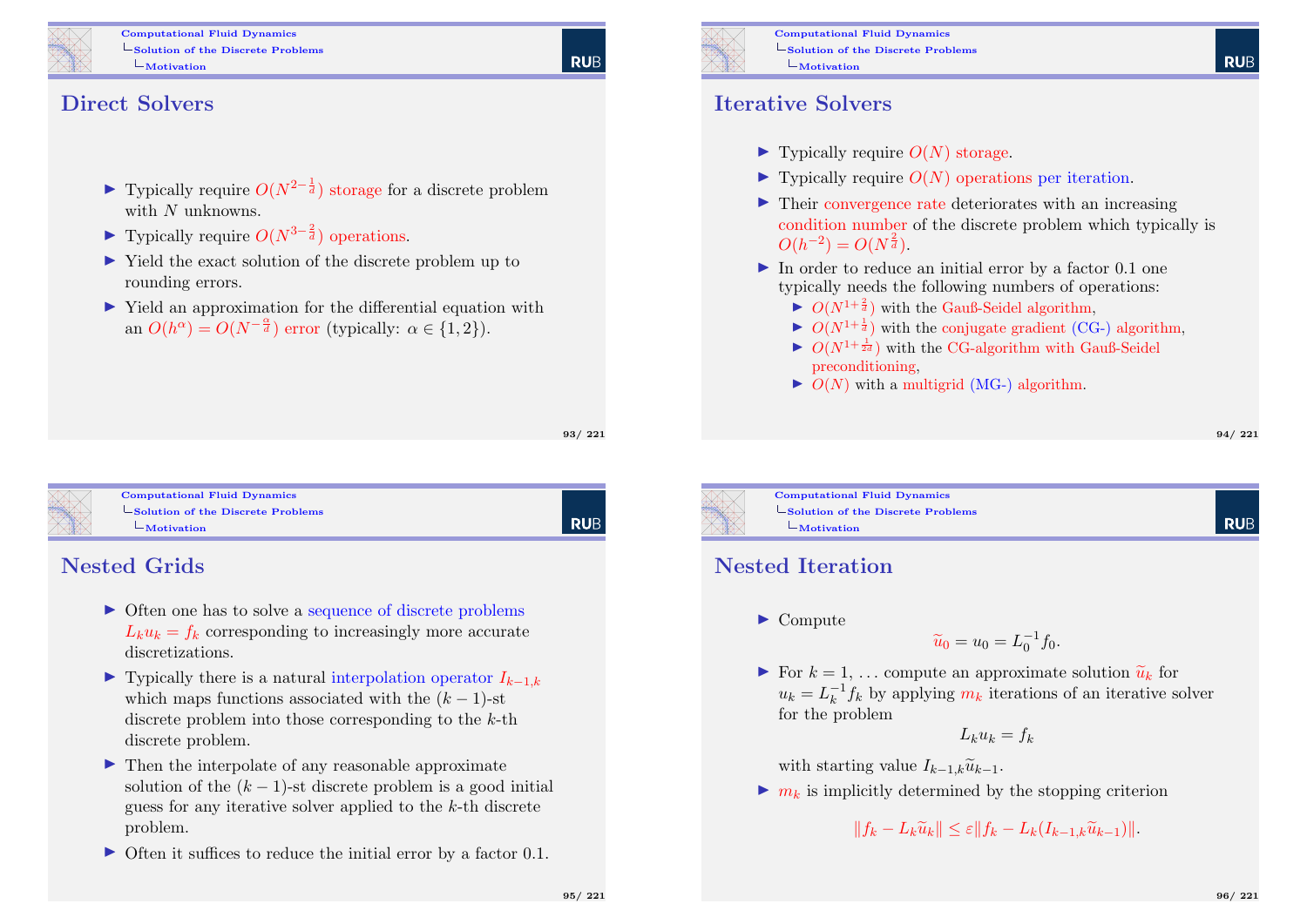

# Structure of Discrete Stokes Problems

Discrete Stokes problems have the form  $\begin{pmatrix} A & B \\ B^T & -\delta C \end{pmatrix} \begin{pmatrix} \mathbf{u} \\ p \end{pmatrix} = \begin{pmatrix} \mathbf{f} \\ \delta g \end{pmatrix}$ with:

- $\triangleright \delta = 0$  for mixed methods.
- $\triangleright$   $0 < \delta \approx 1$  for Petrov-Galerkin methods,
- **a** square, symmetric, positive definite  $n_{\text{u}} \times n_{\text{u}}$  matrix A with condition of  $O(h^{-2})$ ,
- **a** rectangular  $n_{\text{u}} \times n_{\text{n}}$  matrix B,
- **a** square, symmetric, positive definite  $n_p \times n_p$  matrix C with condition of  $O(1)$ ,
- $\triangleright$  a vector **f** of dimension  $n_{\text{u}}$  discretizing the exterior force,
- $\blacktriangleright$  a vector q of dimension  $n_p$  which equals 0 for mixed methods.

97/ 221

Computational Fluid Dynamics  $\mathsf{\mathsf{L}}$  [Solution of the Discre](#page-0-0)te Problems  $L$ [Uzawa Type Algorithms](#page-22-0)

# RUB

#### The Uzawa Algorithm

- **0.** Given: an initial guess  $p_0$ , a tolerance  $\varepsilon > 0$  and a relaxation parameter  $\omega > 0$ .
- 1. Set  $i = 0$ .
- 2. Apply a few Gauß-Seidel iterations to the linear system

$$
A\mathbf{u} = \mathbf{f} - Bp_i
$$

and denote the result by  $\mathbf{u}_{i+1}$ . Compute

$$
p_{i+1} = p_i + \omega \{B^T \mathbf{u}_{i+1} - \delta g - \delta C p_i\}.
$$

3. If

$$
||A\mathbf{u}_{i+1} + Bp_{i+1} - \mathbf{f}|| + ||B^T \mathbf{u}_{i+1} - \delta Cp_{i+1} - \delta g|| \le \varepsilon
$$

return  $\mathbf{u}_{i+1}$  and  $p_{i+1}$  as approximate solution; stop. Otherwise increase i by 1 and go to step 2.

Computational Fluid Dynamics  $\mathsf{\mathsf{L}}$  Solution of the Discrete Problems  $L_{\text{Uzawa Type Algorithms}}$ 

#### **Consequences**

- **►** The stiffness matrix  $\begin{pmatrix} A & B \\ B^T & -\delta C \end{pmatrix}$  is symmetric but indefinite, i.e. it has positive and negative real eigenvalues.
- $\blacktriangleright$  Hence, standard iterative methods such as the Gauß-Seidel and CG-algorithms fail.

**RUF** 



 $\mathsf{\mathsf{L}}$  Solution of the Discrete Problems  $L_{\text{Uzawa Type Algorithms}}$ 

# **RUF**

#### Properties of the Uzawa Algorithm

- $\blacktriangleright \omega \in (1, 2)$ , typically  $\omega = 1.5$ .
- Typically  $\|\mathbf{v}\| = \sqrt{\frac{1}{n_{\mathbf{u}}} \mathbf{v} \cdot \mathbf{v}}$  and  $\|q\| = \sqrt{\frac{1}{n_{p}} q \cdot q}$ .
- **IF** The problem  $A$ **u** = **f** −  $B$  $p_i$  is a discrete version of d Poisson equations for the components of the velocity field.
- $\blacktriangleright$  The Uzawa algorithm falls into the class of pressure correction schemes.
- **I** The convergence rate of the Uzawa algorithm is  $1 O(h^2)$ .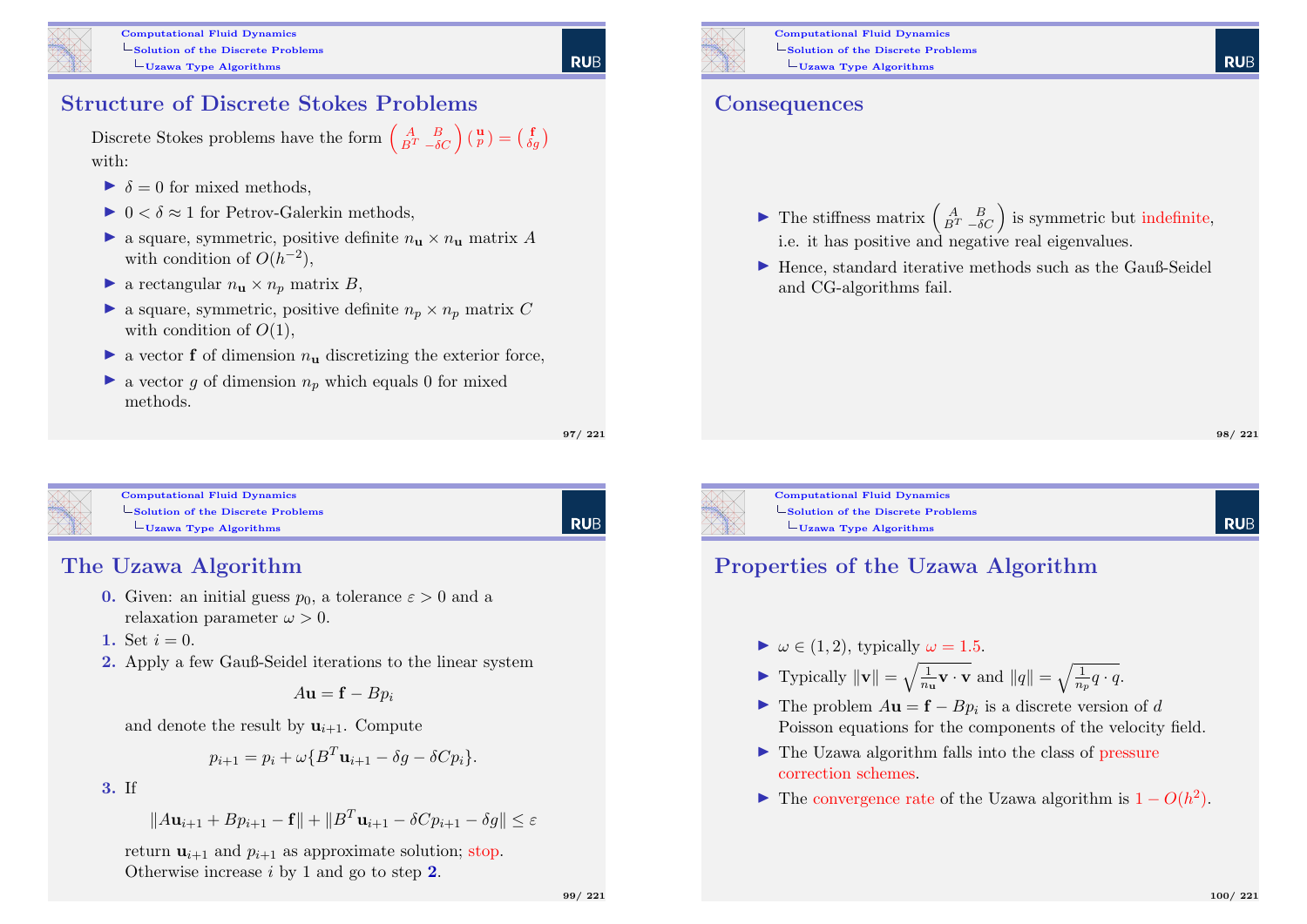

### Idea for an Improvement of the Uzawa Algorithm

- The problem  $\begin{pmatrix} A & B \\ B^T & -\delta C \end{pmatrix} \begin{pmatrix} \mathbf{u} \\ p \end{pmatrix} = \begin{pmatrix} \mathbf{f} \\ \delta g \end{pmatrix}$  is equivalent to  $\mathbf{u} = A^{-1}(\mathbf{f} - Bp)$  and  $B^{T}A^{-1}(\mathbf{f} - Bp) - \delta Cp = \delta g$ .
- $\blacktriangleright$  The matrix  $B^T A^{-1} B + \delta C$  is symmetric, positive definite and has a condition of  $O(1)$ .
- $\blacktriangleright$  Hence, a standard CG-algorithm can be applied to the pressure problem and has a uniform convergence rate independently of any mesh-size.
- $\triangleright$  The evaluation of  $A^{-1}$ **g** corresponds to the solution of d discrete Poisson equations  $A\mathbf{u} = \mathbf{g}$  for the components of **u**.
- $\blacktriangleright$  The discrete Poisson problems can efficiently be solved with a MG-algorithm.

101/ 221

**RUE** 



Computational Fluid Dynamics  $\mathsf{\mathsf{L}}$  [Solution of the Discre](#page-0-0)te Problems  $L_{\text{Uzawa Type Algorithms}}$  $L_{\text{Uzawa Type Algorithms}}$  $L_{\text{Uzawa Type Algorithms}}$ 

**RUB** 

## Properties of the Improved Uzawa Algorithm

- $\blacktriangleright$  It is a nested iteration with MG-iterations in the inner loops.
- ▶ Typically 2 to 4 MG-iterations suffice in the inner loops.
- It requires  $O(N)$  operations per iteration.
- $\blacktriangleright$  Its convergence rate is uniformly less than 1 for all meshes.
- It vields an approximate solution with error less than  $\varepsilon$ with  $O(N \ln \varepsilon)$  operations.
- In Numerical experiments yield convergence rates less than 0.5.



Computational Fluid Dynamics Solution of the Discrete Problems  $L_{\text{Uzawa Type Algorithms}}$ 

#### The Improved Uzawa Algorithm

- **0.** Given: an initial guess  $p_0$  and a tolerance  $\varepsilon > 0$ .
- 1. Apply a MG-algorithm with starting value zero and tolerance  $\varepsilon$  to  $A\mathbf{v} = \mathbf{f} - B\mathbf{p}_0$  and denote the result by  $\mathbf{u}_0$ . Compute  $r_0 = B^T \mathbf{u}_0 - \delta q - \delta C p_0$ ,  $d_0 = r_0$ ,  $\gamma_0 = r_0 \cdot r_0$ . Set  $u_0 = 0$  and  $i = 0$ .
- **2.** If  $\gamma_i < \varepsilon^2$  compute  $p = p_0 + p_i$ , apply a MG-algorithm with starting value zero and tolerance  $\varepsilon$  to  $A\mathbf{v} = \mathbf{f} - B\mathbf{p}$  and denote the result by u, stop.
- 3. Apply a MG-algorithm with starting value  $\mathbf{u}_i$  and tolerance  $\varepsilon$  to  $A$ **v** =  $Bd_i$  and denote the result by  $\mathbf{u}_{i+1}$ . Compute  $s_i = B^T \mathbf{u}_{i+1} + \delta C d_i, \ \alpha_i = \frac{\gamma_i}{d_i}$  $\frac{\gamma_i}{d_i \cdot s_i}, p_{i+1} = p_i + \alpha_i d_i,$  $r_{i+1} = r_i - \alpha_i s_i, \, \gamma_{i+1} = r_{i+1} \cdot r_{i+1}, \, \beta_i = \frac{\gamma_{i+1}}{\gamma_i}$  $\frac{i+1}{\gamma_i},$  $d_{i+1} = r_{i+1} + \beta_i d_i$ . Increase i by 1 and go to step 2.

102/ 221

**RUF** 



Computational Fluid Dynamics  $\mathsf{\mathsf{Solution}}$  of the Discrete Problems  $\mathbf{L}_{\text{Multigrid}$  Algorithms

#### The Basic Idea

- $\triangleright$  Classical iterative methods such as the Gauß-Seidel algorithm quickly reduce highly oscillatory error components.
- $\triangleright$  Classical iterative methods such as the Gauß-Seidel algorithm are very poor in reducing slowly oscillatory error components.
- In Slowly oscillating error components can well be resolved on coarser meshes with fewer unknowns.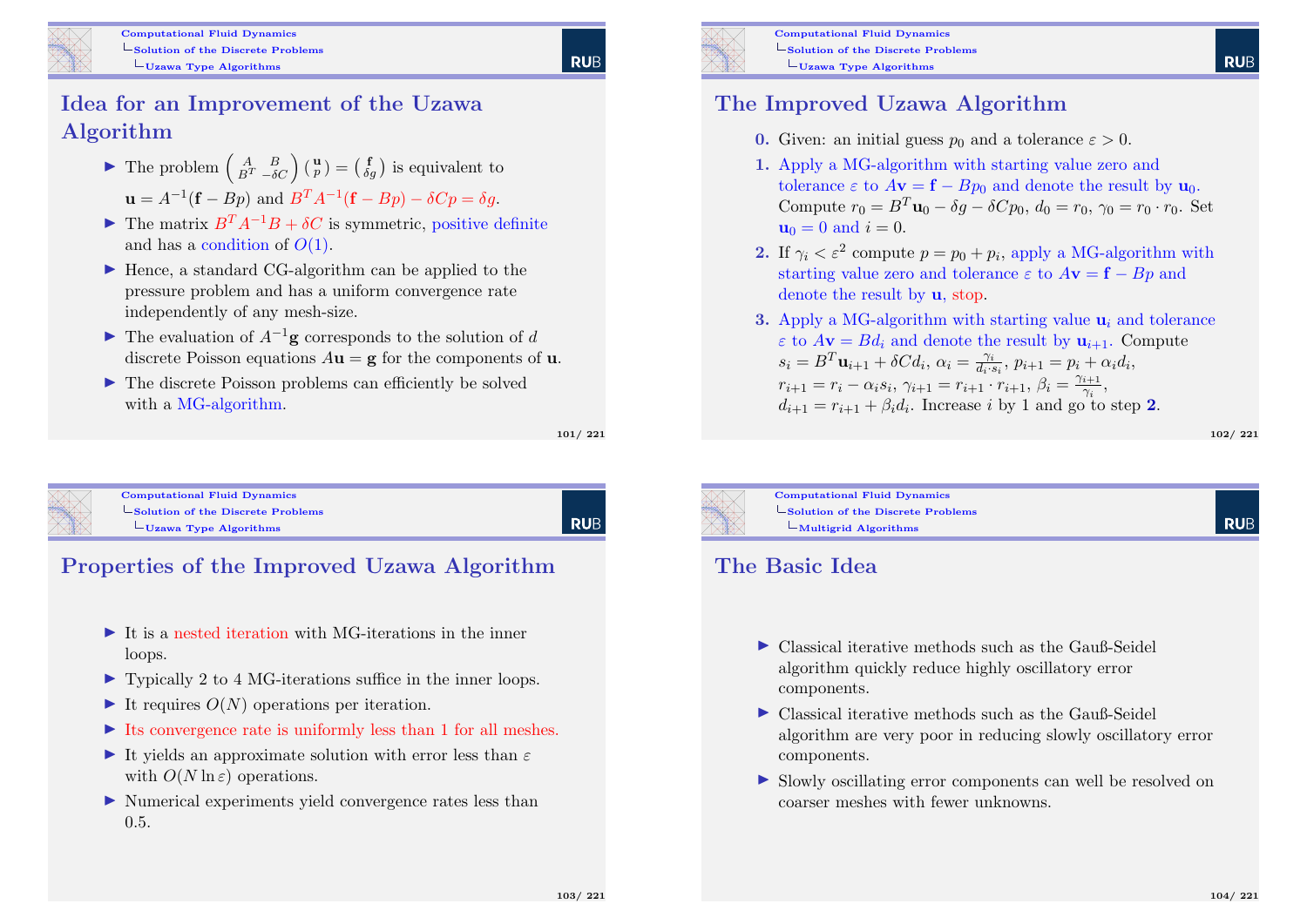

#### The Basic Two-Grid Algorithm

- I Perform several steps of a classical iterative method on the current grid.
- $\triangleright$  Correct the current approximation as follows:
	- ▶ Compute the current residual.
	- ▶ Restrict the residual to the next coarser grid.
	- $\blacktriangleright$  Exactly solve the resulting problem on the coarse grid.
	- I Prolongate the coarse-grid solution to the next finer grid.
- $\triangleright$  Perform several steps of a classical iterative method on the current grid.

105/ 221

**RUE** 



#### Computational Fluid Dynamics [Solution of the Discre](#page-0-0)te Problems  $\mathbf{L}_{\text{Multigrid} }$  Algorithms

**RUB** 

#### Basic Ingredients

- A sequence  $\mathcal{T}_k$  of increasingly refined meshes with associated discrete problems  $L_k u_k = f_k$ .
- $\blacktriangleright$  A smoothing operator  $M_k$ , which should be easy to evaluate and which at the same time should give a reasonable approximation to  $L_k^{-1}$  $\frac{-1}{k}$ .
- A restriction operator  $R_{k,k-1}$ , which maps functions on a fine mesh  $\mathcal{T}_k$  to the next coarser mesh  $\mathcal{T}_{k-1}$ .
- $\blacktriangleright$  A prolongation operator  $I_{k-1,k}$ , which maps functions from a coarse mesh  $\mathcal{T}_{k-1}$  to the next finer mesh  $\mathcal{T}_k$ .



Computational Fluid Dynamics  $\mathsf{\mathsf{L}}$  Solution of the Discrete Problems  $L$ Multigrid Algorithms

#### Schematic Form





Computational Fluid Dynamics  $\mathsf{\mathsf{Solution}}$  of the Discrete Problems  $L$ Multigrid Algorithms

# **RUF**

#### The Multigrid Algorithm

- 0. Given: the actual level k, parameters  $\mu$ ,  $\nu_1$ , and  $\nu_2$ , the matrix  $L_k$ , the right-hand side  $f_k$ , an initial guess  $u_k$ . Sought: improved approximate solution  $u_k$ .
- 1. If  $k = 0$  compute  $u_0 = L_0^{-1} f_0$ ; stop.
- 2. (Pre-smoothing) Perform  $\nu_1$  steps of the iterative procedure  $u_k \mapsto u_k + M_k(f_k - L_ku_k).$
- 3. (Coarse grid correction)
	- 3.1 Compute  $f_{k-1} = R_{k,k-1}(f_k L_k u_k)$  and set  $u_{k-1} = 0$ .
	- 3.2 Perform  $\mu$  iterations of the MG-algorithm with parameters  $k-1, \mu, \nu_1, \nu_2, L_{k-1}, f_{k-1}, u_{k-1}$  and denote the result by  $u_{k-1}$ .
	- 3.3 Update  $u_k$  by  $u_k \mapsto u_k + I_{k-1,k}u_{k-1}$ .
- 4. (Post-smoothing) Perform  $\nu_2$  steps of the iterative procedure  $u_k \mapsto u_k + M_k(f_k - L_ku_k)$ .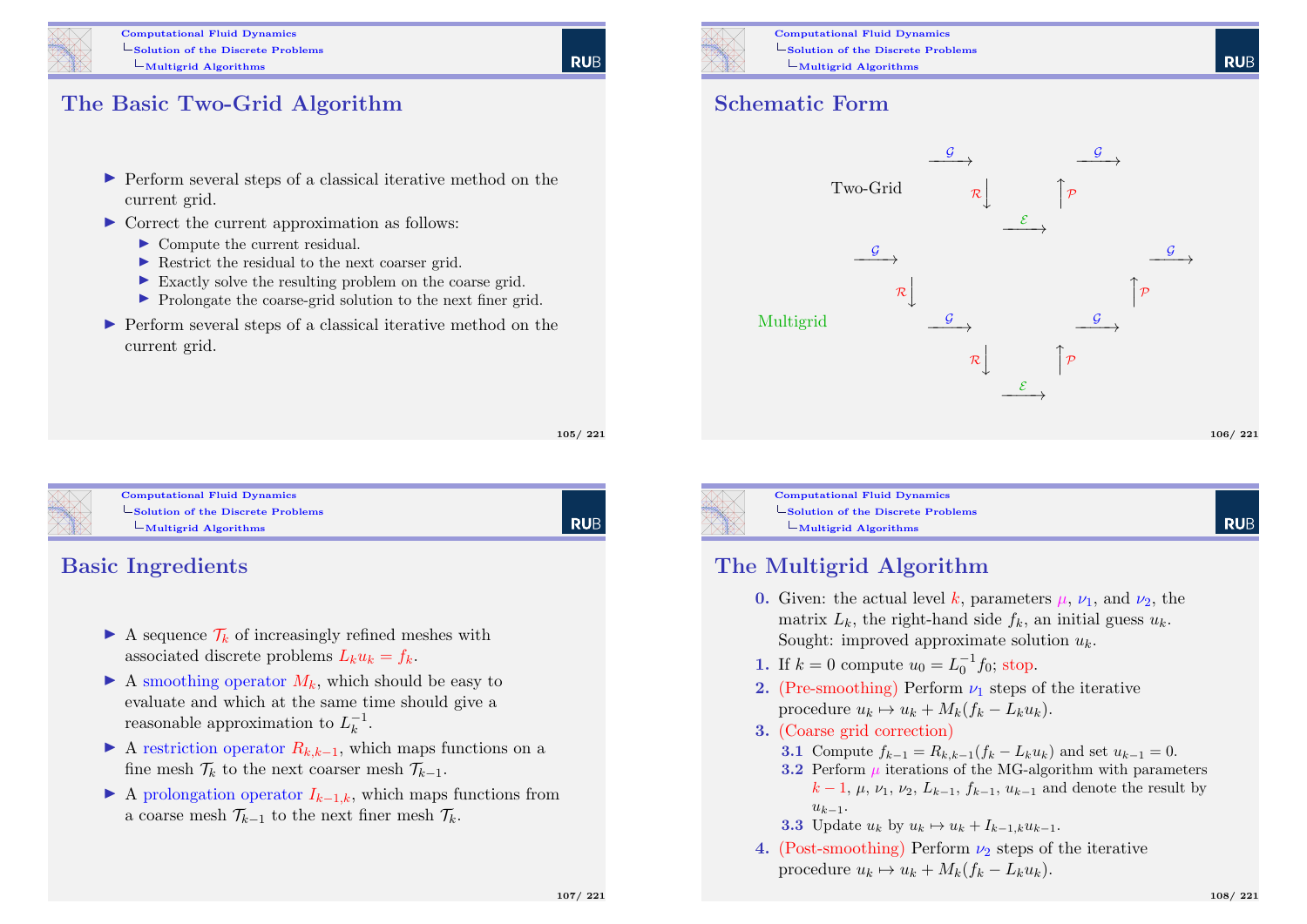

## Typical Choices of Parameters



 $\mu = 2$  W-cycle

$$
\blacktriangleright \nu_1 = \nu_2 = \nu \text{ or }
$$

$$
\nu_1 = \nu, \nu_2 = 0
$$
 or

$$
\nu_1=0,\,\nu_2=\nu
$$

$$
\blacktriangleright 1 \leq \nu \leq 4.
$$

109/ 221

**RUE** 

Computational Fluid Dynamics  $\mathsf{\mathsf{L}}$  [Solution of the Discre](#page-0-0)te Problems  $\mathbf{L}_{\text{Multigrid}$  Algorithms

**RUB** 

## Smoothing for Stokes Problem

- $\blacktriangleright$  Squared Jacobi iteration:
	- $M_k = \frac{1}{\omega^2} \begin{pmatrix} A & h_k^{-2}B \\ h_i^{-2}B^T & -h_i^{-4}\delta \end{pmatrix}$  $h_k^{-2}B^T - h_k^{-4}\delta C$
	- ► The factors  $\hat{h}_k^{-2}$  and  $\hat{h}_k^{-4}$  compensate the different order of differentiation for the velocity and pressure.

#### $\blacktriangleright$  Vanka smoothers:

- $\triangleright$  Similarly to the Gauß-Seidel iteration, simultaneously adjust all degrees of freedom for the velocity and pressure corresponding to an element or to a patch of elements while fixing the remaining degrees of freedom.
- I Patches typically consist of two elements sharing a common face or the elements sharing a given vertex.





Computational Fluid Dynamics Solution of the Discrete Problems  $L$ Multigrid Algorithms

#### Prolongation and Restriction

 $\blacktriangleright$  The prolongation is typically determined by the natural inclusion of the finite element spaces, i.e. a finite element function corresponding to a coarse mesh is expressed in terms of the finite element bases functions corresponding to the fine mesh.



 $\blacktriangleright$  The restriction is typically determined by inserting finite element bases functions corresponding to the coarse mesh in the variational form of the discrete problem corresponding to the fine mesh.

#### 110/ 221

**RUF** 

**RUF** 



Computational Fluid Dynamics  $\mathsf{\mathsf{Solution}}$  of the Discrete Problems  $\mathbf{L}_{\text{Multigrid}$  Algorithms

#### Number of Operations

- $\blacktriangleright$  Assume that
	- $\triangleright$  one smoothing step requires  $O(N_k)$  operations,
	- $\blacktriangleright$  the prolongation requires  $O(N_k)$  operations,
	- $\blacktriangleright$  the restriction requires  $O(N_k)$  operations,
	- $\blacktriangleright$   $\mu$  < 2,
	- $\blacktriangleright N_k > \mu N_{k-1}$
- $\blacktriangleright$  then one iteration of the multigrid algorithm requires  $O(N_k)$  operations.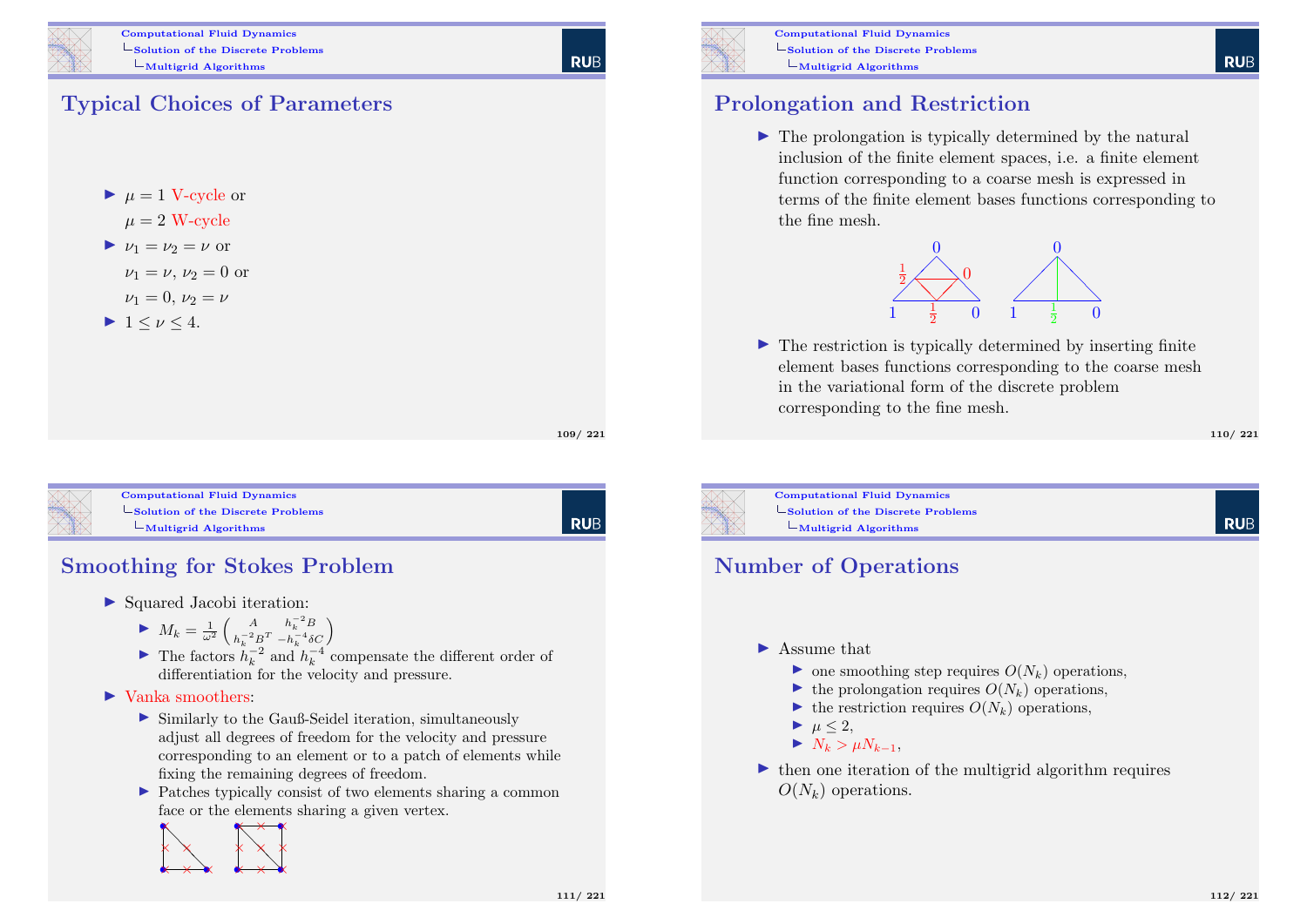

#### Convergence Rate for Stokes Problem

- $\blacktriangleright$  The convergence rate is uniformly less than 1 for all meshes.
- ► The convergence rate is bounded by  $\frac{c}{\sqrt{\nu_1+\nu_2}}$  with a constant which only depends on the shape parameter of the meshes.
- $\triangleright$  Numerical experiments yield convergence rates less than 0.5.

113/ 221

**RUB** 

**RUE** 

<span id="page-28-0"></span>

Computational Fluid Dynamics  $\mathbf{L}$ 

|  | A Posteriori Error Estimation and Adaptivity |  |  |
|--|----------------------------------------------|--|--|
|  |                                              |  |  |

# A Posteriori Error Estimation and Adaptivity

- $\blacktriangleright$  Motivation
- I A Posteriori Error Estimates for the Stokes Problem
- ▶ Mesh Refinement, Coarsening and Smoothing



Computational Fluid Dynamics  $\mathsf{\mathsf{L}}$  Solution of the Discrete Problems  $\overline{\phantom{a}}$ Conjugate Gradient Type Algorithms

#### CG-Type Algorithms for Non-Symmetric and Indefinite Systems of Equations

- $\blacktriangleright$  The classical CG-algorithm breaks down for non-symmetric or indefinite systems of equations.
- $\blacktriangleright$  A naive remedy is to apply the CG-algorithm to the system  $L^T L u = L^T f$  of the normal equations.
- $\triangleright$  This approach cannot be recommended since passing to the normal system squares the condition number.
- $\blacktriangleright$  The following variants of the CG-algorithm are particularly adapted to non-symmetric and indefinite problems:
	- $\triangleright$  the stabilized bi-conjugate gradient algorithm (Bi-CG-stab) in short),
	- $\triangleright$  the generalized minimal residual method (GMRES in short).

**RUE** 



Computational Fluid Dynamics A Posteriori Error Estimation and Adaptivity  $L<sub>Motivation</sub>$ 

**RUF** 

#### Drawbacks of A Priori Error Estimates

- $\blacktriangleright$  They only yield information on the asymptotic behaviour of the error.
- $\blacktriangleright$  They require regularity properties of the solution which often are not realistic.
- $\blacktriangleright$  They give no information on the actual size of the error.
- $\blacktriangleright$  They are not able to detect local singularities arising from re-entrant corners or boundary or interior layers which deteriorate the overall accuracy of the discretization.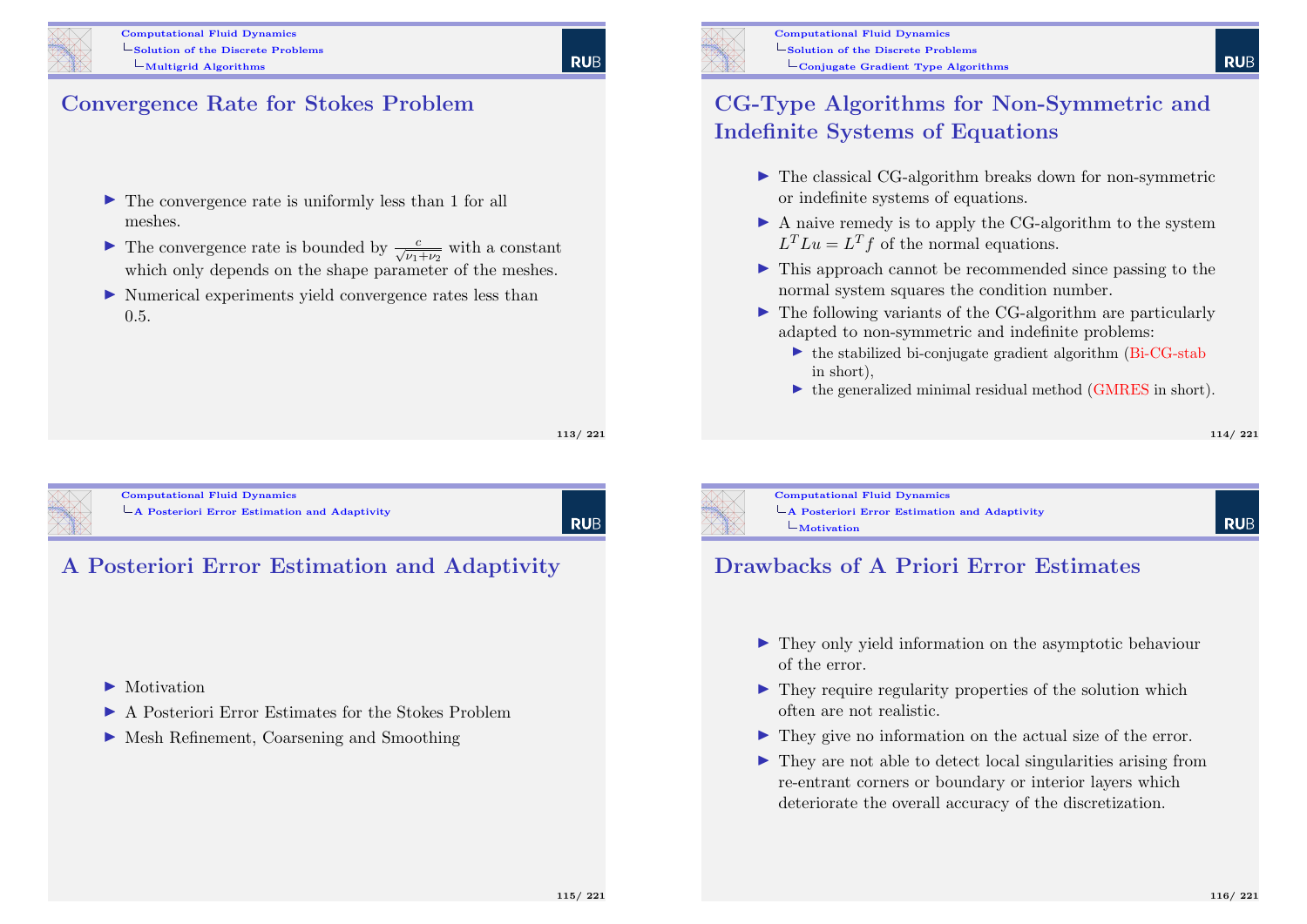#### Goal of A Posteriori Error Estimation and Adaptivity

- $\triangleright$  We want to obtain explicit information about the error of the discretization and its spatial (and temporal) distribution.
- $\blacktriangleright$  The information should a posteriori be extracted from the computed numerical solution and the given data of the problem.
- $\blacktriangleright$  The cost for obtaining this information should be far less than for the computation of the numerical solution.
- $\triangleright$  We want to obtain a numerical solution with a prescribed tolerance using a (nearly) minimal number of grid-points.
- $\triangleright$  To this end we need reliable upper and lower bounds for the true error in a user-specified norm.

117/ 221

**RUE** 



Computational Fluid Dynamics [A Posteriori Error Es](#page-0-0)timation and Adaptivity [Motivation](#page-28-0)

# **RUB**

#### Basic Ingredients

- $\triangleright$  An error indicator which furnishes the a posteriori error estimate.
- $\triangleright$  A refinement strategy which determines which elements have to be refined or coarsened and how this has to be done.



Computational Fluid Dynamics A Posteriori Error Estimation and Adaptivity  $L<sub>Motivation</sub>$ 

#### General Adaptive Algorithm

0. Given: The data of a partial differential equation and a tolerance ε.

Sought: A numerical solution with an error less than  $\varepsilon$ .

- 1. Construct an initial coarse mesh  $\mathcal{T}_0$  representing sufficiently well the geometry and data of the problem; set  $k = 0$ .
- 2. Solve the discrete problem on  $\mathcal{T}_k$ .
- **3.** For every element K in  $\mathcal{T}_k$  compute an a posteriori error indicator.
- 4. If the estimated global error is less than  $\varepsilon$  then stop. Otherwise decide which elements have to be refined or coarsened and construct the next mesh  $\mathcal{T}_{k+1}$ . Replace k by  $k+1$  and return to step 2.

118/ 221



Computational Fluid Dynamics A Posteriori Error Estimation and Adaptivity A Posteriori Error Estimates for the Stokes Problem

## **RUE**

#### The Stokes Problem and its Discretization

 $\blacktriangleright$  **u**  $\in H_0^1(\Omega)^d$ ,  $p \in L_0^2(\Omega)$  weak solution of the Stokes problem with no-slip boundary condition:

```
-\Delta u + \text{grad } n = f \text{ in } \Omega\text{div}\,\mathbf{u}=0 in \Omegau = 0 on \Gamma
```
- $\blacktriangleright \mathbf{u} \tau \in X(\mathcal{T}), \ p \tau \in Y(\mathcal{T})$  solution of a mixed or Petrov-Galerkin discretization of the Stokes problem
- $\blacktriangleright$  Assume that  $S_0^{1,0}$  $\iota^{1,0}_0(\mathcal{T})^d\subset X(\mathcal{T})$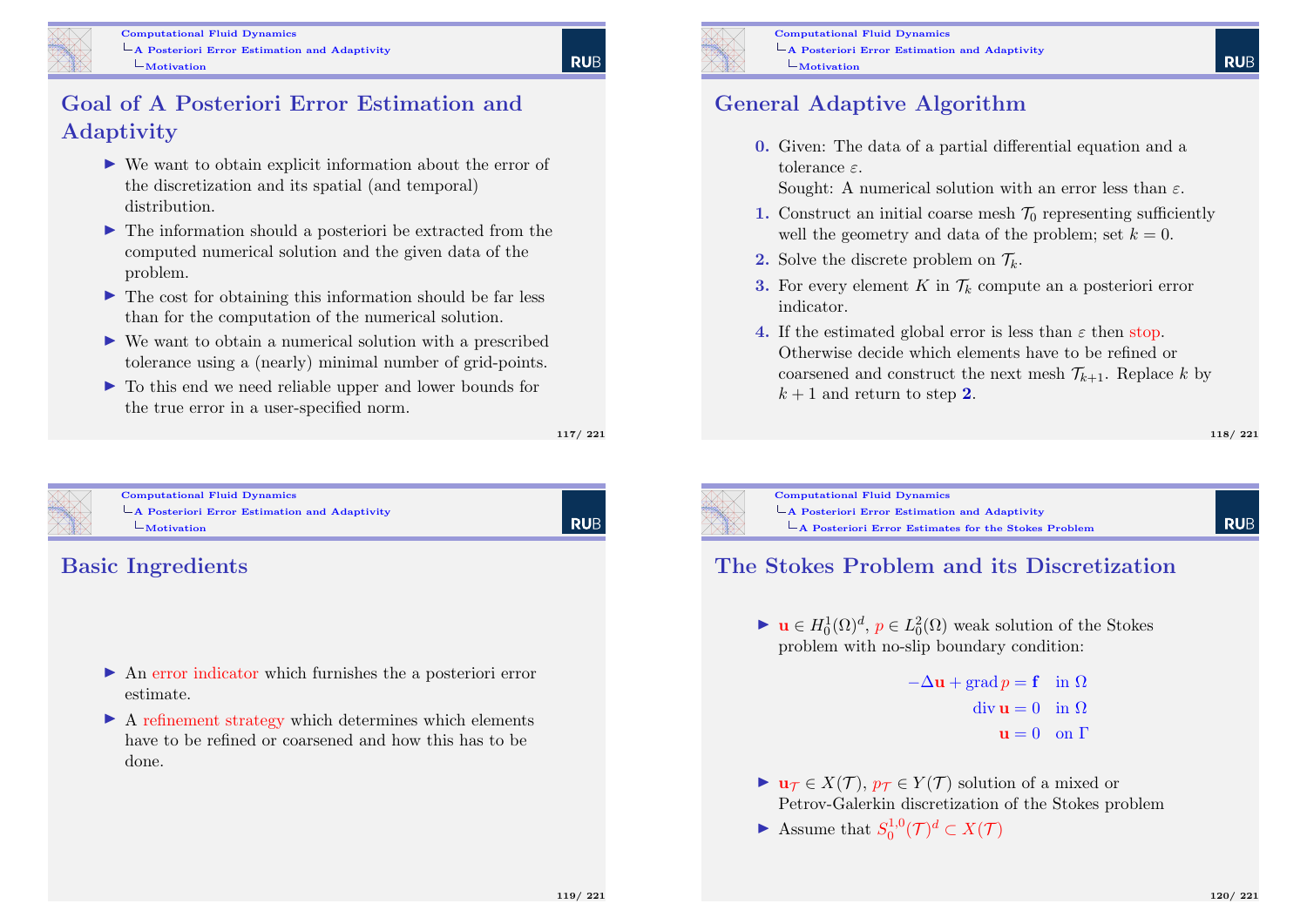

Computational Fluid Dynamics A Posteriori Error Estimation and Adaptivity  $\mathsf{L}_{\mathbf{A}}$  Posteriori Error Estimates for the Stokes Problem

**RUE** 

#### Residual

► Define two residuals  $R_m \in H^{-1}(\Omega)^d$  and  $R_c \in L^2(\Omega)$ associated with the momentum and continuity equation by

$$
\langle R_{\rm m}, \mathbf{v} \rangle = \int_{\Omega} \mathbf{f} \cdot \mathbf{v} - \int_{\Omega} \nabla \mathbf{u}_{\mathcal{T}} : \nabla \mathbf{v} + \int_{\Omega} p_{\mathcal{T}} \operatorname{div} \mathbf{v}
$$

$$
\langle R_{\rm c}, q \rangle = \int_{\Omega} q \operatorname{div} \mathbf{u}_{\mathcal{T}}
$$

 $\triangleright$  Then the error  $\mathbf{u} - \mathbf{u} \tau$ ,  $p - p\tau$  solves the Stokes problem

$$
\int_{\Omega} \nabla (\mathbf{u} - \mathbf{u}_{\mathcal{T}}) : \nabla \mathbf{v} - \int_{\Omega} (p - p_{\mathcal{T}}) \operatorname{div} \mathbf{v} = \langle R_{\mathbf{m}}, \mathbf{v} \rangle
$$

$$
\int_{\Omega} q \operatorname{div} (\mathbf{u} - \mathbf{u}_{\mathcal{T}}) = \langle R_{\mathbf{c}}, q \rangle
$$

121/ 221

**RUB** 



 $\blacktriangleright$  The definition of  $R_c$  implies

 $||R_c|| = ||div \mathbf{u} \tau||.$ 

 $\blacktriangleright$  Hence,  $||R_c||$  can be evaluated easily and is a measure for the lacking incompressibility of  $\mathbf{u}_{\tau}$ .



Computational Fluid Dynamics A Posteriori Error Estimation and Adaptivity  $\mathsf{L}_{\mathbf{A}}$  Posteriori Error Estimates for the Stokes Problem

#### Equivalence of Error and Residual

 $\blacktriangleright$  The well-posedness of the saddle-point formulation of the Stokes problem implies

$$
\frac{1}{c_*} \{ ||R_m||_{-1} + ||R_c|| \} \leq |\mathbf{u} - \mathbf{u}_{\mathcal{T}}|_1 + ||p - p_{\mathcal{T}}||
$$
  

$$
\leq c^* \{ ||R_m||_{-1} + ||R_c|| \}.
$$

- ►  $c_*$  and  $c^*$  depend on the space dimension d.
- $\triangleright$   $c^*$  in addition depends on the constant in the inf-sup condition for the Stokes problem.
- $\blacktriangleright$  The above equivalence holds for every discretization be it stable or not.

**RUE** 

**RUF** 



 $\mathsf{L}_{\mathbf{A}}$  Posteriori Error Estimation and Adaptivity A Posteriori Error Estimates for the Stokes Problem

# Evaluation of  $||R_{\mathbf{m}}||_{-1}$

- $\triangleright$  The explicit evaluation of  $||R_m||_{-1}$  would require the solution of an infinite dimensional variational problem which is as expensive as the solution of the original Stokes problem.
- ► Hence, we must obtain estimates for  $||R_m||_{-1}$  which at the same time are as sharp as possible and easy to evaluate.
- $\blacktriangleright$  Main tools for achieving this goal are:
	- $\triangleright$  properties of the discrete problem.
	- $\blacktriangleright$  the Galerkin orthogonality of  $R_m$ ,
	- an  $L^2$ -representation of  $R_m$ ,
	- $\triangleright$  approximation properties of the quasi-interpolation operator  $R_{\tau}$ ,
	- $\blacktriangleright$  inverse estimates for the bubble functions.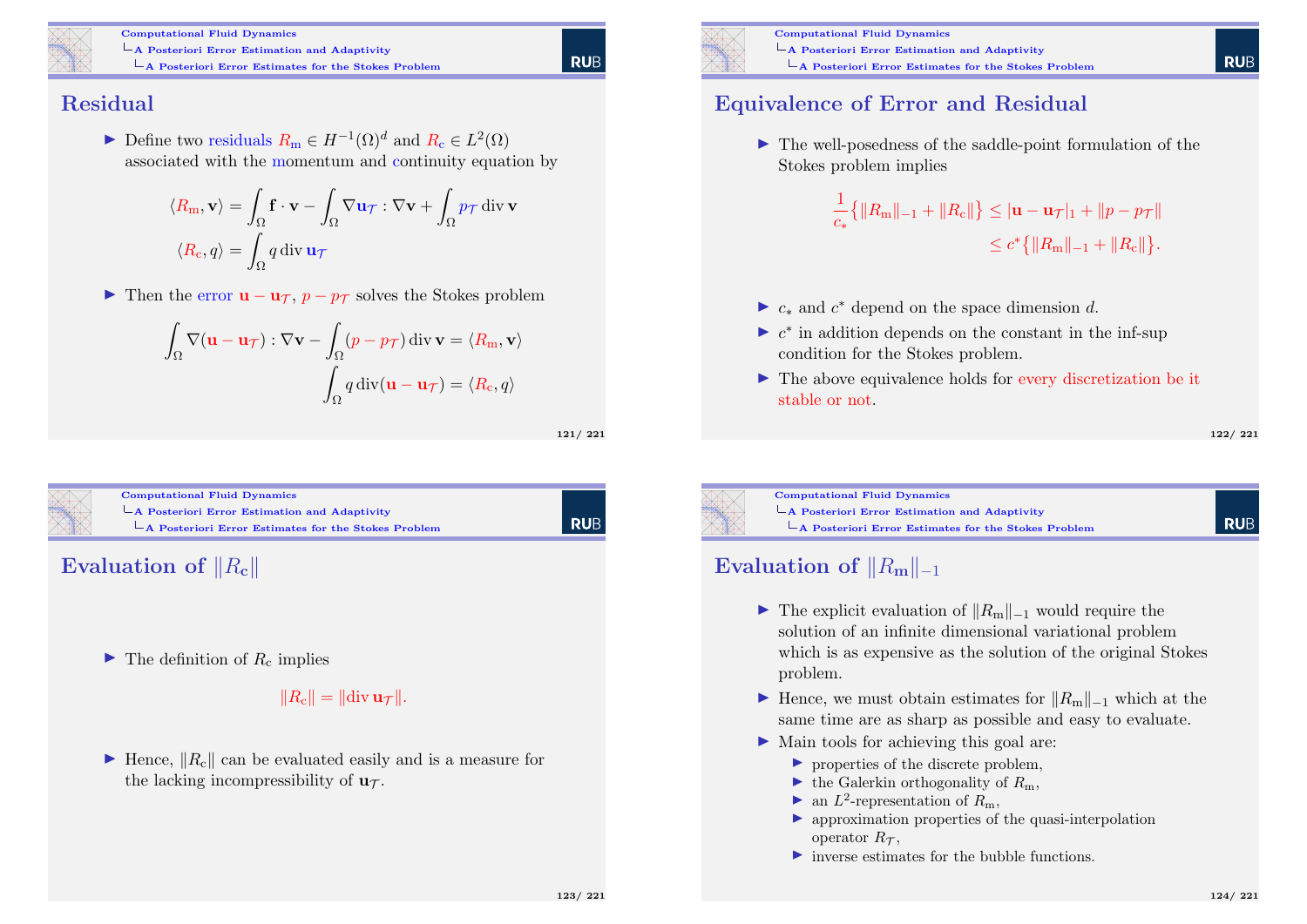

#### Residual A Posteriori Error Estimates

 $\triangleright$  Define the residual a posteriori error indicator  $\eta_{RK}$  by

$$
\eta_{R,K} = \left\{ h_K^2 \|\mathbf{f}_{\mathcal{T}} + \Delta \mathbf{u}_{\mathcal{T}} - \nabla p_{\mathcal{T}}\|_K^2 + \|\text{div}\,\mathbf{u}_{\mathcal{T}}\|_K^2 + \frac{1}{2} \sum_{E \in \mathcal{E}_{K,\Omega}} h_E \|\mathbb{J}_E(\mathbf{n}_E \cdot (\nabla \mathbf{u}_{\mathcal{T}} - p_{\mathcal{T}} I))\|_E^2 \right\}^{\frac{1}{2}}.
$$

 $\blacktriangleright$  Then the error is bounded from above and from below by

$$
\left\{ |\mathbf{u} - \mathbf{u}\tau|_{1}^{2} + ||p - p\tau||^{2} \right\}^{\frac{1}{2}} \leq c^{*} \Big\{ \sum_{K \in \mathcal{T}} \left( \eta_{R,K}^{2} + h_{K}^{2} ||\mathbf{f} - \mathbf{f}\tau||_{K}^{2} \right) \Big\}^{\frac{1}{2}}
$$

$$
\eta_{R,K} \leq c_{*} \Big\{ |\mathbf{u} - \mathbf{u}\tau|_{1,\omega_{K}}^{2} + ||p - p\tau||_{\omega_{K}}^{2} + h_{K}^{2} ||\mathbf{f} - \mathbf{f}\tau||_{\omega_{K}}^{2} \Big\}^{\frac{1}{2}}
$$

125/ 221

Computational Fluid Dynamics  $\mathsf{\mathsf{L}}$  [A Posteriori Error Es](#page-0-0)timation and Adaptivity [A Posteriori Error Estimates for the](#page-28-0) Stokes Problem

**RUB** 

## Discussion of the A Posteriori Error Estimates II

- In The first term in  $\eta_{R,K}$  is related to the residual of  $u_{\mathcal{T}}, p_{\mathcal{T}}$ with respect to the strong form of the momentum equation.
- $\blacktriangleright$  The second term in  $\eta_{RK}$  is related to the residual of  $\mathbf{u}_{\tau}$ with respect to the strong form of the continuity equation.
- $\blacktriangleright$  The third term in  $\eta_{R,K}$  is related to the boundary operator which canonically links the strong and weak form of the momentum equation.
- $\blacktriangleright$  The third term in  $\eta_{R,K}$  is crucial for low order discretizations.
- $\blacktriangleright$  The different scalings of the three terms in  $\eta_{RK}$  take into account the different order of the differential operators.



### Discussion of the A Posteriori Error Estimates I

- $\blacktriangleright$  The constants  $c^*$  and  $c_*$  depend on the shape parameter of  $\tau$ .
- $\triangleright$  The constant  $c_*$  in addition depends on the polynomial degrees of  $\mathbf{u}_{\tau}$ ,  $p_{\tau}$ , and  $\mathbf{f}_{\tau}$ .

126/ 221

**RUE** 

**RUE** 



#### Discussion of the A Posteriori Error Estimates III

- $\blacktriangleright$  The upper bound is global.
- $\blacktriangleright$  This is due to the fact that it is based on the norm of the inverse of the Stokes operator which is a global operator. (local force  $\longrightarrow$  global flow)
- $\blacktriangleright$  The lower bound is local.
- $\triangleright$  This is due to the fact that it is based on the norm of the Stokes operator itself which is a local operator. (local flow  $\longrightarrow$  local force)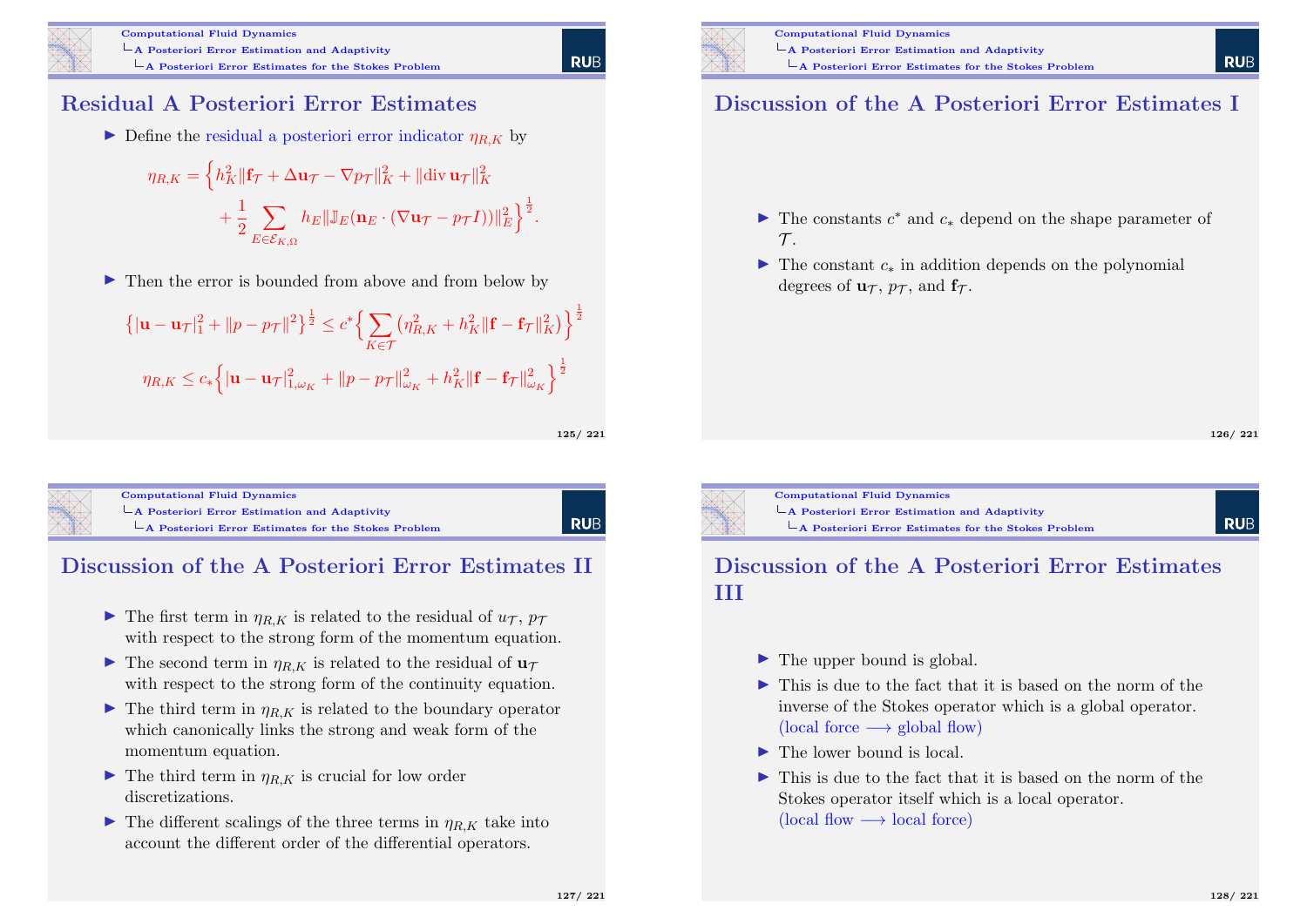

#### Auxiliary Discrete Stokes Problems

- In With every element  $K \in \mathcal{T}$  associate
	- $\blacktriangleright$  a patch  $\mathcal{T}_K \subset \mathcal{T}$  containing K,
	- Inite element spaces  $X(\mathcal{T}_K)$ ,  $Y(\mathcal{T}_K)$  on  $\mathcal{T}_K$ .
- Find  $\mathbf{u}_K \in X(\mathcal{T}_K)$ ,  $p_K \in Y(\mathcal{T}_K)$  such that for all  $\mathbf{v}_K \in X(\mathcal{T}_K), q_K \in Y(\mathcal{T}_K)$

$$
\int_{K} \nabla \mathbf{u}_{K} : \nabla \mathbf{v}_{K} - \int_{K} p_{K} \operatorname{div} \mathbf{v}_{K} + \int_{K} q_{K} \operatorname{div} \mathbf{u}_{K}
$$
\n
$$
= \int_{K} \{ \mathbf{f} + \Delta \mathbf{u}_{\mathcal{T}} - \nabla p_{\mathcal{T}} \} \cdot \mathbf{v}_{K} + \int_{\partial K} \mathbb{J}_{\partial K} (\mathbf{n}_{K} \cdot (\nabla \mathbf{u}_{\mathcal{T}} - p_{\mathcal{T}} \underline{\mathbf{I}})) \cdot \mathbf{v}_{K}
$$
\n
$$
+ \int_{K} q_{K} \operatorname{div} \mathbf{u}_{\mathcal{T}}.
$$
\n
$$
\triangleright \text{ Set } \eta_{N,K} = \left\{ |\mathbf{u}_{K}|_{1,\mathcal{T}_{K}}^{2} + ||p_{K}||_{\mathcal{T}_{K}}^{2} \right\}^{\frac{1}{2}}.
$$

129/ 221

**RUB** 

| <b>Computational Fluid Dynamics</b>                                                                        |
|------------------------------------------------------------------------------------------------------------|
| $\mathsf{\mathord{\hspace{1pt}\text{--}\hspace{1pt}} A}$ Posteriori Error Estimation and Adaptivity        |
| $\mathsf{\mathord{\hspace{1pt}\text{--}\hspace{1pt}} A}$ Posteriori Error Estimates for the Stokes Problem |
|                                                                                                            |

# Comparison of the Error Indicators

- ▶ Both indicators yield global upper and local lower bounds for the error.
- ▶ Each indicator can be bounded from above and from below by the other one.
- $\triangleright$  Both indicators well predict the spatial distribution of the error.
- $\triangleright$  Both indicators are well suited for adaptive mesh refinement.
- $\blacktriangleright$  The evaluation of the residual indicator is less expensive.
- $\triangleright$  The indicator based on the auxiliary Stokes problems more precisely predicts the size of the error.



Computational Fluid Dynamics  $\mathsf{L}_{\mathbf{A}}$  Posteriori Error Estimation and Adaptivity  $L$ A Posteriori Error Estimates for the Stokes Problem

#### Choice of Patches and Spaces

- ▶ Patches typically consist of:
	- $\blacktriangleright$  the element itself:  $\mathcal{T}_K = K$ ,
	- ightharpoonright a larger all elements sharing a face with  $K: \mathcal{T}_K = \omega_K$ ,
	- ightharpoonright a vertex with K:  $\mathcal{T}_K = \widetilde{\omega}_K$ .
- $\blacktriangleright$  The spaces  $X(\mathcal{T}_K)$ ,  $Y(\mathcal{T}_K)$  typically consist of finite element functions of a sufficiently high degree, e.g.

$$
X(\mathcal{T}_K) = \text{span}\{\psi_{K'}\mathbf{v}, \psi_{E'}\mathbf{w} : \mathbf{v} \in R_{k_{\mathcal{T}}}(K')^d, \mathbf{w} \in R_{k_{\mathcal{E}}}(E')^d,
$$
  
\n
$$
K' \in \mathcal{T}_K, E' \in \mathcal{E}_{\mathcal{T}_K, \Omega}\},
$$
  
\n
$$
Y(\mathcal{T}_K) = \text{span}\{\psi_{K'}q : q \in R_{k_{\mathbf{u}}-1}(K'), K' \in \mathcal{T}_K\}.
$$
  
\nwith  $k_{\mathcal{T}} = \max\{k_{\mathbf{u}} + d, k_p - 1\}, k_{\mathcal{E}} = \max\{k_{\mathbf{u}} - 1, k_p\}.$ 

130/ 221

**RUF** 

**RUF** 



Computational Fluid Dynamics A Posteriori Error Estimation and Adaptivity  $L$ Mesh Refinement, Coarsening and Smoothing

#### **Overview**

- $\blacktriangleright$  The mesh refinement requires two key-ingredients:
	- $\triangleright$  a marking strategy that decides which elements should be refined,
	- $\blacktriangleright$  refinement rules which determine the actual subdivision of a single element.
- $\triangleright$  To maintain the admissibility of the partitions, i.e. to avoid hanging nodes, the refinement process proceeds in two stages:
	- I Firstly refine all those elements that are marked due to a too large value of  $n_K$  (regular refinement).
	- $\triangleright$  Secondly refine additional elements in order to eliminate the hanging nodes which are eventually created during the first stage (irregular refinement).
- $\blacktriangleright$  The mesh refinement may eventually be combined with mesh coarsening and mesh smoothing.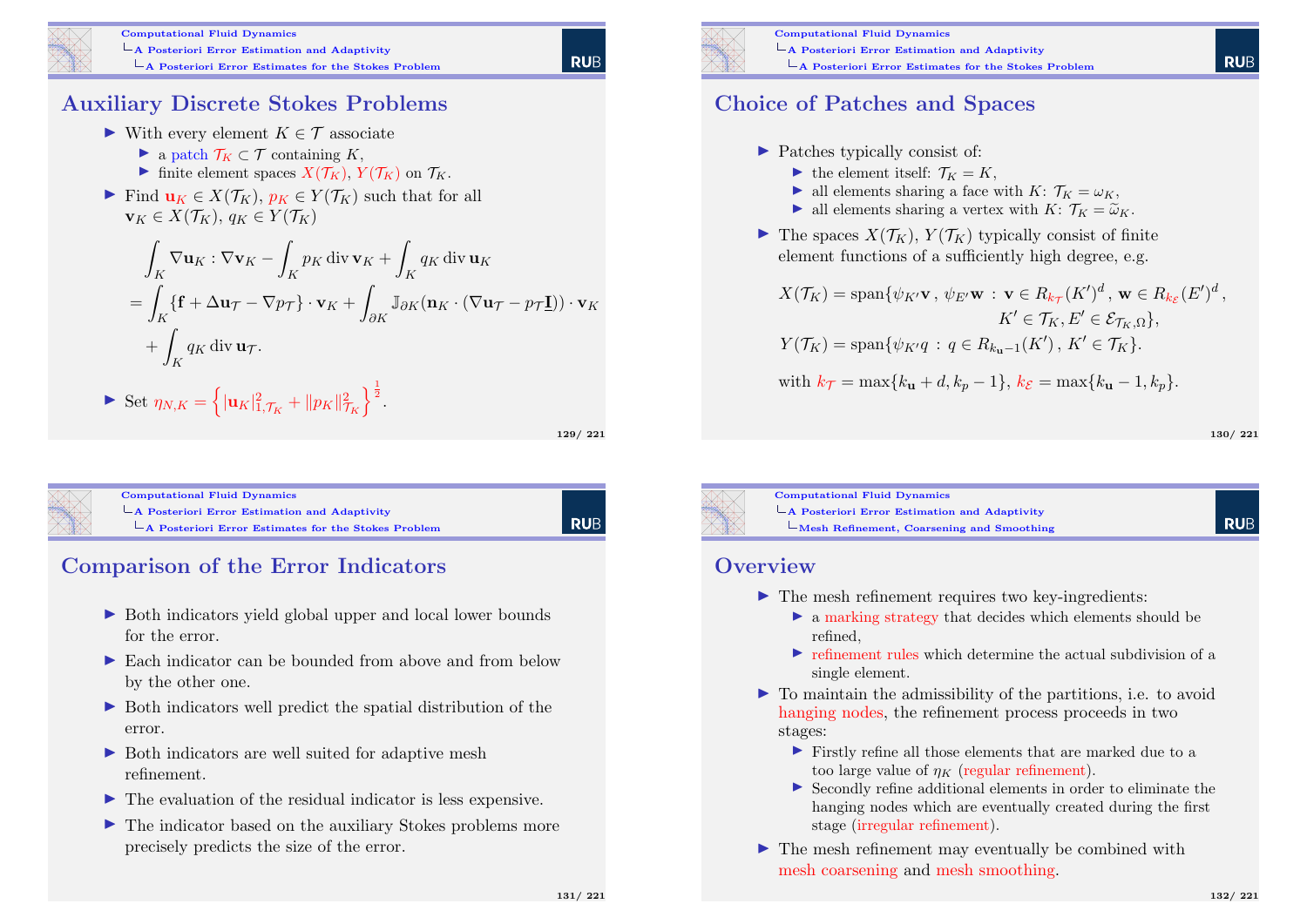# **RUE**

#### Maximum Strategy for Marking

- 0. Given: A partition  $\mathcal{T}$ , error estimates  $n_K$  for the elements  $K \in \mathcal{T}$ , and a threshold  $\theta \in (0,1)$ . Sought: A subset  $\tilde{\mathcal{T}}$  of marked elements that should be refined.
- **1.** Compute  $\eta_{\mathcal{T},\text{max}} = \max_{K \in \mathcal{T}} \eta_K$ .
- **2.** If  $\eta_K \geq \theta \eta_{\text{T,max}}$  mark K by putting it into  $\widetilde{\mathcal{T}}$ .

133/ 221

**RUE** 



Computational Fluid Dynamics [A Posteriori Error Es](#page-0-0)timation and Adaptivity [Mesh Refinement, Coarsening and S](#page-28-0)moothing



- $\blacktriangleright$  The maximum strategy is cheaper.
- In At the end of the equilibration strategy the set  $\widetilde{\mathcal{T}}$  satisfies

$$
\sum_{K \in \widetilde{\mathcal{T}}} \eta_K^2 \ge \theta \sum_{K \in \mathcal{T}} \eta_K^2.
$$

 $\triangleright$  Convergence proofs for adaptive finite element methods are often based on this property.



Computational Fluid Dynamics A Posteriori Error Estimation and Adaptivity  $L$ Mesh Refinement, Coarsening and Smoothing

### Equilibration Strategy for Marking (Bulk Chasing or Dörfler Marking)

0. Given: A partition  $\mathcal{T}$ , error estimates  $\eta_K$  for the elements  $K \in \mathcal{T}$ , and a threshold  $\theta \in (0, 1)$ . Sought: A subset  $\widetilde{\mathcal{T}}$  of marked elements that should be

refined.

- 1. Compute  $\Theta_{\mathcal{T}} = \sum$ K∈T  $\eta_K^2$ . Set  $\Sigma_{\mathcal{T}} = 0$  and  $\widetilde{\mathcal{T}} = \emptyset$ .
- **2.** If  $\Sigma_{\mathcal{T}} \geq \theta \Theta_{\mathcal{T}}$  return  $\widetilde{\mathcal{T}}$ ; stop. Otherwise go to step **3**.
- **3.** Compute  $\widetilde{\eta}_{\mathcal{T},\text{max}} = \max_{K \in \mathcal{T} \setminus \widetilde{\mathcal{T}}}$  $\eta_K$ .
- 4. For all elements  $K \in \mathcal{T} \backslash \mathcal{T}$  check whether  $\eta_K = \widetilde{\eta}_{\mathcal{T},\text{max}}$ . If this is the case, mark K by putting it into  $\mathcal{T}$  and add  $\eta_K^2$ to  $\Sigma_{\mathcal{T}}$ . Otherwise skip K. When all elements have been checked, return to step 2.

134/ 221



Computational Fluid Dynamics A Posteriori Error Estimation and Adaptivity Mesh Refinement, Coarsening and Smoothing

**RUE** 

#### Ensuring a Sufficient Refinement

- $\triangleright$  Sometimes very few elements have an extremely large estimated error, whereas the remaining ones split into the vast majority with an extremely small estimated error and a third group of medium size consisting of elements with an estimated error of medium size.
- $\blacktriangleright$  Then the marking strategies only refine the elements of the first group.
- $\blacktriangleright$  This deteriorates the performance of the adaptive algorithm.
- $\triangleright$  This can be avoided by the following modification:

Given a small percentage  $\varepsilon$ , first mark the  $\varepsilon\%$  elements with largest estimated error for refinement and then apply the marking strategies to the remaining elements.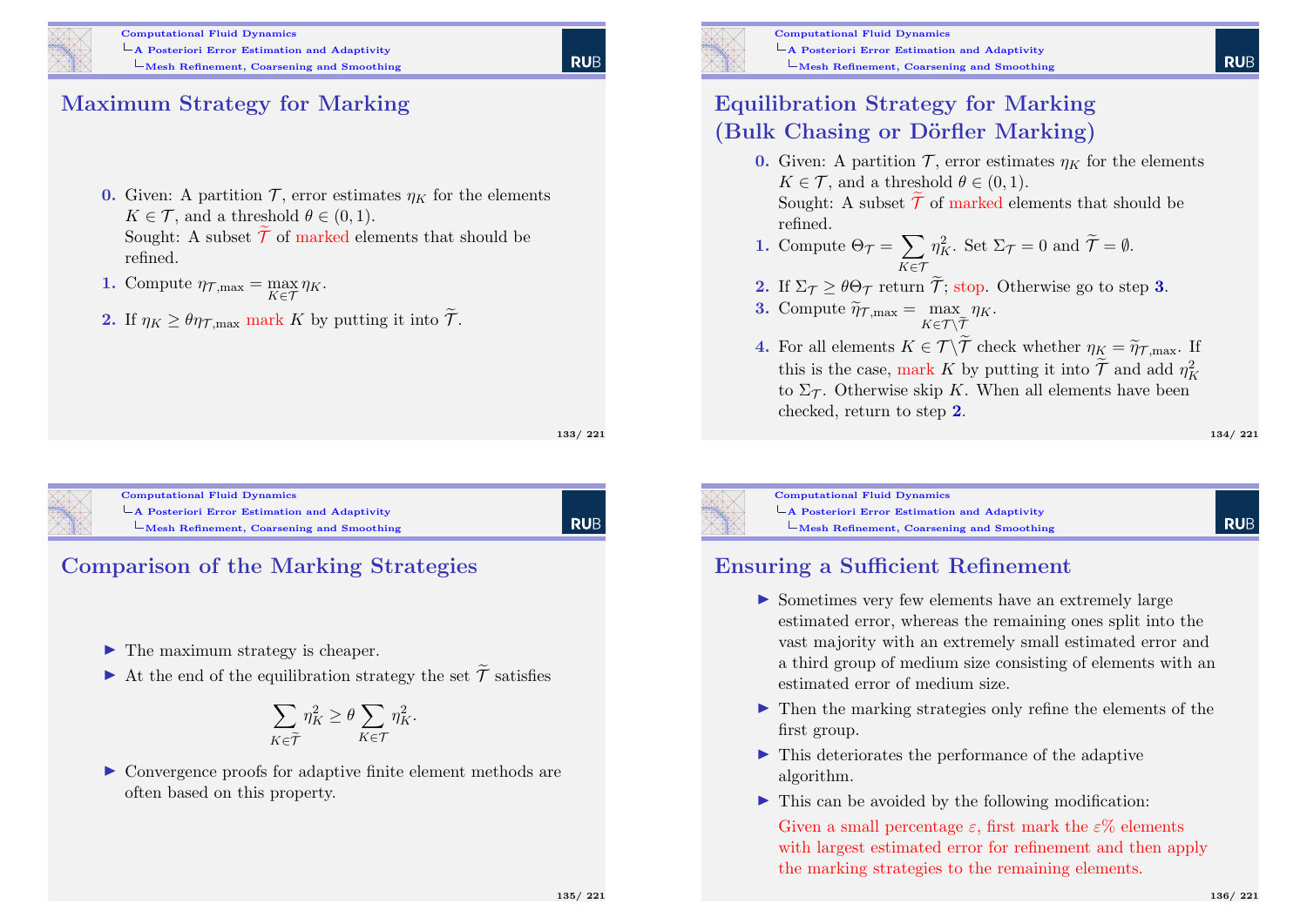

**RUE** 

#### Regular Refinement

 $\blacktriangleright$  Elements are subdivided by joining the midpoints of their edges.



 $\blacktriangleright$  This preserves the shape parameter.

137/ 221





Computational Fluid Dynamics A Posteriori Error Estimation and Adaptivity Mesh Refinement, Coarsening and Smoothing

#### Hanging Nodes

 $\blacktriangleright$  Hanging nodes destroy the admissibility of the partition.



#### $\blacktriangleright$  Therefore

- $\triangleright$  either the continuity of the finite element spaces must be enforced at hanging nodes
- $\triangleright$  or an additional irregular refinement must be performed.
- $\triangleright$  Enforcing the continuity at hanging nodes may counteract the refinement.

#### 138/ 221

**RUE** 



#### Marked Edge Bisection

- $\blacktriangleright$  The first mesh is constructed such that the longest edge of an element is also the longest edge of its neighbour.
- $\blacktriangleright$  The longest edges in the first mesh are marked.
- $\blacktriangleright$  An element is refined by joining the midpoint of its marked edge with the vertex opposite to this edge (bisection).
- $\blacktriangleright$  When bisecting the edge of an element, its two remaining edges become the marked edges of the resulting triangles.

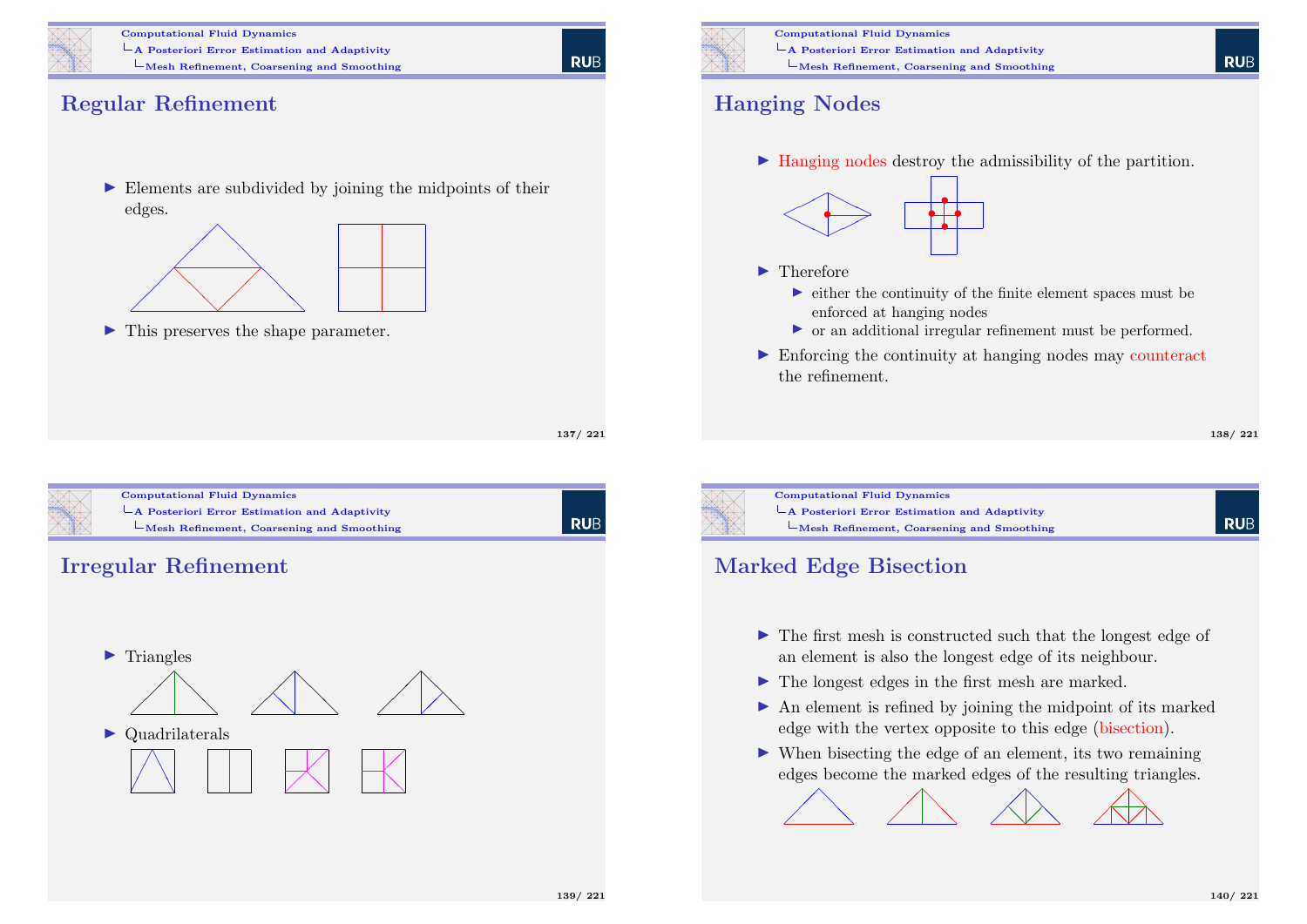

#### Computational Fluid Dynamics  $\mathsf{\mathsf{L}}$  A Posteriori Error Estimation and Adaptivity  $L$ Mesh Refinement, Coarsening and Smoothing

#### Mesh Coarsening

- $\blacktriangleright$  The coarsening of meshes is needed
	- $\triangleright$  to ensure the optimality of the adaptive process, i.e. to obtain a given accuracy with a minimal amount of unknowns,
	- $\triangleright$  to resolve moving singularities.
- $\blacktriangleright$  The basic idea is to cluster elements with too small an error.
- $\blacktriangleright$  This is achieved by
	- $\triangleright$  either by going back in the grid hierarchy
	- $\triangleright$  or by removing resolvable vertices.

141/ 221



Computational Fluid Dynamics [A Posteriori Error Es](#page-0-0)timation and Adaptivity [Mesh Refinement, Coarsening and S](#page-28-0)moothing

# **RUB**

#### Resolvable Vertices

- $\blacktriangleright$  An element K of the current partition T has refinement level  $\ell$  if it is obtained by subdividing  $\ell$  times an element of the coarsest partition.
- $\triangleright$  Given a triangle K of the current partition  $\mathcal T$  which is obtained by bisecting a parent triangle  $K'$ , the vertex of  $K$ which is not a vertex of  $K'$  is called the refinement vertex of  $K$ .
- A vertex  $z \in \mathcal{N}$  of the current partition  $\mathcal{T}$  and the corresponding patch  $\omega_z$  are called resolvable if
	- $\triangleright$  z is the refinement vertex of all elements contained in  $\omega$ .
	- ightharpoontain in  $\omega_z$  have the same refinement level.

resolvable vertex  $\mathcal{A}$ non-resolvable vertex



Computational Fluid Dynamics A Posteriori Error Estimation and Adaptivity  $L$ Mesh Refinement, Coarsening and Smoothing

## Going Back in the Grid Hierarchy

- **0.** Given: A hierarchy  $\mathcal{T}_0, \ldots, \mathcal{T}_k$  of adaptively refined partitions, error indicators  $\eta_K$  for the elements K of  $\mathcal{T}_k$ , and parameters  $1 \leq m \leq k$  and  $n > m$ . Sought: A new partition  $\mathcal{T}_{k-m+n}$ .
- 1. For every element  $K \in \mathcal{T}_{k-m}$  set  $\widetilde{\eta}_K = 0$ .
- 2. For every element  $K \in \mathcal{T}_k$  determine its ancestor  $K' \in \mathcal{T}_{k-m}$  and add  $\eta_K^2$  to  $\widetilde{\eta}_{K'}^2$ .
- 3. Successively apply the maximum or equilibration strategy n times with  $\tilde{\eta}$  as error indicator. In this process, equally distribute  $\widetilde{\eta}_K$  over the descendants of K once an element K is subdivided.

142/ 221

**RUF** 



Computational Fluid Dynamics  $\mathsf{\mathsf{L}}$  A Posteriori Error Estimation and Adaptivity Mesh Refinement, Coarsening and Smoothing

## Removing Resolvable Vertices

- 0. Given: A partition  $\mathcal{T}$ , error indicators  $\eta_K$  for all elements K of T, and parameters  $0 < \theta_1 < \theta_2 < 1$ . Sought: Subsets  $\mathcal{T}_c$  and  $\mathcal{T}_r$  of elements that should be coarsened and refined, respectively.
- 1. Set  $\mathcal{T}_{c} = \emptyset$ ,  $\mathcal{T}_{r} = \emptyset$  and compute  $\eta_{\mathcal{T}, \max} = \max_{K \in \mathcal{T}} \eta_{K}$ .
- **2.** For all  $K \in \mathcal{T}$  check whether  $\eta_K > \theta_{2} \eta_{\mathcal{T} \text{ max}}$ . If this is the case, put K into  $\mathcal{T}_r$ .
- **3.** For all vertices  $z \in \mathcal{N}$  check whether z is resolvable. If this is the case and if  $\max_{K \subseteq \mathcal{F}} \eta_K \leq \theta_1 \eta_{\mathcal{F},\text{max}}$ , put all elements  $K\mathsf{C}\omega_z$ contained in  $\omega_z$  into  $\mathcal{T}_{c}$ .

❅❅

 $\diagup$ •  $\overline{\phantom{a}}$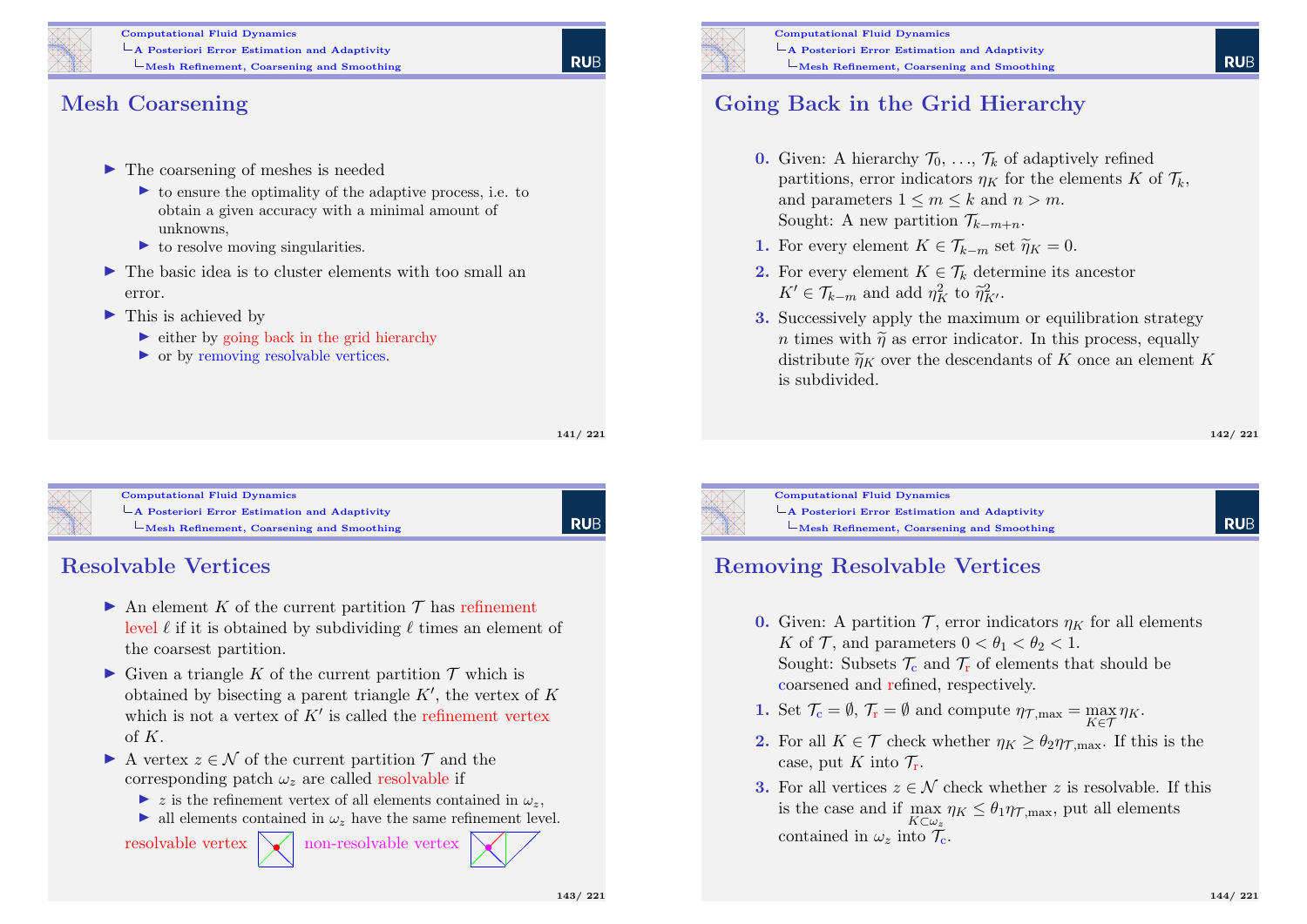

#### Computational Fluid Dynamics

A Posteriori Error Estimation and Adaptivity

Mesh Refinement, Coarsening and Smoothing

#### Mesh Smoothing

- Improve the quality of a given partition  $\mathcal T$  by moving its vertices while retaining the adjacency of the elements.
- $\blacktriangleright$  The quality is measured by a a quality function q such that a larger value of  $q$  indicates a better quality.
- $\blacktriangleright$  The quality is improved by sweeping through the vertices with a Gauß-Seidel type smoothing procedure:

For every vertex z in T, fix the vertices of  $\partial \omega_z$  and find a new vertex  $\widetilde{z}$  inside  $\omega_z$  such that

$$
\min_{\widetilde{K}\subset\omega_{\widetilde{z}}} q(\widetilde{K}) > \min_{K\subset\omega_{z}} q(K).
$$

145/ 221

**RUE** 

<span id="page-36-0"></span>

Computational Fluid Dynamics L [Stationary Incompres](#page-0-0)sible Navier-Stokes Equations

| RUB

#### Stationary Incompressible Navier-Stokes Equations

- $\blacktriangleright$  Variational Formulation
- $\blacktriangleright$  Discretization
- $\triangleright$  Solution of the Discrete Problems
- ▶ A Posteriori Error Estimates



Computational Fluid Dynamics A Posteriori Error Estimation and Adaptivity Mesh Refinement, Coarsening and Smoothing

### Quality Functions

▶ Based on geometric criteria:

$$
q(K) = \frac{4\sqrt{3}\mu_2(K)}{\mu_1(E_0)^2 + \mu_1(E_1)^2 + \mu_1(E_2)^2}
$$

▶ Based on interpolation:

$$
q(K) = \|\nabla(u_Q - u_L)\|_K^2
$$

with linear and quadratic interpolants of  $u$ 

▶ Based on an error indicator:

$$
q(K) = \int_K \Bigl| \sum_{i=0}^2 e_i \nabla \psi_{E_i} \Bigr|^2
$$

with 
$$
e_i = h_{E_i}^{\frac{1}{2}} \mathbb{J}_{E_i}(\mathbf{n}_{E_i} \cdot \nabla u_{\mathcal{T}})
$$

146/ 221

**RUE** 



Computational Fluid Dynamics Stationary Incompressible Navier-Stokes Equations Variational Formulation

#### Strong Form

 $\triangleright$  Stationary incompressible Navier-Stokes equations in dimensionless form with no-slip boundary condition

```
-\Delta u + Re(u \cdot \nabla)u + grad n = f in \Omega\text{div}\,\mathbf{u}=0 in \Omegau = 0 on \Gamma
```
- $\triangleright$  For the variational formulation, we multiply the momentum equation with a test function  $\mathbf{v} \in H_0^1(\Omega)^d$  and integrate the result over  $\Omega$ .
- ► This is possible since  $\mathbf{u} \in H_0^1(\Omega)^d$  implies  $(\mathbf{u} \cdot \nabla) \mathbf{u} \in H^{-1}(\Omega)^d.$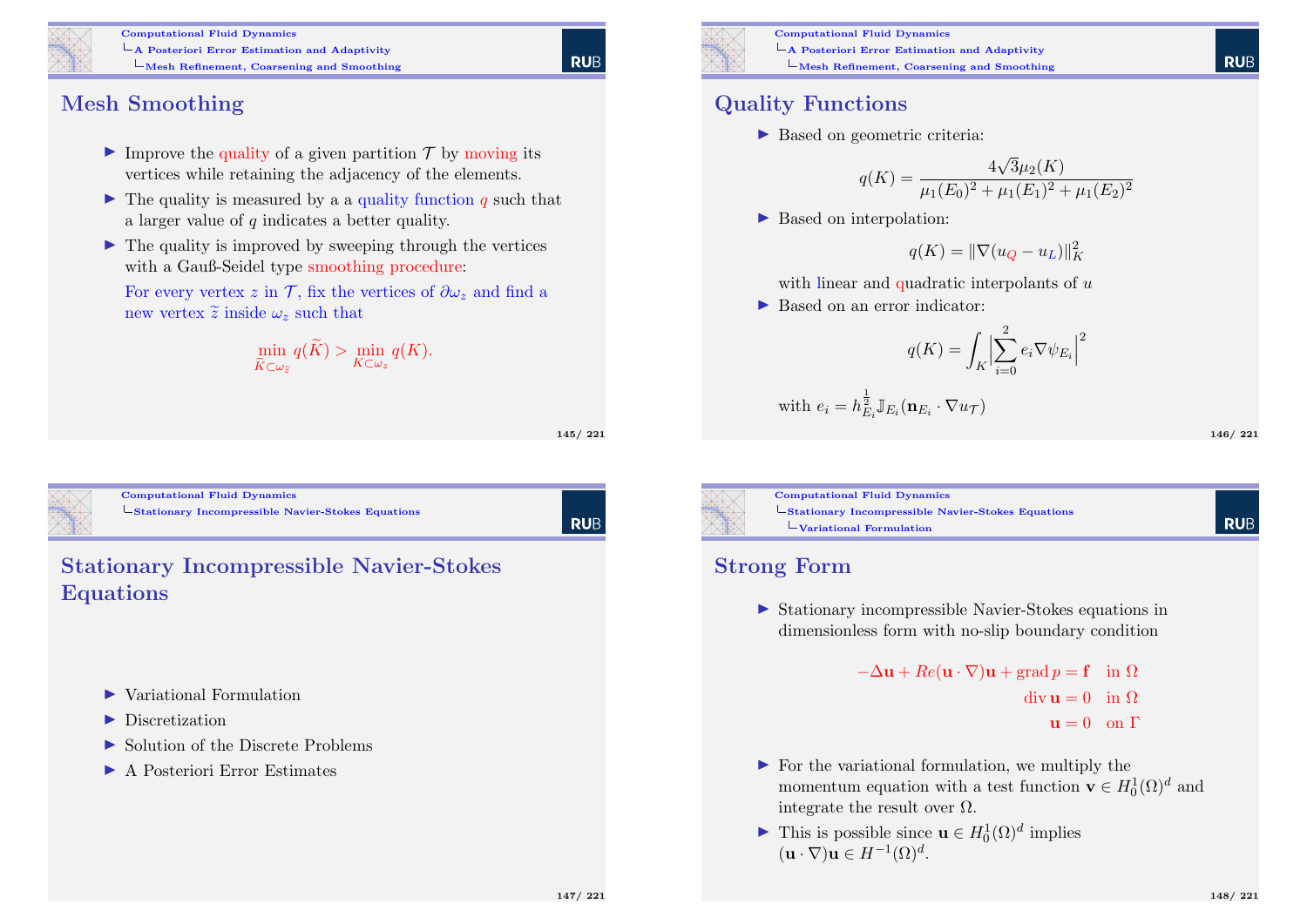

#### Variational Form

Find  $\mathbf{u} \in H_0^1(\Omega)^d$ ,  $p \in L_0^2(\Omega)$  such that for all  $\mathbf{v} \in H_0^1(\Omega)^d$ ,  $q \in L_0^2(\Omega)$ 

$$
\int_{\Omega} \nabla \mathbf{u} : \nabla \mathbf{v} - \int_{\Omega} p \operatorname{div} \mathbf{v} + \int_{\Omega} Re[(\mathbf{u} \cdot \nabla) \mathbf{u}] \cdot \mathbf{v} = \int_{\Omega} \mathbf{f} \cdot \mathbf{v}
$$

$$
\int_{\Omega} q \operatorname{div} \mathbf{u} = 0
$$

 $\blacktriangleright$  Equivalent form:

Find  $\mathbf{u} \in V$  such that for all  $\mathbf{v} \in V$ 

$$
\int_{\Omega} \nabla \mathbf{u} : \nabla \mathbf{v} + \int_{\Omega} Re[(\mathbf{u} \cdot \nabla)\mathbf{u}] \cdot \mathbf{v} = \int_{\Omega} \mathbf{f} \cdot \mathbf{v}
$$

149/ 221

**RUE** 

Computational Fluid Dynamics L [Stationary Incompres](#page-0-0)sible Navier-Stokes Equations  $L_{\text{Variational Formula}$ 

RUB

# Properties of the Variational Problem

- $\triangleright$  Every solution satisfies the a priori bound  $|\mathbf{u}|_1 \leq c_F \operatorname{diam}(\Omega) ||\mathbf{f}||$ , where  $c_F$  is the constant in the Friedrichs inequality.
- If  $\text{Re } 2^{\frac{d-1}{2}} \left[ c_F \operatorname{diam}(\Omega) \right]^{3-\frac{d}{2}} \|\mathbf{f}\| < 1$ , there is at most one solution.
- $\triangleright$  For every Reynolds' number Re there exists at least one solution.
- $\triangleright$  Every solution has the same regularity as the solution of the corresponding Stokes problem.
- Every solution belongs to a differentiable branch  $Re \mapsto \mathbf{u}_{Re}$ of solutions which has at most a countable number of turning or bifurcation points.



Computational Fluid Dynamics Stationary Incompressible Navier-Stokes Equations  $L_{\text{Variational Formulation}}$ 

#### Fixed-Point Formulation

 $\blacktriangleright$  Denote by  $T: H^{-1}(\Omega)^d \to V$  the Stokes operator which associates with  $\mathbf{g} \in H^{-1}(\Omega)^d$  the weak solution  $T\mathbf{g} = \mathbf{v}$  of the Stokes problem with right-hand side g, i.e.

$$
\int_{\Omega} \nabla \mathbf{v} : \nabla \mathbf{w} = \int_{\Omega} \mathbf{g} \cdot \mathbf{w} \quad \forall \mathbf{w} \in V.
$$

 $\triangleright$  Then the variational formulation of the Navier-Stokes equations is equivalent to

$$
\mathbf{u} = T(\mathbf{f} - Re(\mathbf{u} \cdot \nabla)\mathbf{u}).
$$

150/ 221

**RUF** 

**RUF** 



Computational Fluid Dynamics Stationary Incompressible Navier-Stokes Equations  $\Box$ Discretization

#### Basic Idea

- ► Replace  $H_0^1(\Omega)^d$ ,  $L_0^2(\Omega)$  by a pair  $X(\mathcal{T})$ ,  $Y(\mathcal{T})$  of finite element spaces which is uniformly stable for the Stokes problem.
- $\blacktriangleright$  Denote by  $V(\mathcal{T})$  the corresponding approximation of V.
- $\triangleright$  Since  $V(\mathcal{T}) \not\subset V$  the anti-symmetry of the non-linear term is lost.
- $\blacktriangleright$  To recover the anti-symmetry replace the non-linear term by

$$
\widetilde{N}(\mathbf{u}, \mathbf{v}, \mathbf{w}) = \frac{1}{2} \int_{\Omega} \left[ (\mathbf{u} \cdot \nabla) \mathbf{v} \right] \cdot \mathbf{w} - \frac{1}{2} \int_{\Omega} \left[ (\mathbf{u} \cdot \nabla) \mathbf{w} \right] \cdot \mathbf{v}.
$$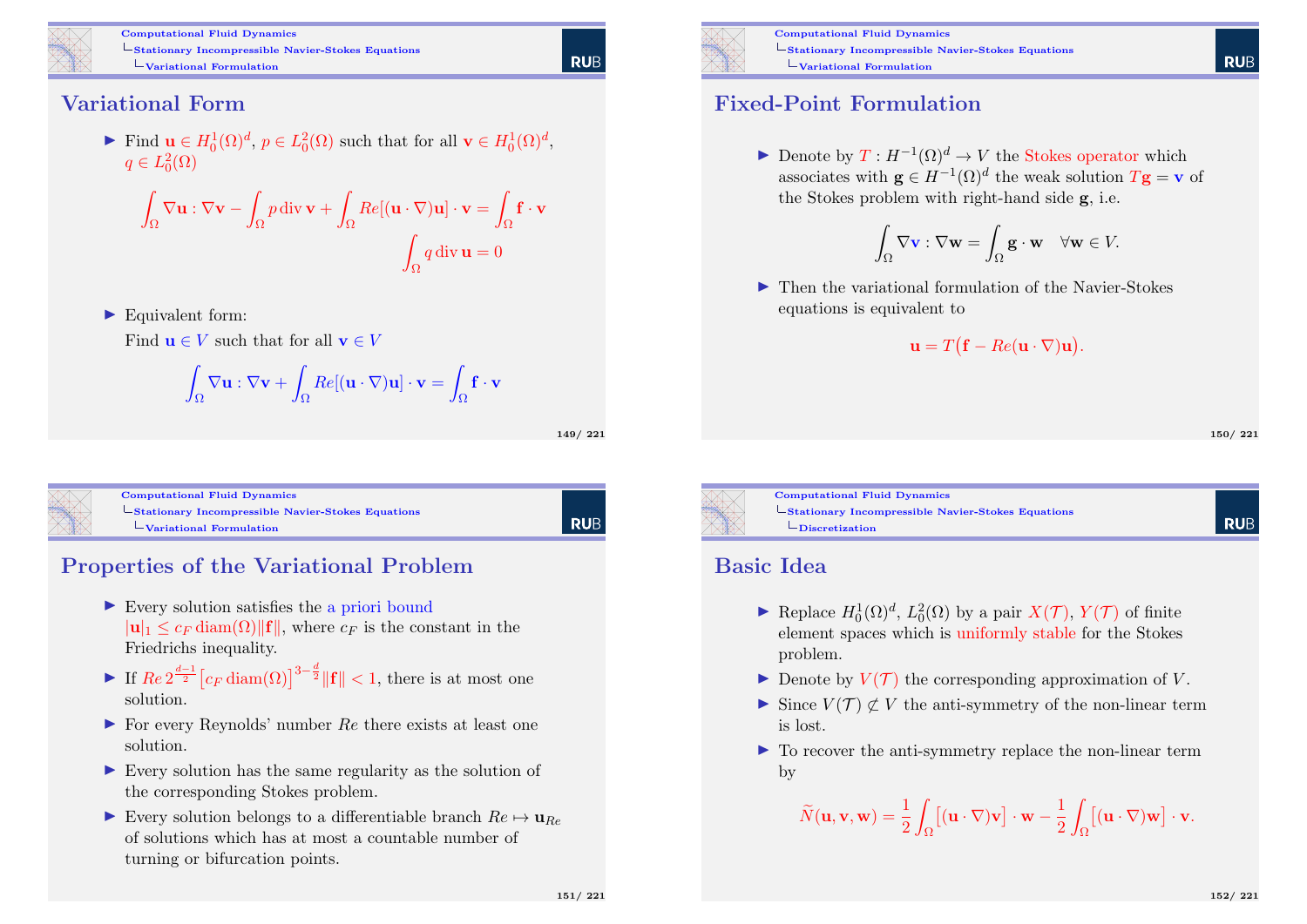

#### Discrete Problem

Find  $\mathbf{u}_{\mathcal{T}} \in X(\mathcal{T}), p_{\mathcal{T}} \in Y(\mathcal{T})$  such that for all  $\mathbf{v}_{\mathcal{T}} \in X(\mathcal{T}),$  $q_{\mathcal{T}} \in Y(\mathcal{T})$ 

$$
\int_{\Omega} \nabla \mathbf{u}_{\mathcal{T}} : \nabla \mathbf{v}_{\mathcal{T}} - \int_{\Omega} p_{\mathcal{T}} \operatorname{div} \mathbf{v}_{\mathcal{T}} + \operatorname{Re} \widetilde{N}(\mathbf{u}_{\mathcal{T}}, \mathbf{u}_{\mathcal{T}}, \mathbf{v}_{\mathcal{T}}) = \int_{\Omega} \mathbf{f} \cdot \mathbf{v}_{\mathcal{T}}
$$

$$
\int_{\Omega} q_{\mathcal{T}} \operatorname{div} \mathbf{u}_{\mathcal{T}} = 0
$$

 $\blacktriangleright$  Equivalent form:

Find  $\mathbf{u}_{\tau} \in V(\mathcal{T})$  such that for all  $\mathbf{v}_{\tau} \in V(\mathcal{T})$ 

$$
\int_{\Omega} \nabla \mathbf{u}_{\mathcal{T}} : \nabla \mathbf{v}_{\mathcal{T}} + Re \, \widetilde{N}(\mathbf{u}_{\mathcal{T}}, \mathbf{u}_{\mathcal{T}}, \mathbf{v}_{\mathcal{T}}) = \int_{\Omega} \mathbf{f} \cdot \mathbf{v}_{\mathcal{T}}
$$

153/ 221

**RUE** 

Computational Fluid Dynamics  $\mathsf{L}_{\text{Stationary Incompressible Navier-Stokes Equations}}$  $\mathsf{L}_{\text{Stationary Incompressible Navier-Stokes Equations}}$  $\mathsf{L}_{\text{Stationary Incompressible Navier-Stokes Equations}}$  $L$ [Discretization](#page-36-0)

**RUB** 

# Properties of the Discrete Problem

- $\blacktriangleright$  Every solution satisfies the a priori bound  $|\mathbf{u}\tau|_1 \leq c_F \operatorname{diam}(\Omega) ||\mathbf{f}||.$
- If  $\text{Re } 2^{\frac{d-1}{2}} \left[ c_F \operatorname{diam}(\Omega) \right]^{3-\frac{d}{2}} \|\mathbf{f}\| < 1$ , there is at most one solution.
- $\triangleright$  For every Reynolds' number Re there exists at least one solution.
- $\triangleright$  Every solution belongs to a differentiable branch  $Re \mapsto \mathbf{u}_{\tau,Re}$  of solutions which has at most a finite number of turning or bifurcation points.





Computational Fluid Dynamics Stationary Incompressible Navier-Stokes Equations  $L$ Discretization

#### Fixed-Point Formulation of the Discrete Problem

► Denote by  $T_{\mathcal{T}}: H^{-1}(\Omega)^d \to V(\mathcal{T})$  the discrete Stokes operator which associates with  $\mathbf{g} \in H^{-1}(\Omega)^d$  the weak solution  $T_{\tau}\mathbf{g} = \mathbf{v}_{\tau}$  of the Stokes problem with right-hand side g, i.e.

$$
\int_{\Omega} \nabla \mathbf{v}_{\mathcal{T}} : \nabla \mathbf{w}_{\mathcal{T}} = \int_{\Omega} \mathbf{g} \cdot \mathbf{w}_{\mathcal{T}} \quad \forall \mathbf{w}_{\mathcal{T}} \in V(\mathcal{T}).
$$

 $\blacktriangleright$  Then the discrete problem is equivalent to

$$
\mathbf{u}_{\mathcal{T}}=T_{\mathcal{T}}\big(\mathbf{f}-Re\,\widetilde{N}(\mathbf{u}_{\mathcal{T}},\mathbf{u}_{\mathcal{T}},\cdot)\big).
$$

154/ 221

**RUF** 

**RUE** 



#### Error Estimates

#### $\blacktriangleright$  Assume that:

- $\blacktriangleright \Lambda \subset (0,\infty)$  is a compact, non empty interval.
- $\blacktriangleright \Lambda \ni Re \mapsto \mathbf{u}_{Re}$  is a regular branch of solutions of the Navier-Stokes equations.
- $\blacktriangleright \mathbf{u}_{Re} \in H^{k+1}(\Omega)^{\tilde{d}}, p_{Re} \in H^{k}(\Omega)$  for all  $Re \in \Lambda$  with  $k \geq 1$ .
- $\blacktriangleright S_0^{k,0}(\mathcal{T})^d \subset X(\mathcal{T})$  and  $S^{k-1,-1}(\mathcal{T}) \cap L_0^2(\Omega) \subset Y(\mathcal{T})$  or  $S^{\max\{k-1,1\},0}(\mathcal{T}) \cap L_0^2(\Omega) \subset Y(\mathcal{T}).$
- In The there is a maximal mesh-size  $h_0 = h_0(\Lambda, \mathbf{f}, \mathbf{u}_{R_e}) > 0$ such that for every partition  $\mathcal{T}$  with  $h_{\mathcal{T}} < h_0$  the discrete problem has a solution  $\mathbf{u}_{\mathcal{T},Re} \in X(\mathcal{T}), p_{\mathcal{T},Re} \in Y(\mathcal{T})$  with

$$
|\mathbf{u}_{Re} - \mathbf{u}_{\mathcal{T},Re}|_1 + ||p_{Re} - p_{\mathcal{T},Re}|| \le ch_{\mathcal{T}}^k \sup_{Re \in \Lambda} |\mathbf{u}_{Re}|_{k+1}^2.
$$

$$
\blacktriangleright \|\mathbf{u}_{Re} - \mathbf{u}_{\mathcal{T},Re}\| \le ch_{\mathcal{T}} |\mathbf{u}_{Re} - \mathbf{u}_{\mathcal{T},Re}|_1 \text{ if } \Omega \text{ is convex.}
$$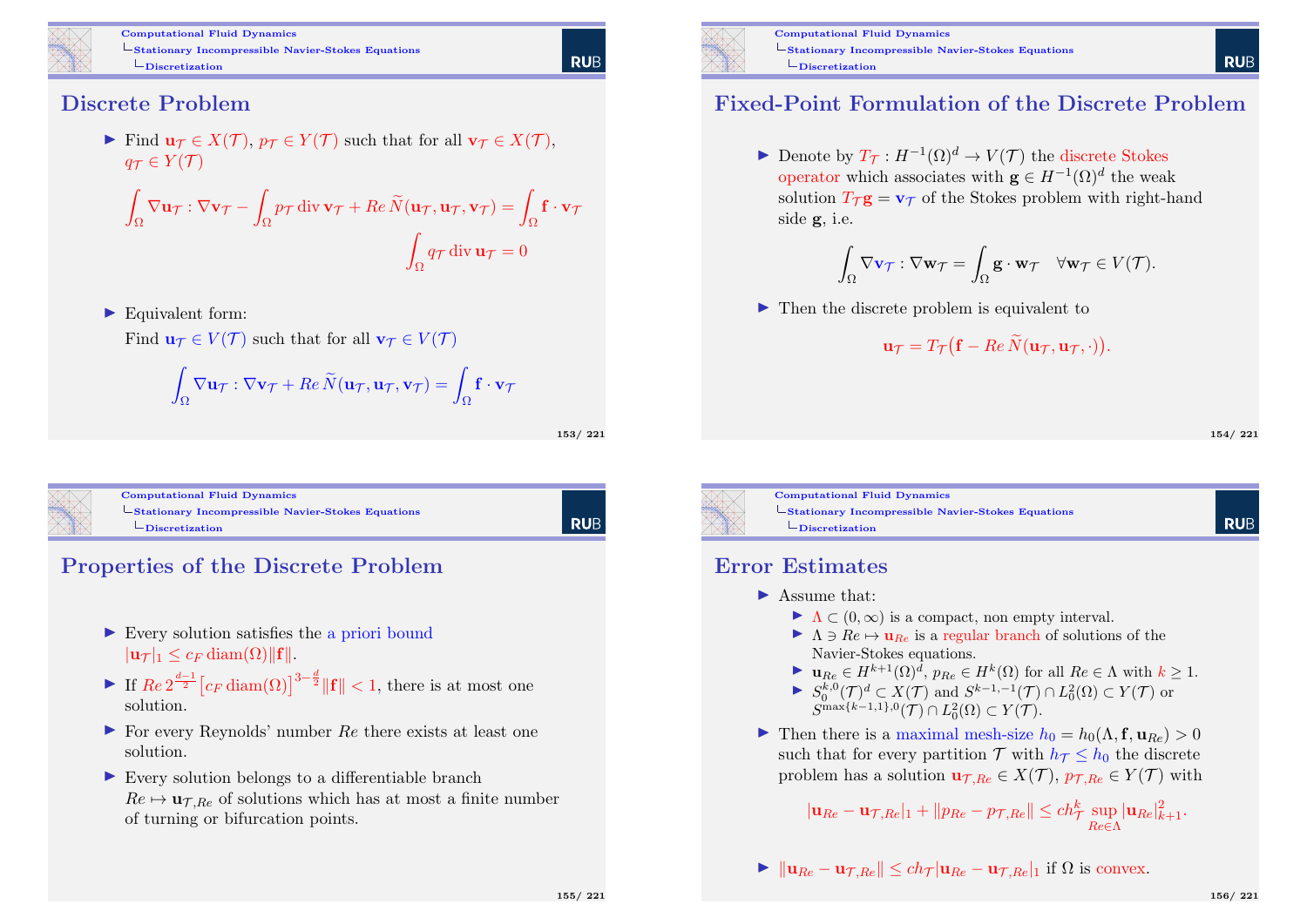

# A Warning Example

- $\triangleright$  Consider the two-point boundary value problem  $-u'' + Re$   $uu' = 0$  in  $(-1, 1)$  with boundary conditions  $u(-1) = 1, u(1) = -1.$
- **►** The solution is  $u(x) = -\frac{\tanh(\alpha_{Re}x)}{\tanh(\alpha_{Re})}$  where the parameter  $\alpha_{Be}$  is determined by the relation  $2\alpha_{Be}$  tanh $(\alpha_{Be}) = Re$ .
- $\blacktriangleright$  The solution exhibits a strong interior layer at  $x = 0$ .
- $\triangleright$  Explicitly solving the difference equations shows that:
	- $\triangleright$  central differences are unstable.
	- $\triangleright$  one-sided differences with a constant orientation on the whole interval are unstable,
	- $\triangleright$  one-sided differences with their orientation depending on the sign of u are stable.

157/ 221

**RUE** 



Computational Fluid Dynamics L [Stationary Incompres](#page-0-0)sible Navier-Stokes Equations  $\Box$ [Discretization](#page-36-0)

| Rub

# An Upwind Scheme

 $\blacktriangleright$  Approximate the integral involving the convective derivative by a one-point quadrature rule

$$
\int_{\Omega} [( \mathbf{u}_{\mathcal{T}} \cdot \nabla ) \mathbf{u}_{\mathcal{T}} ] \cdot \mathbf{v}_{\mathcal{T}} \approx \sum_{K \in \mathcal{T}} |K| [ (\mathbf{u}_{\mathcal{T}} (\mathbf{x}_K) \cdot \nabla ) \mathbf{u}_{\mathcal{T}} (\mathbf{x}_K) ] \cdot \mathbf{v}_{\mathcal{T}} (\mathbf{x}_K).
$$

 $\blacktriangleright$  Replace the convective derivative by an up-wind difference

$$
(\mathbf{u}_{\mathcal{T}}(\mathbf{x}_K)\cdot\nabla)\mathbf{u}_{\mathcal{T}}(\mathbf{x}_K)\approx\frac{|\mathbf{u}_{\mathcal{T}}(\mathbf{x}_K)|}{|\mathbf{x}_K-\mathbf{y}_K|}(\mathbf{u}_{\mathcal{T}}(\mathbf{x}_K)-\mathbf{u}_{\mathcal{T}}(\mathbf{y}_K)).
$$

Replace  $\mathbf{u}_{\tau}(\mathbf{y}_K)$  by  $I_{\tau}\mathbf{u}_{\tau}(\mathbf{y}_K)$ , the linear interpolate of  $\mathbf{u}_{\tau}$ in the vertices of the face of K which contains  $\mathbf{v}_K$ .





Computational Fluid Dynamics Stationary Incompressible Navier-Stokes Equations  $L$ Discretization

#### Conclusion

- $\blacktriangleright$  We must stabilize the convective derivative.
- $\blacktriangleright$  This can be achieved by
	- ▶ upwind schemes or
	- $\triangleright$  adding an artificial consistent viscosity in the direction of the streamlines (streamline diffusion method or SDFEM in short).

158/ 221



Computational Fluid Dynamics Stationary Incompressible Navier-Stokes Equations  $\Box$ Discretization

**RUF** 

# Drawbacks of the Upwind Scheme

- $\blacktriangleright$  It does not fit well into the framework of variational methods.
- $\blacktriangleright$  The discrete problem is no longer differentiable.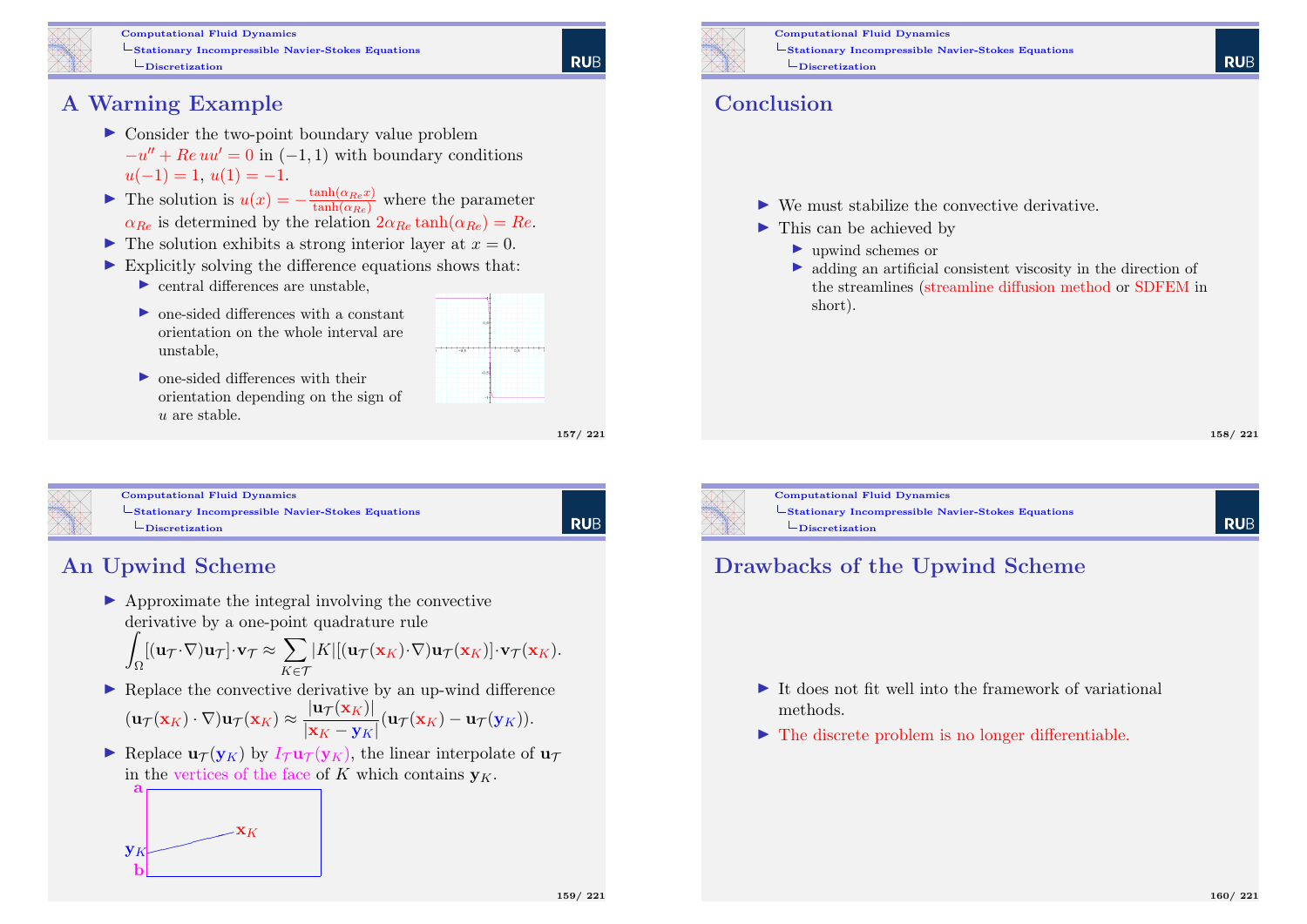

#### The Streamline Diffusion Method

Find  $\mathbf{u}_{\mathcal{T}} \in X(\mathcal{T})$  and  $p_{\mathcal{T}} \in Y(\mathcal{T})$  such that for all  $\mathbf{v}_{\mathcal{T}}$ ,  $q_{\mathcal{T}}$ 

$$
\int_{\Omega} \nabla \mathbf{u}_{\mathcal{T}} : \nabla \mathbf{v}_{\mathcal{T}} dx - \int_{\Omega} p_{\mathcal{T}} \operatorname{div} \mathbf{v}_{\mathcal{T}} + \int_{\Omega} Re[(\mathbf{u}_{\mathcal{T}} \cdot \nabla) \mathbf{u}_{\mathcal{T}}] \cdot \mathbf{v}_{\mathcal{T}} \n+ \sum_{K \in \mathcal{T}} \delta_K h_K^2 \int_K Re[-\mathbf{f} - \Delta \mathbf{u}_{\mathcal{T}} + \nabla p_{\mathcal{T}} + Re(\mathbf{u}_{\mathcal{T}} \cdot \nabla) \mathbf{u}_{\mathcal{T}}] \cdot \n+ \sum_{K \in \mathcal{T}} \alpha_K \delta_K \int_K \operatorname{div} \mathbf{u}_{\mathcal{T}} \operatorname{div} \mathbf{v}_{\mathcal{T}} = \int_{\Omega} \mathbf{f} \cdot \mathbf{v}_{\mathcal{T}} \n+ \sum_{K \in \mathcal{T}} \alpha_K \delta_K \int_K \operatorname{div} \mathbf{u}_{\mathcal{T}} \operatorname{div} \mathbf{v}_{\mathcal{T}} = \int_{\Omega} \mathbf{f} \cdot \mathbf{v}_{\mathcal{T}} \n+ \sum_{E \in \mathcal{E}} \delta_K h_K^2 \int_K [-\mathbf{f} - \Delta \mathbf{u}_{\mathcal{T}} + \nabla p_{\mathcal{T}} + Re(\mathbf{u}_{\mathcal{T}} \cdot \nabla) \mathbf{u}_{\mathcal{T}}] \cdot \nabla q_{\mathcal{T}} = 0
$$

161/ 221

**RUE** 



Computational Fluid Dynamics  $\mathsf{L}_{\text{Stationary Incompressible Navier-Stokes Equations}}$  $\mathsf{L}_{\text{Stationary Incompressible Navier-Stokes Equations}}$  $\mathsf{L}_{\text{Stationary Incompressible Navier-Stokes Equations}}$ [Solution of the Discrete Problems](#page-36-0)

**RUB** 

163/ 221

# Potential Algorithms I

- $\blacktriangleright$  Fixed-point iteration:
	- ▶ Requires the solution of Stokes problems.
	- $\triangleright$  Converges for sufficiently small  $Re$ .

#### $\blacktriangleright$  Newton iteration.

- $\triangleright$  Requires the solution of linear Oseen problems with potentially large convection.
- $\triangleright$  Converges quadratically if the starting value is sufficiently close to the solution.
- $\blacktriangleright$  May be combined with path-tracking.

#### $\blacktriangleright$  Path tracking:

- ▶ Requires the solution of linear Oseen problems with potentially large convection.
- $\triangleright$  May yield reasonable starting values for the Newton iteration.



Computational Fluid Dynamics Stationary Incompressible Navier-Stokes Equations  $\Box$ Discretization

## Properties of the Streamline Diffusion Method

- $\blacktriangleright$  It is able to simultaneously stabilize the effects of the convection and of the divergence constraint.
- $\blacktriangleright$  It gives rise to a differentiable discrete problem.
- $\triangleright$  Up to more technical arguments, its error analysis proceeds along the lines indicated before.
- It yields the same error estimates as before without the stability condition for the finite element spaces.
- $\blacktriangleright$  In a mesh-dependent norm, it in addition gives control on  $(\mathbf{u}_{Be} \cdot \nabla)(\mathbf{u}_{Be} - \mathbf{u}_{\text{TR}})$ , the convective derivative of the error.

162/ 221

**RUF** 

**RUE** 



Computational Fluid Dynamics Stationary Incompressible Navier-Stokes Equations Solution of the Discrete Problems

## Potential Algorithms II

- $\triangleright$  Non-linear CG-algorithm of Polak-Ribière:
	- ► Minimizes  $\frac{1}{2}|\mathbf{u} T(\mathbf{f} Re(\mathbf{u} \cdot \nabla)\mathbf{u})|^2_1$ .
	- ▶ Requires the solution of Stokes problems.
- $\triangleright$  Operator splitting:
	- $\triangleright$  Decouples the non-linearity and the incompressibility.
	- ▶ Requires the solution of Stokes problems and of non-linear Poisson equations for the components of the velocity.
- $\blacktriangleright$  Multigrid algorithms:
	- $\blacktriangleright$  May either be applied to the linear problems in an inner iteration or be used as an outer iteration with one of the above methods as smoothing method.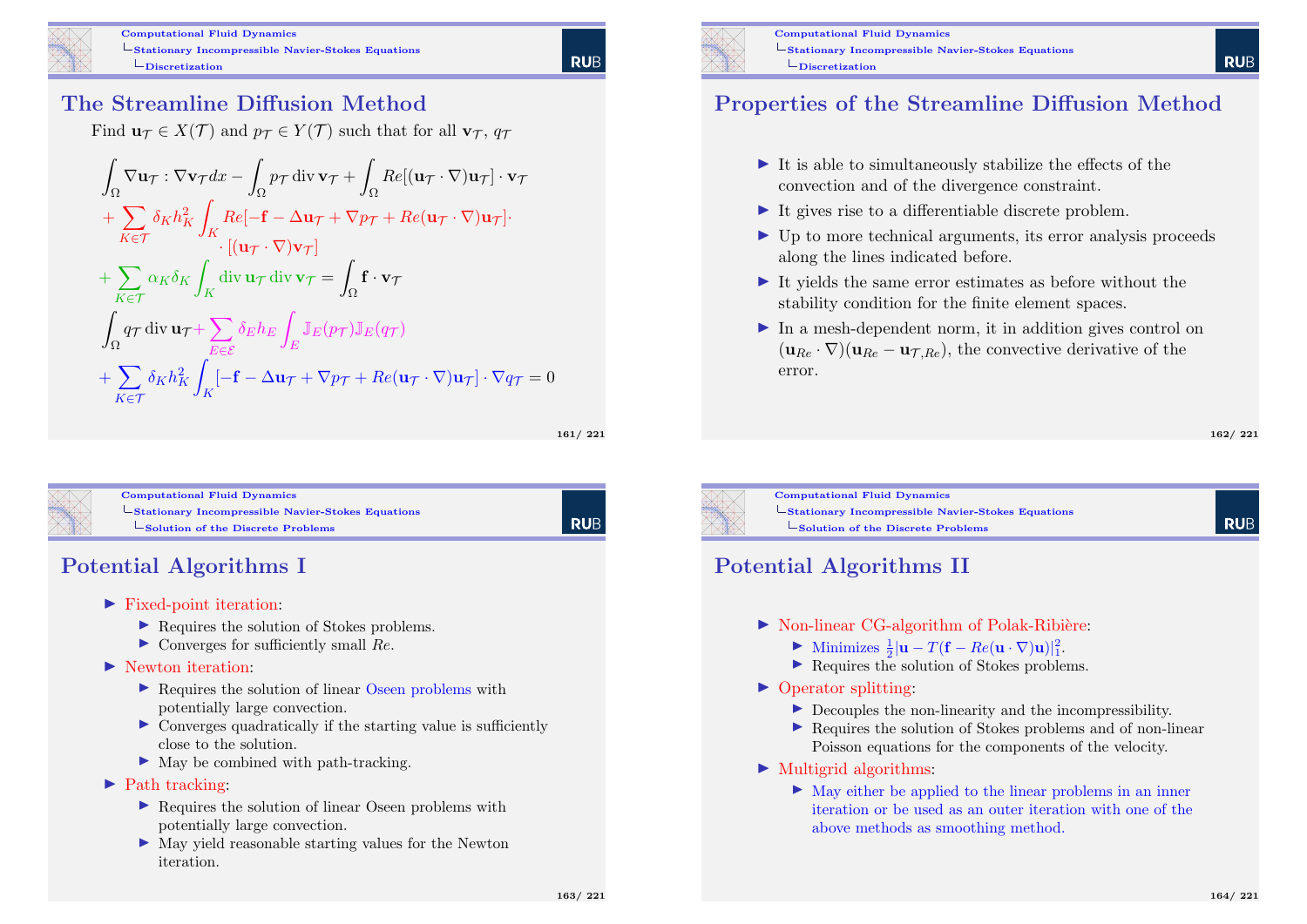

Computational Fluid Dynamics L Stationary Incompressible Navier-Stokes Equations  $\mathsf{\mathsf{L}}$  Solution of the Discrete Problems

#### Fixed-Point Iteration

 $\triangleright$  Solve the Stokes equations

| $-\Delta \mathbf{u}^{i+1} + \nabla p^{i+1} = \{ \mathbf{f} - Re(\mathbf{u}^i \cdot \nabla) \mathbf{u}^i \}$ | in $\Omega$   |
|-------------------------------------------------------------------------------------------------------------|---------------|
| $\operatorname{div} \mathbf{u}^{i+1} = 0$                                                                   | in $\Omega$   |
| $\mathbf{u}^{i+1} = 0$                                                                                      | on $\Gamma$ . |

If  $|\mathbf{u}^{i+1} - \mathbf{u}^i|_1 \leq \varepsilon$  return  $\mathbf{u}^{i+1}$ ,  $p^{i+1}$  as approximate solution; stop.

165/ 221

| Rub

**RUE** 



Computational Fluid Dynamics L [Stationary Incompres](#page-0-0)sible Navier-Stokes Equations [Solution of the Discrete Problems](#page-36-0)

#### Path Tracking

Given a Reynolds' number  $\lambda$ , an increment  $\Delta\lambda > 0$  and an approximate solution  $\mathbf{u}_{\lambda}$  for the Navier-Stokes equations with  $Re = \lambda$ .

 $\triangleright$  Solve the Oseen equations

$$
-\Delta \mathbf{v}_{\lambda} + \nabla q_{\lambda} + \lambda (\mathbf{u}_{\lambda} \cdot \nabla) \mathbf{v}_{\lambda} \n+ \lambda (\mathbf{v}_{\lambda} \cdot \nabla) \mathbf{u}_{\lambda} = \{ \mathbf{f} - \lambda (\mathbf{u}_{\lambda} \cdot \nabla) \mathbf{u}_{\lambda} \} \text{ in } \Omega \n\text{div } \mathbf{v}_{\lambda} = 0 \text{ in } \Omega \n\mathbf{v}_{\lambda} = 0 \text{ on } \Gamma.
$$

Return  $\mathbf{u}_{\lambda} + \Delta \lambda \mathbf{v}_{\lambda}$  as approximate solution of the Navier-Stokes equations with  $Re = \lambda + \Delta\lambda$ .



For

Computational Fluid Dynamics Stationary Incompressible Navier-Stokes Equations  $\mathsf{L}_{\mathbf{Solution}}$  of the Discrete Problems

#### Newton Iteration

or 
$$
i = 0, 1, ...
$$
 do:  
\nSolve the Oseen equations  
\n
$$
-\Delta \mathbf{u}^{i+1} + \nabla p^{i+1} + Re(\mathbf{u}^i \cdot \nabla) \mathbf{u}^{i+1}
$$
\n
$$
+ Re(\mathbf{u}^{i+1} \cdot \nabla) \mathbf{u}^i = \{ \mathbf{f} + Re(\mathbf{u}^i \cdot \nabla) \mathbf{u}^i \} \text{ in } \Omega
$$
\n
$$
\text{div } \mathbf{u}^{i+1} = 0 \text{ in } \Omega
$$
\n
$$
\mathbf{u}^{i+1} = 0 \text{ on } \Gamma.
$$

 $\blacktriangleright$  If  $|\mathbf{u}^{i+1} - \mathbf{u}^i|_1 \leq \varepsilon$  return  $\mathbf{u}^{i+1}$ ,  $p^{i+1}$  as approximate solution; stop.

166/ 221

**RUE** 

**RUF** 



Computational Fluid Dynamics Stationary Incompressible Navier-Stokes Equations  $\mathsf{\mathsf{L}}$  Solution of the Discrete Problems

#### Operator Splitting

- For  $i = 0, 1, \ldots$  do:
- $\triangleright$  Solve the Stokes equations with no-slip boundary condition

$$
2\omega \mathbf{u}^{i+\frac{1}{4}} - \Delta \mathbf{u}^{i+\frac{1}{4}} + \nabla p^{i+\frac{1}{4}} = 2\omega \mathbf{u}^i + \mathbf{f} - Re(\mathbf{u}^i \cdot \nabla) \mathbf{u}^i
$$
  
div  $\mathbf{u}^{i+\frac{1}{4}} = 0$ .

 $\triangleright$  Solve the non-linear Poisson equations with homogeneous boundary condition

$$
\omega \mathbf{u}^{i+\frac{3}{4}} - \Delta \mathbf{u}^{i+\frac{3}{4}} + Re(\mathbf{u}^{i+\frac{3}{4}} \cdot \nabla) \mathbf{u}^{i+\frac{3}{4}} = \omega \mathbf{u}^{i+\frac{1}{4}} + \mathbf{f} - \nabla p^{i+\frac{1}{4}}.
$$

 $\triangleright$  Solve the Stokes equations with no-slip boundary condition

$$
2\omega \mathbf{u}^{i+1} - \Delta \mathbf{u}^{i+1} + \nabla p^{i+1} = 2\omega \mathbf{u}^{i+\frac{3}{4}} + \mathbf{f} - Re(\mathbf{u}^{i+\frac{3}{4}} \cdot \nabla) \mathbf{u}^{i+\frac{3}{4}}
$$
  
div  $\mathbf{u}^{i+1} = 0$ .

$$
\blacktriangleright \text{ If } |\mathbf{u}^{i+1} - \mathbf{u}^i|_1 \leq \varepsilon \text{ return } \mathbf{u}^{i+1}, \ p^{i+1}; \text{ stop.}
$$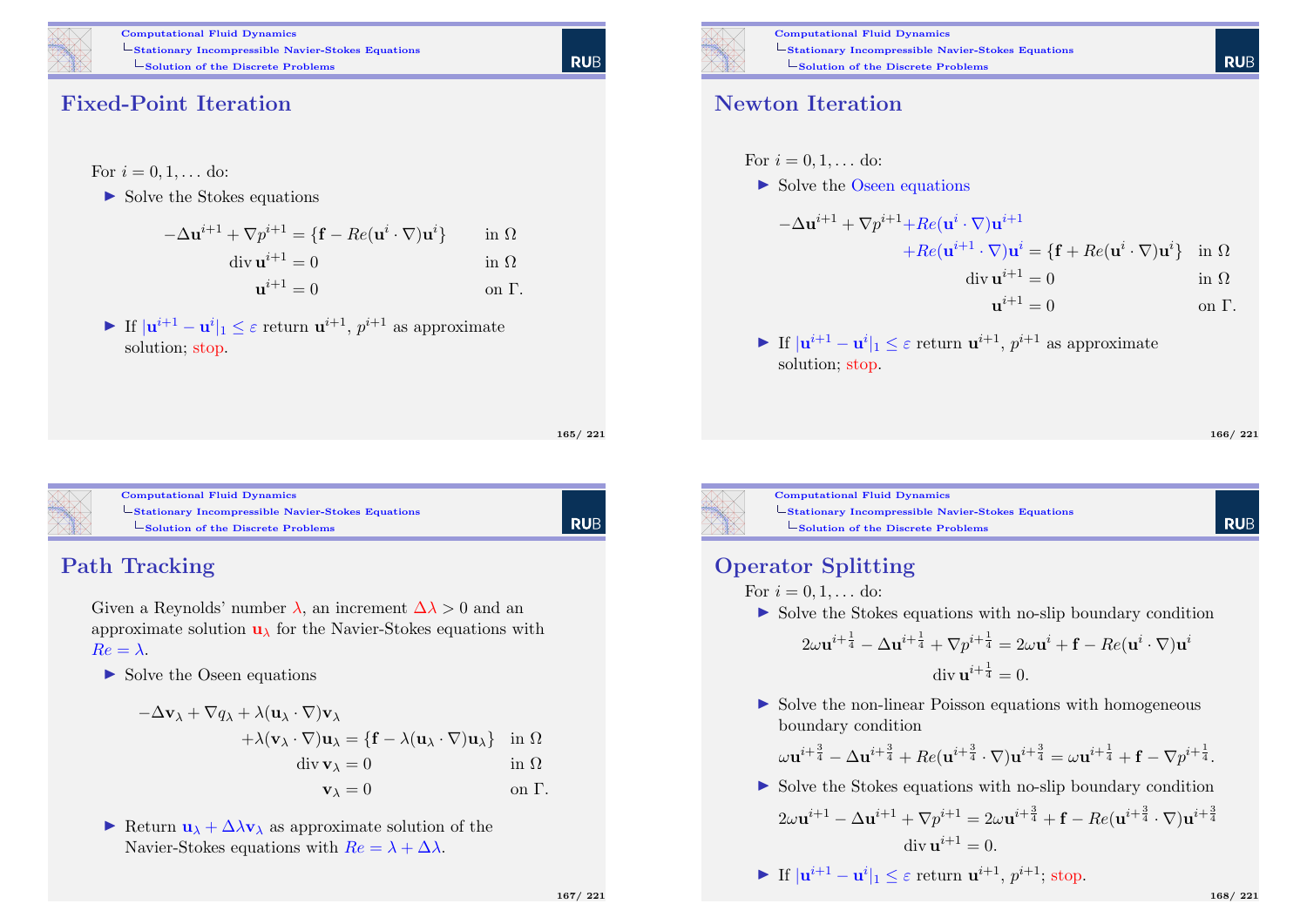

Computational Fluid Dynamics L Stationary Incompressible Navier-Stokes Equations  $\overline{\phantom{a}}$ A Posteriori Error Estimates

**RUE** 

#### Basic Idea

- $\triangleright$  For regular branches of solutions, a quantitative form of the implicit function theorem implies that error and residual are equivalent, i.e. the norm of the error can be bounded from above and from below by constant multiples of the dual norm of the residual.
- $\blacktriangleright$  The dual norm of the residual can be estimated as for linear problems by
	- $\triangleright$  either evaluating element-wise the residual with respect to the strong form of the differential equation and suitable inter-element jumps
	- $\triangleright$  or solving auxiliary local discrete linear problems.
- $\blacktriangleright$  Limit and bifurcation points can be treated by suitably augmenting the residual.

169/ 221

<span id="page-42-0"></span>

Computational Fluid Dynamics [Non-Stationary Incom](#page-0-0)pressible Navier-Stokes Equations

**RUE** 

#### Non-Stationary Incompressible Navier-Stokes Equations

- $\blacktriangleright$  Variational Formulation
- $\blacktriangleright$  Finite Element Discretization
- $\triangleright$  Solution of the Discrete Problems
- **In A Posteriori Error Estimation and Adaptivity**



Computational Fluid Dynamics Stationary Incompressible Navier-Stokes Equations  $\overline{\phantom{a}}$ A Posteriori Error Estimates

#### Residual A Posteriori Error Estimates

I Residual a posteriori error indicator:

$$
\eta_{R,K} = \left\{ h_K^2 \|\mathbf{f}_{\mathcal{T}} + \Delta \mathbf{u}_{\mathcal{T}} - Re \left( \mathbf{u}_{\mathcal{T}} \cdot \nabla \right) \mathbf{u}_{\mathcal{T}} - \nabla p_{\mathcal{T}} \|^2_K \right.+ \|\text{div } \mathbf{u}_{\mathcal{T}} \|^2_K+ \frac{1}{2} \sum_{E \in \mathcal{E}_{K,\Omega}} h_E \|\mathbb{J}_E (\mathbf{n}_E \cdot (\nabla \mathbf{u}_{\mathcal{T}} - p_{\mathcal{T}} I)) \|^2_E \right\}^{\frac{1}{2}}
$$

 $\blacktriangleright$  Upper bound:

$$
\left\{ |\mathbf{u} - \mathbf{u}\tau|_1^2 + ||p - p\tau||^2 \right\}^{\frac{1}{2}} \le c^* \left\{ \sum_{K \in \mathcal{T}} \left( \eta_{R,K}^2 + h_K^2 ||\mathbf{f} - \mathbf{f}\tau||_K^2 \right) \right\}^{\frac{1}{2}}
$$

 $\blacktriangleright$  Lower bound:  $\eta_{R,K} \leq c_* \big\{ |\mathbf{u} - \mathbf{u}_\mathcal{T}|_{1,\omega_K}^2 + \|p - p_\mathcal{T}\|_{\omega_K}^2 + h_K^2 \| \mathbf{f} - \mathbf{f}_\mathcal{T}\|_{\omega_K}^2 \big\}^\frac{1}{2}$ 

```
170/ 221
```
**RUE** 



Computational Fluid Dynamics Non-Stationary Incompressible Navier-Stokes Equations Variational Formulation

#### Strong Form

I Non-stationary incompressible Navier-Stokes equations in dimensionless form with no-slip boundary condition

$$
\frac{\partial \mathbf{u}}{\partial t} - \Delta \mathbf{u} + Re (\mathbf{u} \cdot \nabla) \mathbf{u} - \text{grad } p = \mathbf{f} \quad \text{in } \Omega \times (0, T)
$$
  
div  $\mathbf{u} = 0$  in  $\Omega \times (0, T)$   
 $\mathbf{u} = 0$  on  $\Gamma \times (0, T)$   
 $\mathbf{u}(\cdot, 0) = \mathbf{u}_0$  in  $\Omega$ 

 $\triangleright$  Multiply the momentum equation with a suitable test function **v** and integrate over  $\Omega \times (0, T)$ .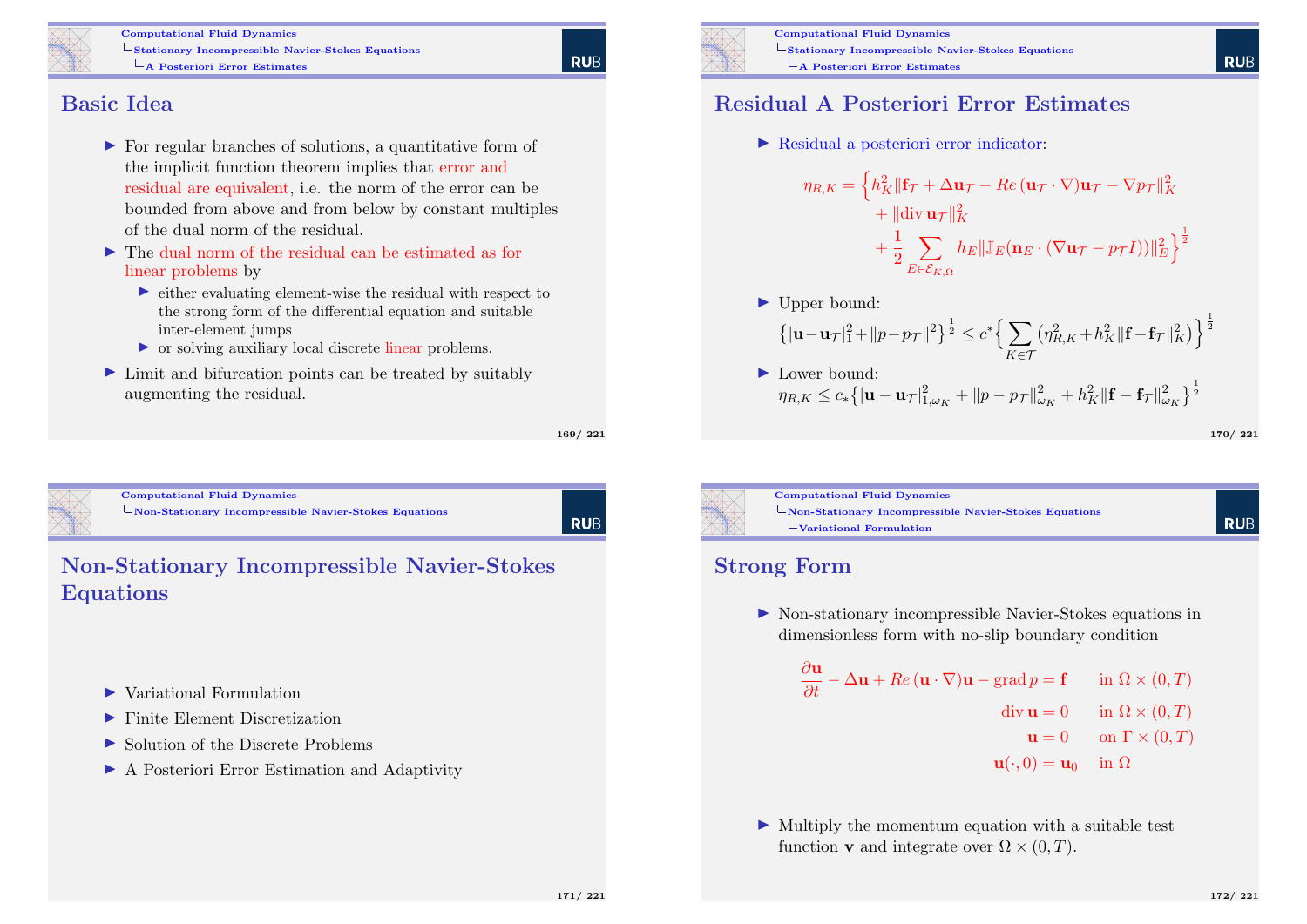

Computational Fluid Dynamics Non-Stationary Incompressible Navier-Stokes Equations Variational Formulation

# **RUE**

#### Variational Form

Find  $\mathbf{u}:(0,T)\times\Omega\to\mathbb{R}^d$ ,  $p:(0,T)\times\Omega\to\mathbb{R}$  such that for all  $\mathbf{v}: (0,T) \times \Omega \rightarrow \mathbb{R}^d, q: (0,T) \times \Omega \rightarrow \mathbb{R}$ 

$$
\int_0^T \int_{\Omega} \left\{ -\mathbf{u} \cdot \frac{\partial \mathbf{v}}{\partial t} + \nabla \mathbf{u} : \nabla \mathbf{v} + Re\left[ (\mathbf{u} \cdot \nabla) \mathbf{u} \right] \cdot \mathbf{v} - p \operatorname{div} \mathbf{v} \right\}
$$

$$
= \int_0^T \int_{\Omega} \mathbf{f} \cdot \mathbf{v} + \int_{\Omega} \mathbf{u}_0 \cdot \mathbf{v} (\cdot, 0)
$$

$$
\int_0^T \int_{\Omega} q \operatorname{div} \mathbf{u} = 0
$$

173/ 221



Computational Fluid Dynamics [Non-Stationary Incom](#page-0-0)pressible Navier-Stokes Equations [Finite Element Discretization](#page-42-0)

**RUB** 

#### Discretization of Parabolic Problems

- $\triangleright$  There are three main approaches for the discretization of parabolic problems:
	- $\blacktriangleright$  Method of lines.
	- $\blacktriangleright$  Rothe's method,
	- $\blacktriangleright$  Space-Time Finite Elements.
- $\triangleright$  For classical non-adaptive discretizations all approaches often yield the same discrete solution.
- $\blacktriangleright$  The method of lines is very inflexible w.r.t. to adaptivity.
- $\blacktriangleright$  The error analysis of Rothe's method is very intricate since it requires regularity results w.r.t. time which often are not available.
- $\triangleright$  Space-time finite elements are well amenable to a posteriori error estimation and space and time adaptivity.



Computational Fluid Dynamics Non-Stationary Incompressible Navier-Stokes Equations Variational Formulation

#### Equivalent Variational Form

Find  $\mathbf{u}:(0,T)\times\Omega\to\mathbb{R}^d$  with div  $\mathbf{u}=0$  such that for all  $\mathbf{v}: (0,T) \times \Omega \to \mathbb{R}^d$  with div  $\mathbf{v} = 0$ 

> $\int_0^T$  $\boldsymbol{0}$ Z  $\Omega$  $\left\{-\mathbf{u}\cdot\frac{\partial \mathbf{v}}{\partial t}+\nabla\mathbf{u}:\nabla\mathbf{v}+Re\left[(\mathbf{u}\cdot\nabla)\mathbf{u}\right]\cdot\mathbf{v}\right\}$  $=$  $\int_1^T$ 0 Z  $\Omega$  $f \cdot v +$  $\Omega$  $\mathbf{u}_0 \cdot \mathbf{v}(\cdot,0)$

> > 174/ 221

**RUF** 



Computational Fluid Dynamics Non-Stationary Incompressible Navier-Stokes Equations Finite Element Discretization

**RUF** 

#### Basic Idea of the Method of Lines

- $\blacktriangleright$  Choose a fixed spatial mesh and associated finite element spaces.
- ▶ Apply a standard ODE-solver (e.g. implicit Euler, Crank-Nicolson, Runge-Kutta, . . .) to the resulting system of ordinary differential equations.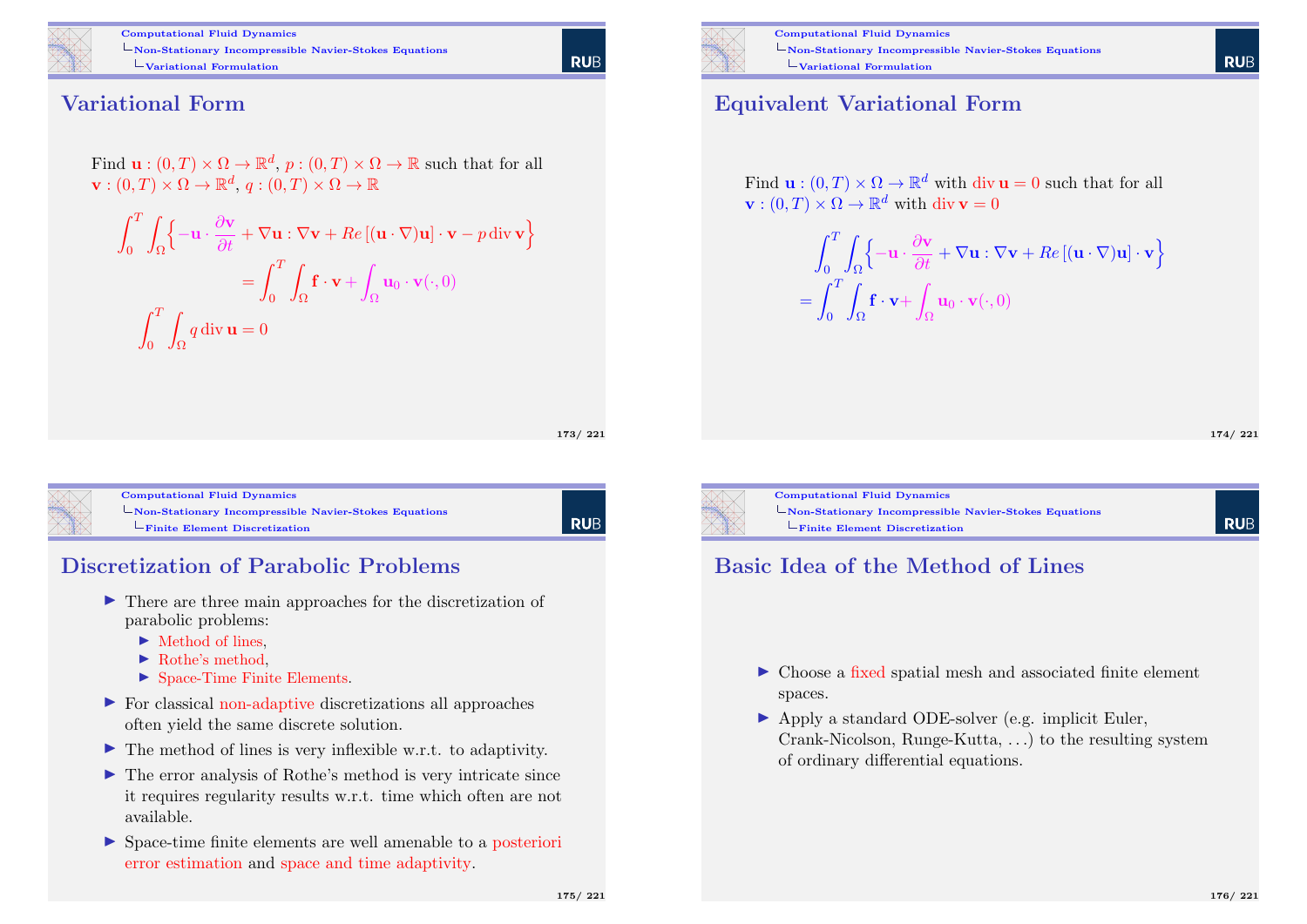

**RUE** 

## Discretization of the Navier-Stokes Equations with the Method of Lines

- $\triangleright$  Choose a spatial mesh  $\mathcal T$  and associated finite element spaces  $X(\mathcal{T})$ ,  $Y(\mathcal{T})$  which are uniformly stable for the Stokes problem.
- Denote by  $A_{\mathcal{T}}$ ,  $B_{\mathcal{T}}$  and  $N_{\mathcal{T}}(\mathbf{u}_{\mathcal{T}})$  the associated stiffness matrices.
- $\blacktriangleright$  Then the spatial discretization yields the following system of differential-algebraic equations:

$$
\frac{d\mathbf{u}\tau}{dt} = \mathbf{f}\tau - \nu A\tau \mathbf{u}\tau - B\tau p\tau - N\tau(\mathbf{u}\tau)
$$

$$
B_T^T \mathbf{u}\tau = 0.
$$

177/ 221



Computational Fluid Dynamics [Non-Stationary Incom](#page-0-0)pressible Navier-Stokes Equations [Finite Element Discretization](#page-42-0)

**RUB** 

## Basic Idea of Rothe's Method

- $\triangleright$  Interpret the parabolic problem as an ordinary differential equation in a suitable infinite dimensional Banach space and apply a standard ODE-solver (e.g. implicit Euler, Crank-Nicolson, Runge-Kutta, . . .).
- $\triangleright$  Every time-step then requires the solution of a stationary elliptic equation which is achieved by applying a standard finite element discretization.



Computational Fluid Dynamics Non-Stationary Incompressible Navier-Stokes Equations  $L$ Finite Element Discretization

#### Temporal Discretization with the θ-Scheme

 $\blacktriangleright$  Applying the  $\theta$ -scheme to the above system requires to compute an appropriate interpolate  $\mathbf{u}_{\mathcal{T}}^0 = R_{\mathcal{T}} \mathbf{u}_0$  of the initial value and, for  $n = 1, 2, \ldots$ , to solve the discrete stationary Navier-Stokes problems

$$
\frac{\mathbf{u}_{\mathcal{T}}^{n} - \mathbf{u}_{\mathcal{T}}^{n-1}}{\tau_n} = -B_{\mathcal{T}} p_{\mathcal{T}}^{n} + \theta \left\{ \mathbf{f}_{\mathcal{T}}^{n} - \nu A_{\mathcal{T}} \mathbf{u}_{\mathcal{T}}^{n} - N_{\mathcal{T}} (\mathbf{u}_{\mathcal{T}}^{n}) \right\} + (1 - \theta) \left\{ \mathbf{f}_{\mathcal{T}}^{n-1} - \nu A_{\mathcal{T}} \mathbf{u}_{\mathcal{T}}^{n-1} - N_{\mathcal{T}} (\mathbf{u}_{\mathcal{T}}^{n-1}) \right\} B_{\mathcal{T}}^{T} \mathbf{u}_{\mathcal{T}}^{n} = 0
$$

 $\blacktriangleright$  The choice  $\theta = \frac{1}{2}$  corresponds to the Crank-Nicolson scheme,  $\theta = 1$  to the implicit Euler scheme.

178/ 221

**RUE** 

**RUF** 



Computational Fluid Dynamics Non-Stationary Incompressible Navier-Stokes Equations  $l$ Finite Element Discretization

#### Rothe's Method for the Navier-Stokes Equations

 $\blacktriangleright$  Rothe's method in form of the  $\theta$ -scheme requires to solve the following stationary non-linear elliptic equations for  $n = 1, 2, \ldots$ 

$$
\frac{1}{\tau_n} \mathbf{u}^n - \theta \Delta \mathbf{u}^n + \theta Re (\mathbf{u}^n \cdot \nabla) \mathbf{u}^n - \operatorname{grad} p^n
$$
  
=  $\theta \mathbf{f}(\cdot, t_n) + \frac{1}{\tau_n} \mathbf{u}^{n-1} + (1 - \theta) \{ \mathbf{f}(\cdot, t_{n-1}) - \Delta \mathbf{u}^{n-1} + Re (\mathbf{u}^{n-1} \cdot \nabla) \mathbf{u}^{n-1} \}$  in  $\Omega$ 

$$
\operatorname{div} \mathbf{u}^n = 0 \qquad \qquad \text{in } \Omega
$$

$$
\mathbf{u}^n = 0 \qquad \text{on } \Gamma.
$$

 $\blacktriangleright$   $\theta = \frac{1}{2}$  corresponds to the Crank-Nicolson scheme,  $\theta = 1$  to the implicit Euler scheme.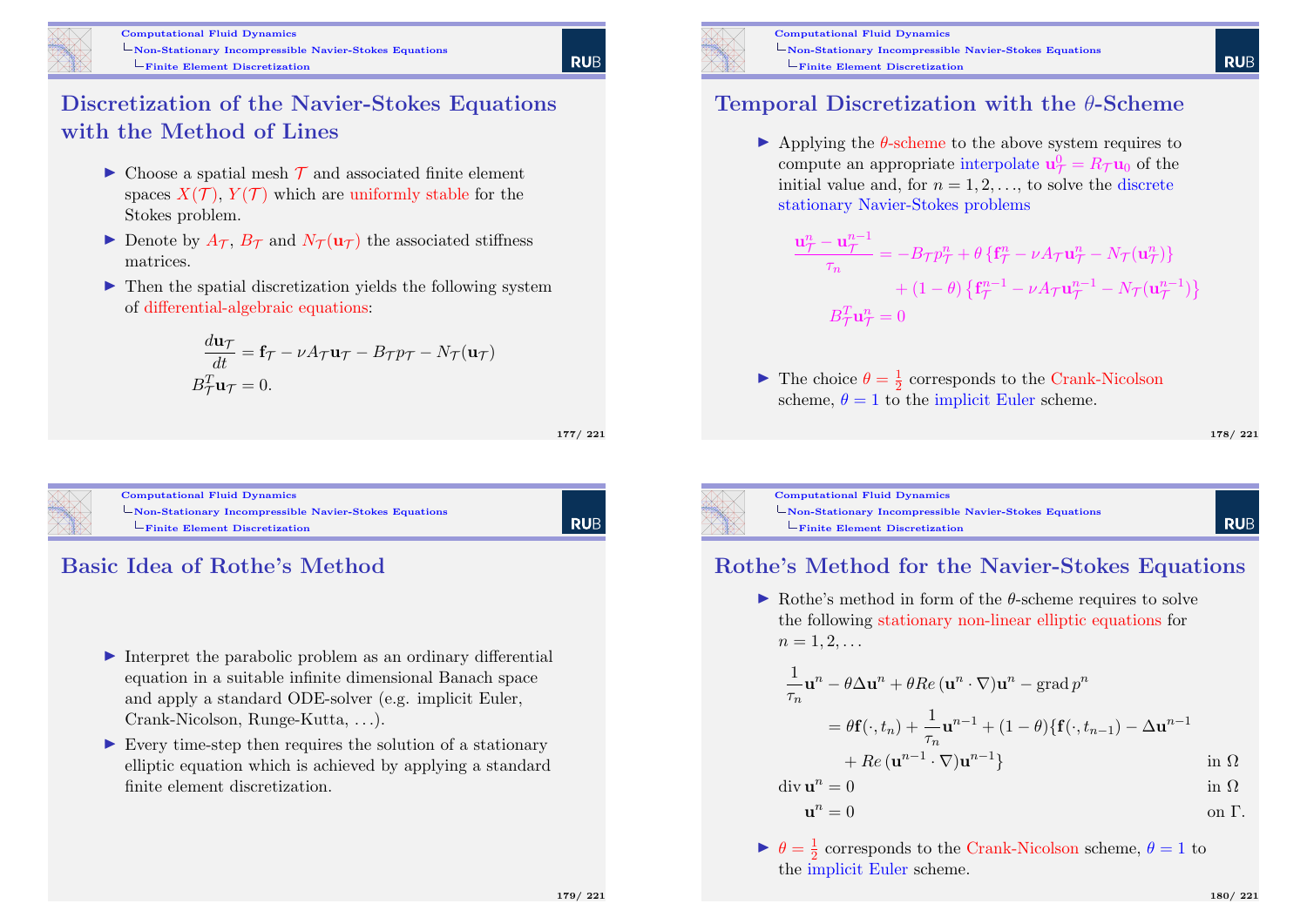

# **RUE**

#### Spatial Discretization of the Stationary Problems

- $\triangleright$  The stationary problems only differ by the reaction term  $\frac{1}{\tau_n}$ **u**<sup>n</sup> from the standard stationary Navier-Stokes equations.
- $\blacktriangleright$  They can be discretized and solved as the standard Navier-Stokes equations.

181/ 221

**RUB** 



Computational Fluid Dynamics [Non-Stationary Incom](#page-0-0)pressible Navier-Stokes Equations [Finite Element Discretization](#page-42-0)

#### Space-Time Meshes



- $\triangleright$  Choose a partition  $\mathcal{I} =$  $\{[t_{n-1}, t_n] : 1 \leq n \leq N_\tau\}$  of the time-interval  $[0, T]$  with  $0 = t_0 < \ldots < t_{N_{\tau}} = T$ .
- $\triangleright$  Set  $\tau_n = t_n t_{n-1}$ .
- $\blacktriangleright$  With every  $t_n$  associate an admissible, affine equivalent, shape regular partition  $\mathcal{T}_n$  of  $\Omega$  and finite element spaces

 $X_n = X(\mathcal{T}_n), Y_n = Y(\mathcal{T}_n)$ for the velocity and pressure.

Computational Fluid Dynamics Non-Stationary Incompressible Navier-Stokes Equations Finite Element Discretization

#### Basic Idea of Space-Time Finite Element Methods

- $\triangleright$  Construct a space-time mesh for the space-time cylinder.
- $\blacktriangleright$  In the variational formulation of the parabolic problem, replace the infinite dimensional spaces by finite dimensional approximations which consist of piece-wise polynomial functions w.r.t. time with values in spatial finite element spaces.

182/ 221

**RUF** 

**RUF** 

Computational Fluid Dynamics Non-Stationary Incompressible Navier-Stokes Equations  $L$ Finite Element Discretization

#### **Conditions**

- $\triangleright$  Non-Degeneracy:  $\tau_n > 0$  for all n and  $\mathcal{I}$ .
- $\blacktriangleright$  Transition Condition: For every *n* there is an affine equivalent, admissible, and shape-regular partition  $\widetilde{\mathcal{T}}_n$  such that it is a refinement of both  $\mathcal{T}_n$  and  $\mathcal{T}_{n-1}$  and such that

$$
\sup_{1\leq n\leq N_{\mathcal{I}}} \sup_{K\in\widetilde{\mathcal{T}}_n} \sup_{\substack{K'\in\mathcal{T}_n\\K\subset K'}} \frac{h_{K'}}{h_K} <\infty
$$

uniformly with respect to all partitions  $\mathcal{I}$ .

 $\triangleright$  Degree Condition: The polynomial degrees of the functions in  $X_n$ ,  $Y_n$  are bounded uniformly w.r.t. all partitions  $\mathcal{T}_n$ and  $\mathcal{T}$ .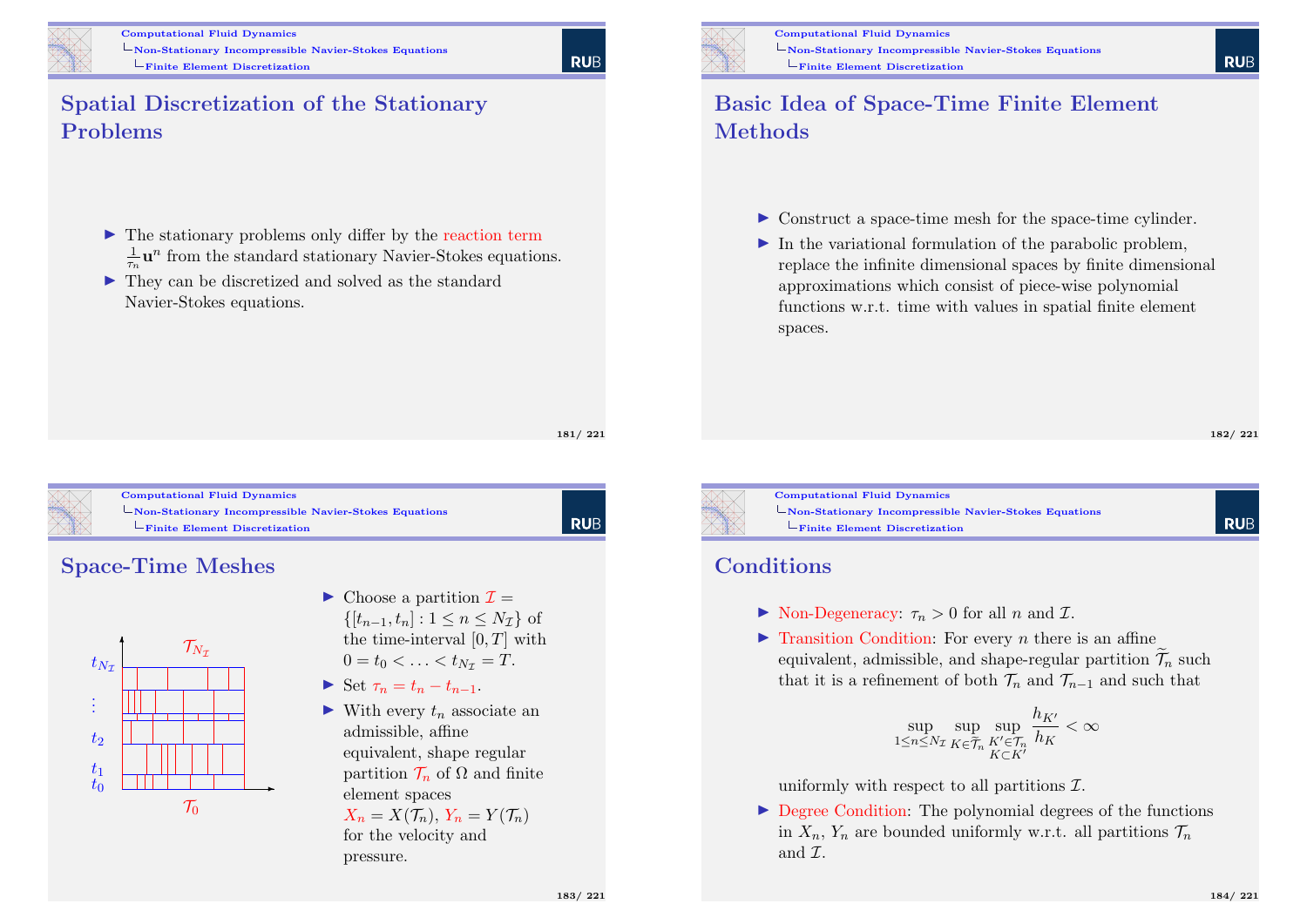

### Effect of the Transition Condition

- $\blacktriangleright$  It restricts mesh-coarsening: It must not be too abrupt nor too strong.
- $\blacktriangleright$  The method of characteristics below additionally requires a transition condition with reversed roles of  $\mathcal{T}_{n-1}$  and  $\mathcal{T}_n$ .
- $\blacktriangleright$  This restricts mesh-refinement: It must not be too abrupt nor too strong.
- $\triangleright$  Both restrictions are satisfied by the refinement and coarsening methods used in practice.

185/ 221



Computational Fluid Dynamics [Non-Stationary Incom](#page-0-0)pressible Navier-Stokes Equations [Finite Element Discretization](#page-42-0)

# **RUB**

#### Choice of Parameters

- $\blacktriangleright$   $\theta = \frac{1}{2}$  corresponds to the Crank-Nicolson scheme.
- $\blacktriangleright \theta = 1$  corresponds to the implicit Euler scheme.
- Due to the poor regularity for  $t \to 0$ , one usually uses the implicit Euler scheme for the first few time-steps.
- $\triangleright \Theta = 1$  corresponds to a fully implicit treatment of the non-linear term. This requires the solution of discrete stationary Navier-Stokes equations in each time-step.
- $\triangleright \Theta = 0$  corresponds to a fully explicit treatment of the non-linear term. This requires the solution of discrete Stokes equations in each time-step. As a compensation the size of the time-steps must be reduced drastically.
- $\blacktriangleright$  The divergence constraint and the non-linear term may be stabilized as for stationary problems.



Computational Fluid Dynamics Non-Stationary Incompressible Navier-Stokes Equations  $L$ Finite Element Discretization

#### Space-Time Finite Element Discretization

Set  $\mathbf{u}_{\mathcal{T}_0}^0 = R_{\mathcal{T}_0}\mathbf{u}_0$  and successively determine  $\mathbf{u}_{\mathcal{T}_n}^n \in X_n$ ,  $p_{\mathcal{T}_n}^n \in Y_n$ such that for all  $\mathbf{v}_{\mathcal{T}_n}^n \in X_n$ ,  $q_{\mathcal{T}_n}^n \in Y_n$ 

$$
\frac{1}{\tau_n} \int_{\Omega} \mathbf{u}_{\mathcal{T}_n}^n \cdot \mathbf{v}_{\mathcal{T}_n}^n + \theta \int_{\Omega} \nabla \mathbf{u}_{\mathcal{T}_n}^n : \nabla \mathbf{v}_{\mathcal{T}_n}^n - \int_{\Omega} p_{\mathcal{T}_n}^n \operatorname{div} \mathbf{v}_{\mathcal{T}_n}^n \n+ \Theta Re \int_{\Omega} [(\mathbf{u}_{\mathcal{T}_n}^n \cdot \nabla) \mathbf{u}_{\mathcal{T}_n}^n] \cdot \mathbf{v}_{\mathcal{T}_n}^n \n= \frac{1}{\tau_n} \int_{\Omega} \mathbf{u}_{\mathcal{T}_{n-1}}^{n-1} \cdot \mathbf{v}_{\mathcal{T}_n}^n + \theta \int_{\Omega} \mathbf{f}(\cdot, t_n) \cdot \mathbf{v}_{\mathcal{T}_n}^n \n+ (1 - \theta) \int_{\Omega} \mathbf{f}(\cdot, t_{n-1}) \cdot \mathbf{v}_{\mathcal{T}_n}^n + (1 - \theta) \int_{\Omega} \nabla \mathbf{u}_{\mathcal{T}_{n-1}}^{n-1} : \nabla \mathbf{v}_{\mathcal{T}_n}^n \n+ (1 - \Theta) Re \int_{\Omega} [(\mathbf{u}_{\mathcal{T}_{n-1}}^{n-1} \cdot \nabla) \mathbf{u}_{\mathcal{T}_{n-1}}^{n-1}] \cdot \mathbf{v}_{\mathcal{T}_n}^n \n0 = \int_{\Omega} q_{\mathcal{T}_n}^n \operatorname{div} \mathbf{u}_{\mathcal{T}_n}^n
$$

186/ 221

**RUE** 

**RUF** 



Computational Fluid Dynamics Non-Stationary Incompressible Navier-Stokes Equations  $\mathsf{\mathsf{L}}$  Solution of the Discrete Problems

#### **Overview**

- I All discretizations considered so far require the solution of a sequence of discrete stationary Navier-Stokes equations.
- $\triangleright$  At the expense of a drastically reduced time-step, the non-linear problems can be replaced by discrete Stokes problems.
- $\blacktriangleright$  The method of characteristics, alias transport-diffusion algorithm, is particularly suited for the discretization of parabolic problems with a large convection term.
- $\blacktriangleright$  It decouples the discretization of the temporal derivative and of the convection from the discretization of the diffusion terms.
- It requires the solution of a sequence of ODEs and of linear elliptic problems.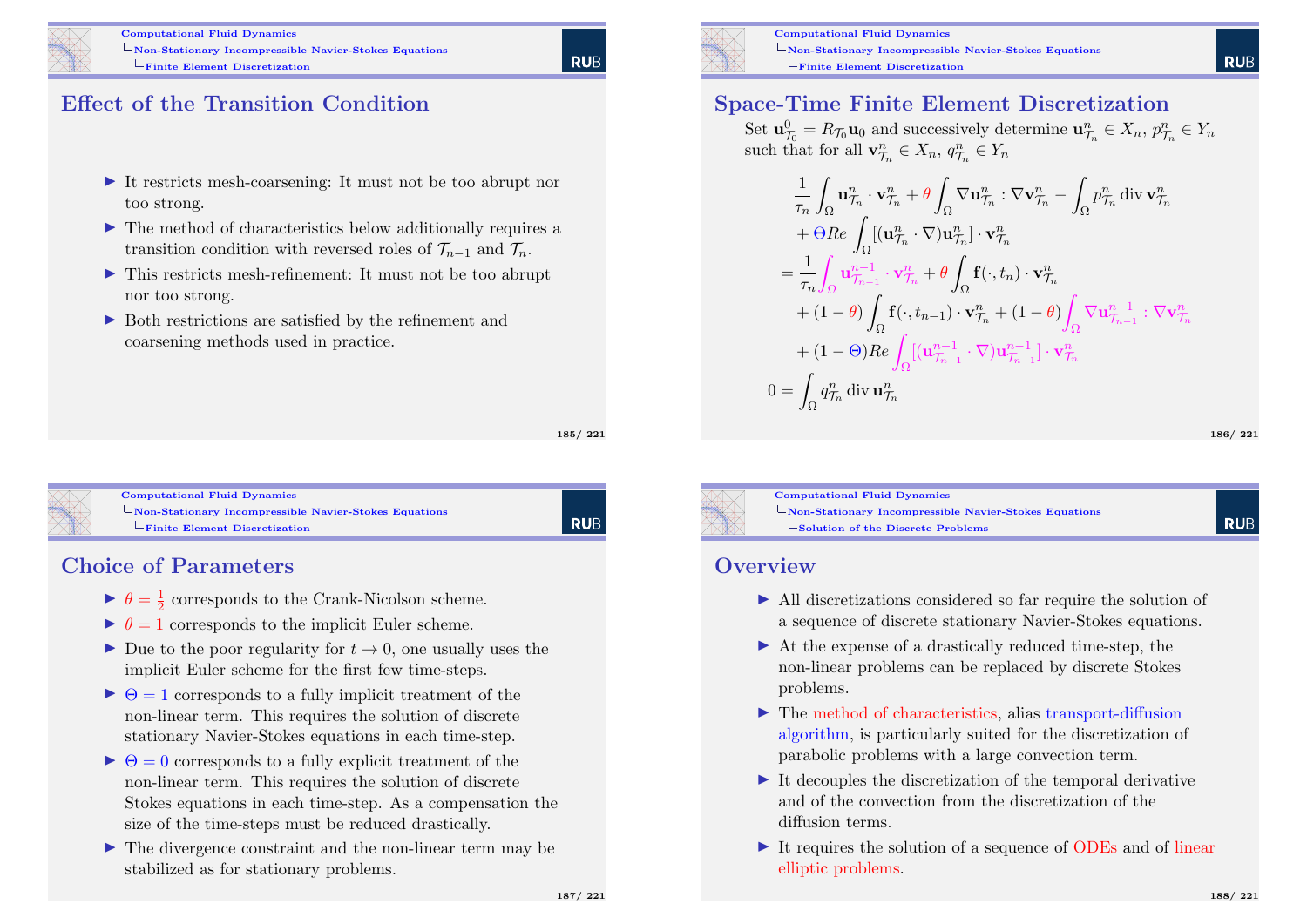

#### Basic Idea of the Method of Characteristics

For every  $\mathbf{v} \in V$  and every  $(x^*, t^*) \in \Omega \times (0, T]$  the following characteristic equation admits a maximal solution which exists for all  $t \in (0, t^*)$ 

$$
\frac{d}{dt}x(t; x^*, t^*) = Re \mathbf{v}(x(t; x^*, t^*), t), \quad x(t^*; x^*, t^*) = x^*.
$$

 $\blacktriangleright$   $\mathbf{U}(x^*, t) = \mathbf{u}(x(t; x^*, t^*), t)$  satisfies

$$
\frac{d\mathbf{U}}{dt} = \frac{\partial \mathbf{u}}{\partial t} + Re(\mathbf{v} \cdot \nabla)\mathbf{u}.
$$

 $\blacktriangleright$  The momentum equation therefore takes the form

$$
\frac{d\mathbf{U}}{dt} - \Delta \mathbf{u} + \operatorname{grad} p = \mathbf{f}.
$$

189/ 221

**RUE** 

| <b>Computational Fluid Dynamics</b>                                          |  |
|------------------------------------------------------------------------------|--|
| $\Box$ Non-Stationary Incompressible Navier-Stokes Equations                 |  |
| $\mathsf{\mathord{\hspace{1pt}\textbf{-}}Solution}$ of the Discrete Problems |  |

#### The Method of Characteristics

- ► Determine  $\tilde{\mathbf{u}}_{\mathcal{T}_n}^{n-1} \in X_n$  such that  $\tilde{\mathbf{u}}_{\mathcal{T}_n}^{n-1}(z) = \mathbf{u}_{\mathcal{T}_{n-1}}^{n-1}(x_z^{n-1})$  for all  $z \in \mathcal{V}_{n,\Omega}$ .
- Find  $\mathbf{u}_{\mathcal{T}_n}^n \in X_n$ ,  $p_{\mathcal{T}_n}^n \in Y_n$  such that for all  $\mathbf{v}_{\mathcal{T}_n}^n \in X_n$ ,  $q_{\mathcal{T}_n}^n \in Y_n$

$$
\frac{1}{\tau_n} \int_{\Omega} \mathbf{u}_{\mathcal{T}_n}^n \cdot \mathbf{v}_{\mathcal{T}_n}^n + \int_{\Omega} \nabla \mathbf{u}_{\mathcal{T}_n}^n : \nabla \mathbf{v}_{\mathcal{T}_n}^n - \int_{\Omega} p_{\mathcal{T}_n}^n \operatorname{div} \mathbf{v}_{\mathcal{T}_n}^n
$$
\n
$$
= \frac{1}{\tau_n} \int_{\Omega} \widetilde{\mathbf{u}}_{\mathcal{T}_n}^{n-1} \cdot \mathbf{v}_{\mathcal{T}_n}^n + \int_{\Omega} \mathbf{f}(\cdot, t_n) \cdot \mathbf{v}_{\mathcal{T}_n}^n
$$
\n
$$
\int_{\Omega} q_{\mathcal{T}_n}^n \operatorname{div} \mathbf{u}_{\mathcal{T}_n}^n = 0
$$



Computational Fluid Dynamics Non-Stationary Incompressible Navier-Stokes Equations  $\mathsf{\mathsf{L}}$  Solution of the Discrete Problems

### Re-Interpolation



- $\blacktriangleright$  Assume that every function in  $X_n$  is determined by its values at a set  $\mathcal{V}_n$  of nodes (Lagrange condition).
- For every n and  $z \in \mathcal{V}_{n}$ apply a classical ODE-solver to the characteristic equation associated with  $(x^*, t^*) = (z, t_n)$  and denote by  $x_z^{n-1}$  the resulting approximation for  $x(t_{n-1}; z, t_n)$ .

190/ 221



#### Properties

- $\triangleright$  Every time-step requires the solution of
	- ightharpoonup associated with  $X_n$ ,
	- $\blacktriangleright$  a discrete Stokes problem.
- $\blacktriangleright$  The Stokes problems can be stabilized in the usual way.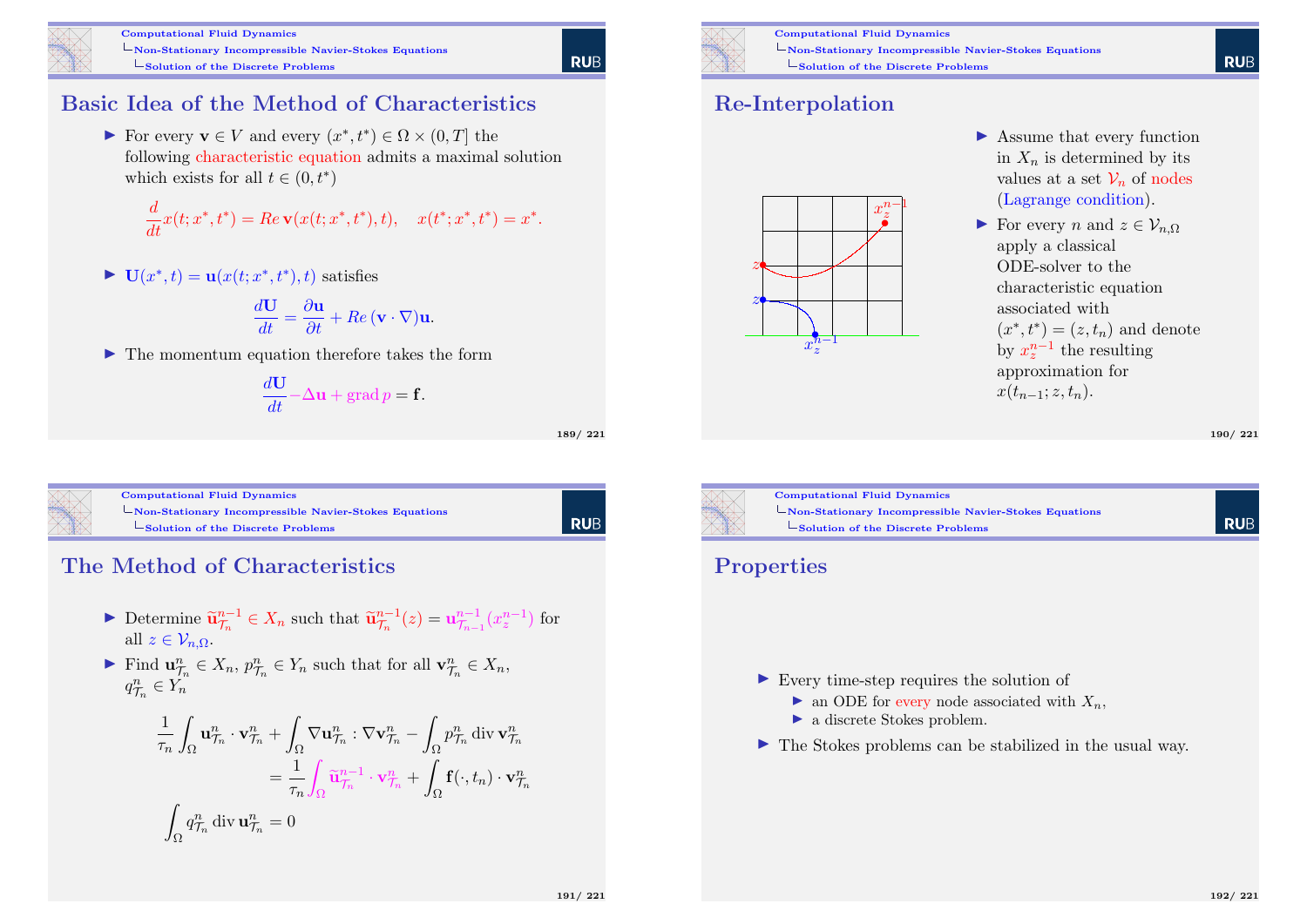

# **RUE**

 $\frac{n}{\mathcal{T}_n}$ 

### A Residual Error Indicator for the Non-Stationary Stokes Equations

 $\blacktriangleright$  Spatial error indicator

$$
\eta_h^n = \Big\{ \sum_{K \in \mathcal{T}_n} h_K^2 \|\mathbf{f}(\cdot, t_n) - \frac{1}{\tau_n} (\mathbf{u}_{\mathcal{T}_n}^n - \mathbf{u}_{\mathcal{T}_{n-1}}^{n-1}) + \Delta \mathbf{u}_{\mathcal{T}_n}^n - \nabla p \n+ Re[\mathbf{u}_{\mathcal{T}_n}^n \cdot \nabla] \mathbf{u}_{\mathcal{T}_n}^n\|_K^2 \n+ \sum_{E \in \mathcal{E}_{n,\Omega}} h_E \|\mathbb{J}_E(\mathbf{n}_E \cdot (\nabla \mathbf{u}_{\mathcal{T}_n}^n - p_{\mathcal{T}_n}^n \mathbf{I}))\|_E^2 \n+ \sum_{K \in \mathcal{T}_n} \|\text{div } \mathbf{u}_{\mathcal{T}_n}^n\|_K^2 \Big\}^{\frac{1}{2}}
$$

 $\blacktriangleright$  Temporal error indicator

$$
\eta_{\tau}^{n} = \left\{ \|\nabla(\mathbf{u}_{\mathcal{T}_n}^{n} - \mathbf{u}_{\mathcal{T}_{n-1}}^{n-1})\|^2 + \|\text{div}(\mathbf{u}_{\mathcal{T}_n}^{n} - \mathbf{u}_{\mathcal{T}_{n-1}}^{n-1})\|^2 \right\}^{\frac{1}{2}}
$$

<span id="page-48-0"></span>

| <b>Computational Fluid 1</b>     |
|----------------------------------|
| $\mathbf{C}$ Compressible and In |
|                                  |

**Dynamics** nviscid Problems

**RUB** 

193/ 221

# Compressible and Inviscid Problems

▶ Systems in Divergence Form

#### $\blacktriangleright$  Discretization



Computational Fluid Dynamics Non-Stationary Incompressible Navier-Stokes Equations  $\mathcal{L}_{\mathbf{A}}$  Posteriori Error Estimation and Adaptivity

#### An Algorithm for Space-Time Adaptivity

- **0.** Given a tolerance  $\varepsilon$ , an initial mesh  $\mathcal{T}_0$  and an initial time-step  $\tau_1$ .
- **1.** Refine  $\mathcal{T}_0$  until  $||R_{\mathcal{T}_0}\mathbf{u}_0 \mathbf{u}_0|| \le \frac{\varepsilon}{\sqrt{2}}$ , set  $n = 1$ ,  $t_1 = \tau_1$ .
- 2. Solve the discrete problem on time-level  $n$  and determine the error indicators  $\eta_h^n$  and  $\eta_\tau^n$ .
- 3. If  $\eta_{\tau}^n > \frac{\varepsilon}{2\sqrt{n}}$  $\frac{\varepsilon}{2\sqrt{T}}$ , replace  $t_n$  by  $\frac{1}{2}(t_{n-1} + t_n)$  and return to 2.
- 4. Apply a standard mesh-refinement and coarsening algorithm to the discrete problem on time-level  $n$  with the current time-step  $\tau_n$  until  $\eta_h^n \leq \frac{\varepsilon}{2\sqrt{n}}$  $\frac{\varepsilon}{2\sqrt{T}}$ . If  $\eta_{\tau}^{n} < \frac{\varepsilon}{4\sqrt{T}}$  $\frac{\varepsilon}{4\sqrt{T}},$  replace  $\tau_n$  by  $2\tau_n$ .
- 5. If  $t_n = T$ , stop. Otherwise set  $t_{n+1} = \min\{T, t_n + \tau_n\},\$ increment  $n$  by 1 and return to 2.

194/ 221

**RUE** 

**RUE** 



#### The Setting

- $\blacktriangleright$  Domain: Ω ⊂  $\mathbb{R}^d$
- Source:  $\mathbf{g} : \mathbb{R}^m \times \Omega \times (0, \infty) \to \mathbb{R}^m$
- $\blacktriangleright$  Mass:  $\mathbf{M}: \mathbb{R}^m \to \mathbb{R}^m$
- $\blacktriangleright$  Flux:  $\underline{\mathbf{F}} : \mathbb{R}^m \to \mathbb{R}^{m \times d}$
- $\blacktriangleright$  Initial value:  $\mathbf{U}_0 : \Omega \to \mathbb{R}^m$
- Problem: Find  $\mathbf{U}: \Omega \times (0, \infty) \to \mathbb{R}^m$  such that under appropriate boundary conditions

$$
\frac{\partial \mathbf{M}(\mathbf{U})}{\partial t} + \text{div }\mathbf{F}(\mathbf{U}) = \mathbf{g}(\mathbf{U}, x, t) \quad \text{in } \Omega \times (0, \infty)
$$

$$
\mathbf{U}(\cdot, 0) = \mathbf{U}_0 \quad \text{in } \Omega
$$

$$
\blacktriangleright \operatorname{div} \underline{\mathbf{F}}(\mathbf{U}) = \Big(\sum_{j=1}^{d} \frac{\partial \underline{\mathbf{F}}(\mathbf{U})_{i,j}}{\partial x_j}\Big)_{1 \le i \le m}
$$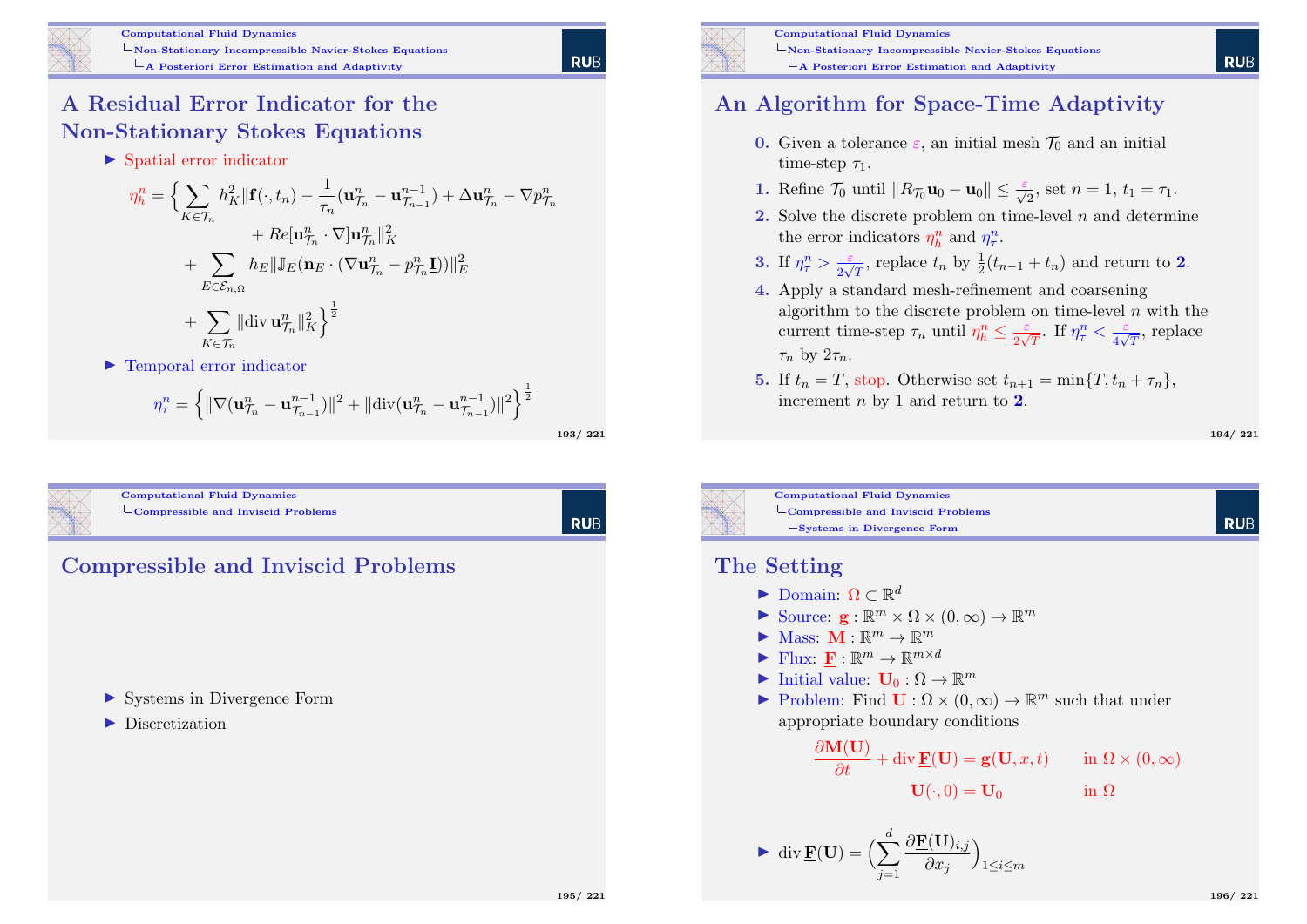- In The flux **F** splits into two contributions  $\mathbf{F} = \mathbf{F}_{adv} + \mathbf{F}_{visc}$ .
- $\blacktriangleright$   $\mathbf{F}_{adv}$  is called advective flux and contains no derivatives.
- $\blacktriangleright$   $\mathbf{F}_{\text{visc}}$  is called viscous flux and contains spatial derivatives.
- $\blacktriangleright$  The advective flux stems from the transport theorem and models transport or convection phenomena.
- $\blacktriangleright$  The viscous flux models viscosity or diffusion phenomena.

197/ 221

**RUE** 



Computational Fluid Dynamics  $\mathsf{L}_{\mathsf{Compressible}}$  and Inviscid Problems  $L$ [Discretization](#page-48-0)

**RUB** 

## Most Popular Methods

#### $\blacktriangleright$  Finite Volume Methods

Discretize the integral form of the system using piece-wise constant approximations on a mesh consisting of polyhedral cells combined with suitable numerical approximations for the fluxes across the cells' boundaries.

#### $\triangleright$  Discontinuous Galerkin Methods

Discretize a suitable weak formulation of the system using discontinuous piece-wise polynomial approximations combined with appropriate stabilization terms.

#### Euler, compressible Navier-Stokes Equations

$$
m = d + 2 \qquad \qquad \mathbf{U} = \begin{pmatrix} \rho \\ \mathbf{v} \\ e \end{pmatrix}
$$

$$
M(\mathbf{U}) = \begin{pmatrix} \rho \\ \rho \mathbf{v} \\ e \end{pmatrix} \qquad \qquad \mathbf{g} = \begin{pmatrix} 0 \\ \rho \mathbf{f} \\ \mathbf{f} \cdot \mathbf{v} \end{pmatrix}
$$

$$
\mathbf{E}_{adv}(\mathbf{U}) = \begin{pmatrix} \rho \mathbf{v} \\ \rho \mathbf{v} \otimes \mathbf{v} + p\mathbf{I} \\ e\mathbf{v} + p\mathbf{v} \end{pmatrix} \quad \mathbf{E}_{visc}(\mathbf{U}) = \begin{pmatrix} 0 \\ \frac{\mathbf{T} + p\mathbf{I}}{(\mathbf{T} + p\mathbf{I}) \cdot \mathbf{v} + \sigma} \end{pmatrix}
$$

198/ 221

**RUF** 



Computational Fluid Dynamics  $\mathsf{L}_{\mathsf{Compressible}}$  and Inviscid Problems  $\Box$ Discretization

#### Finite Volume Discretization. 1<sup>st</sup> Step

- $\blacktriangleright$  Choose a time-step  $\tau > 0$ .
- $\triangleright$  Choose a partition T of the domain  $\Omega$  consisting of arbitrary non-overlapping polyhedra.
- Fix  $n \in \mathbb{N}^*$  and  $K \in \mathcal{T}$ .
- Integrate the system over  $K \times [(n-1)\tau, n\tau]$ :

$$
\int_{(n-1)\tau}^{n\tau} \int_K \frac{\partial \mathbf{M}(\mathbf{U})}{\partial t} + \int_{(n-1)\tau}^{n\tau} \int_K \operatorname{div} \underline{\mathbf{F}}(\mathbf{U})
$$
  
= 
$$
\int_{(n-1)\tau}^{n\tau} \int_K \mathbf{g}(\mathbf{U}, x, t)
$$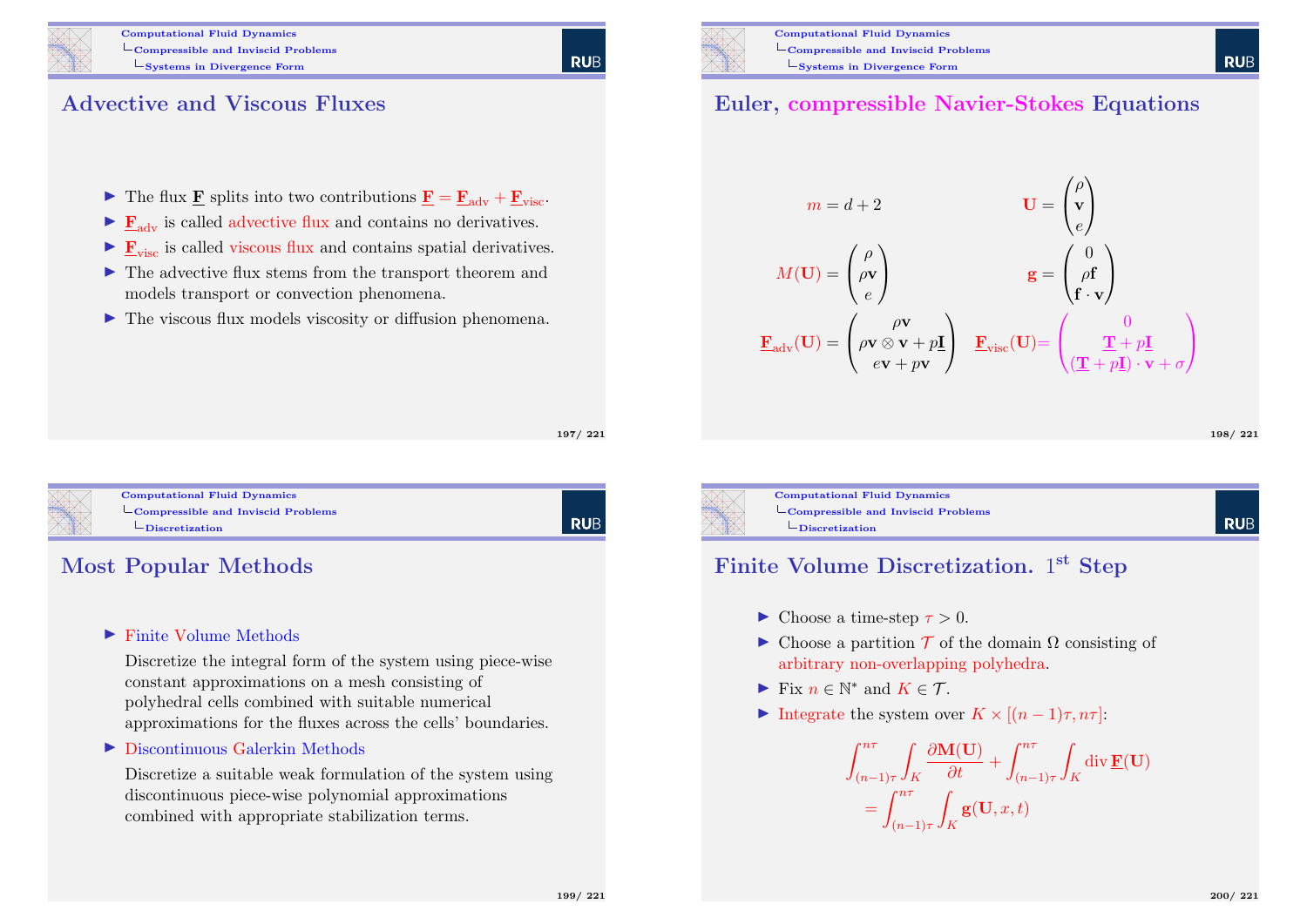

### Finite Volume Discretization. 2<sup>nd</sup> Step

Use integration by parts for the terms on the left-hand side:

$$
\int_{(n-1)\tau}^{n\tau} \int_{K} \frac{\partial \mathbf{M}(\mathbf{U})}{\partial t} = \int_{K} \mathbf{M}(\mathbf{U}(x, n\tau))
$$

$$
- \int_{K} \mathbf{M}(\mathbf{U}(x, (n-1)\tau))
$$

$$
\int_{(n-1)\tau}^{n\tau} \int_{K} \text{div } \underline{\mathbf{F}}(\mathbf{U}) = \int_{(n-1)\tau}^{n\tau} \int_{\partial K} \underline{\mathbf{F}}(\mathbf{U}) \cdot \mathbf{n}_{K}
$$

201/ 221



Computational Fluid Dynamics L[Compressible and Inv](#page-0-0)iscid Problems  $\Box$ [Discretization](#page-48-0)





Approximate the boundary integral for the flux by a numerical flux:

$$
\tau\int_{\partial K} \underline{\mathbf{F}}(\mathbf{U}^{n-1}_K) \cdot \mathbf{n}_K \approx \tau \sum_{\substack{K' \in \mathcal{T} \\ \partial K \cap \partial K' \in \mathcal{E}}} |\partial K \cap \partial K'|\mathbf{F}_{\mathcal{T}}(\mathbf{U}^{n-1}_K,\mathbf{U}^{n-1}_{K'})
$$



Computational Fluid Dynamics LCompressible and Inviscid Problems  $\Box$ Discretization

#### Finite Volume Discretization. 3rd Step

- $\triangleright$  Assume that **U** is piecewise constant with respect to space and time.
- Denote by  $\mathbf{U}_K^n$  and  $\mathbf{U}_K^{n-1}$  its constant values on K at times  $n\tau$  and  $(n-1)\tau$  respectively:

$$
\int_{K} \mathbf{M}(\mathbf{U}(x, n\tau)) \approx |K| \mathbf{M}(\mathbf{U}_{K}^{n})
$$
\n
$$
\int_{K} \mathbf{M}(\mathbf{U}(x, (n-1)\tau)) \approx |K| \mathbf{M}(\mathbf{U}_{K}^{n-1})
$$
\n
$$
\int_{(n-1)\tau}^{n\tau} \int_{\partial K} \mathbf{F}(\mathbf{U}) \cdot \mathbf{n}_{K} \approx \tau \int_{\partial K} \mathbf{F}(\mathbf{U}_{K}^{n-1}) \cdot \mathbf{n}_{K}
$$
\n
$$
\int_{(n-1)\tau}^{n\tau} \int_{K} \mathbf{g}(\mathbf{U}, x, t) \approx \tau |K| \mathbf{g}(\mathbf{U}_{K}^{n-1}, x_{K}, (n-1)\tau)
$$

202/ 221

**RUE** 



Computational Fluid Dynamics  $\mathcal{L}_{\text{Compressible and Inviscid Problems}}$  $\Box$ Discretization

#### **RUE**

#### A Simple Finite Volume Scheme

For every element  $K \in \mathcal{T}$  compute

 $\mathbf{M}$ 

$$
\mathbf{U}_K^0 = \frac{1}{|K|} \int_K \mathbf{U}_0(x).
$$

For  $n = 1, 2, \ldots$  successively compute for all elements  $K \in \mathcal{T}$ 

$$
I(\mathbf{U}_{K}^{n}) = \mathbf{M}(\mathbf{U}_{K}^{n-1})
$$
  
\n
$$
-\tau \sum_{\substack{K' \in \mathcal{T} \\ \partial K \cap \partial K' \in \mathcal{E}}} \frac{|\partial K \cap \partial K'|}{|K|} \mathbf{F}_{\mathcal{T}}(\mathbf{U}_{K}^{n-1}, \mathbf{U}_{K'}^{n-1})
$$
  
\n
$$
+\tau \mathbf{g}(\mathbf{U}_{K}^{n-1}, x_{K}, (n-1)\tau).
$$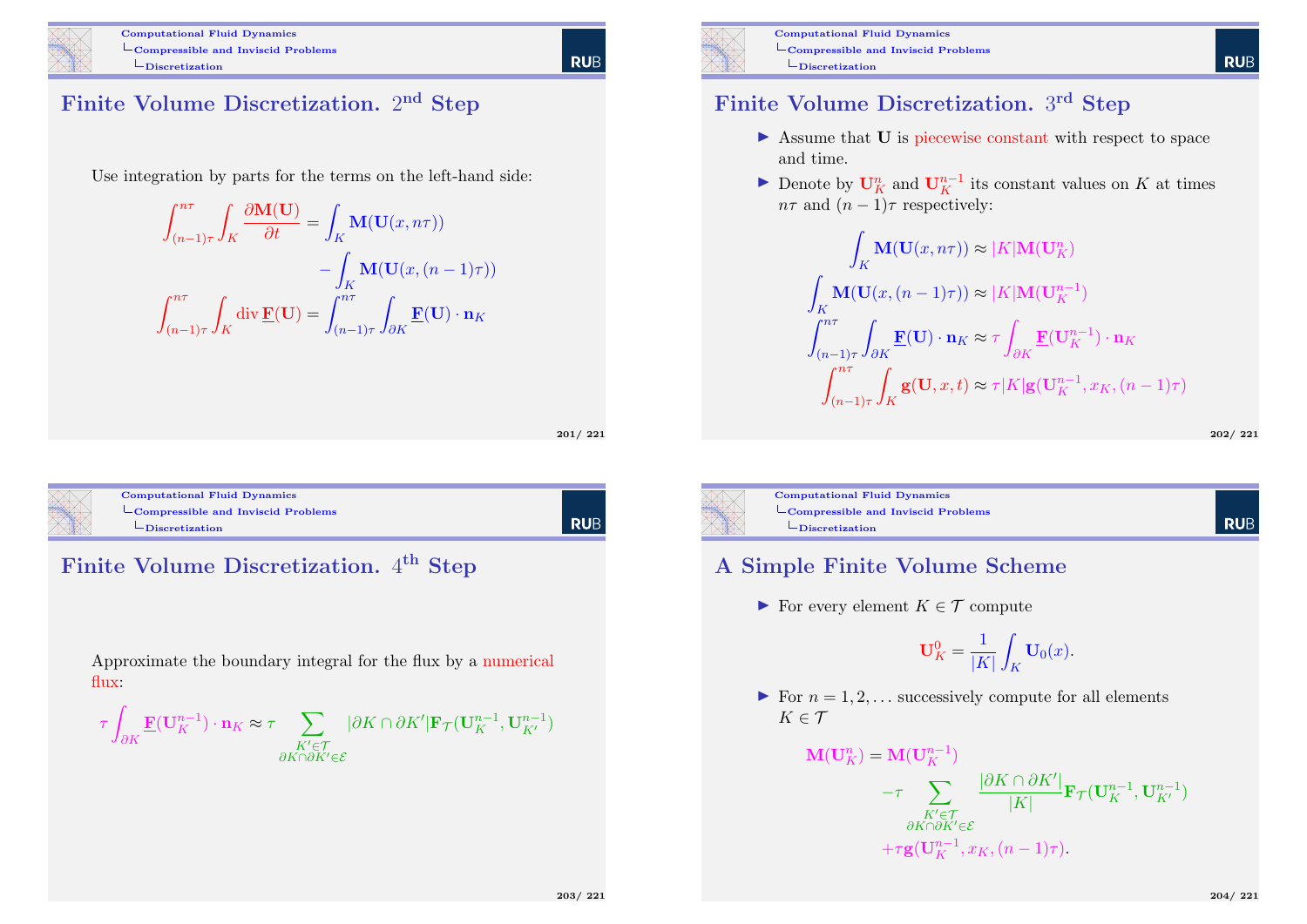

Computational Fluid Dynamics LCompressible and Inviscid Problems  $\Box$ Discretization

**RUB** 

## Possible Modifications

- $\blacktriangleright$  The time-step may not be constant.
- $\blacktriangleright$  The spatial mesh may vary with time.
- $\blacktriangleright$  The approximation  $\mathbf{U}_K^n$  may not be constant.

Computational Fluid Dynamics LCompressible and Inviscid Problems  $\Box$ Discretization

## Open Tasks

- $\triangleright$  Construct the partition  $\mathcal{T}$ .
- Determine the numerical flux  $\underline{\mathbf{F}}_{\mathcal{T}}$ .
- $\blacktriangleright$  Handle boundary conditions.

206/ 221

**RUB** 

**RUE** 





Computational Fluid Dynamics  $\mathcal{L}_{\text{Compressible and Inviscid Problems}}$  $\mathcal{L}_{\text{Compressible and Inviscid Problems}}$  $\mathcal{L}_{\text{Compressible and Inviscid Problems}}$  $\Box$ [Discretization](#page-48-0)

l rub

#### Dual Meshes

- $\triangleright$  Often the finite volume mesh  $\tau$  is constructed as a dual mesh departing from an admissible primal finite element mesh  $\mathcal{T}$ .
- $\triangleright$  In two dimensions there are basically two approaches for the construction of dual meshes:
	- In for every element  $\widetilde{K} \in \widetilde{\mathcal{T}}$  draw the perpendicular bisectors at the midpoints of its edges,
	- In for every element  $\widetilde{K} \in \widetilde{\mathcal{T}}$  connect its barycentre with the midpoints of its edges.



Computational Fluid Dynamics LCompressible and Inviscid Problems  $\Box$ Discretization

# Perpendicular Bisectors and Barycentres



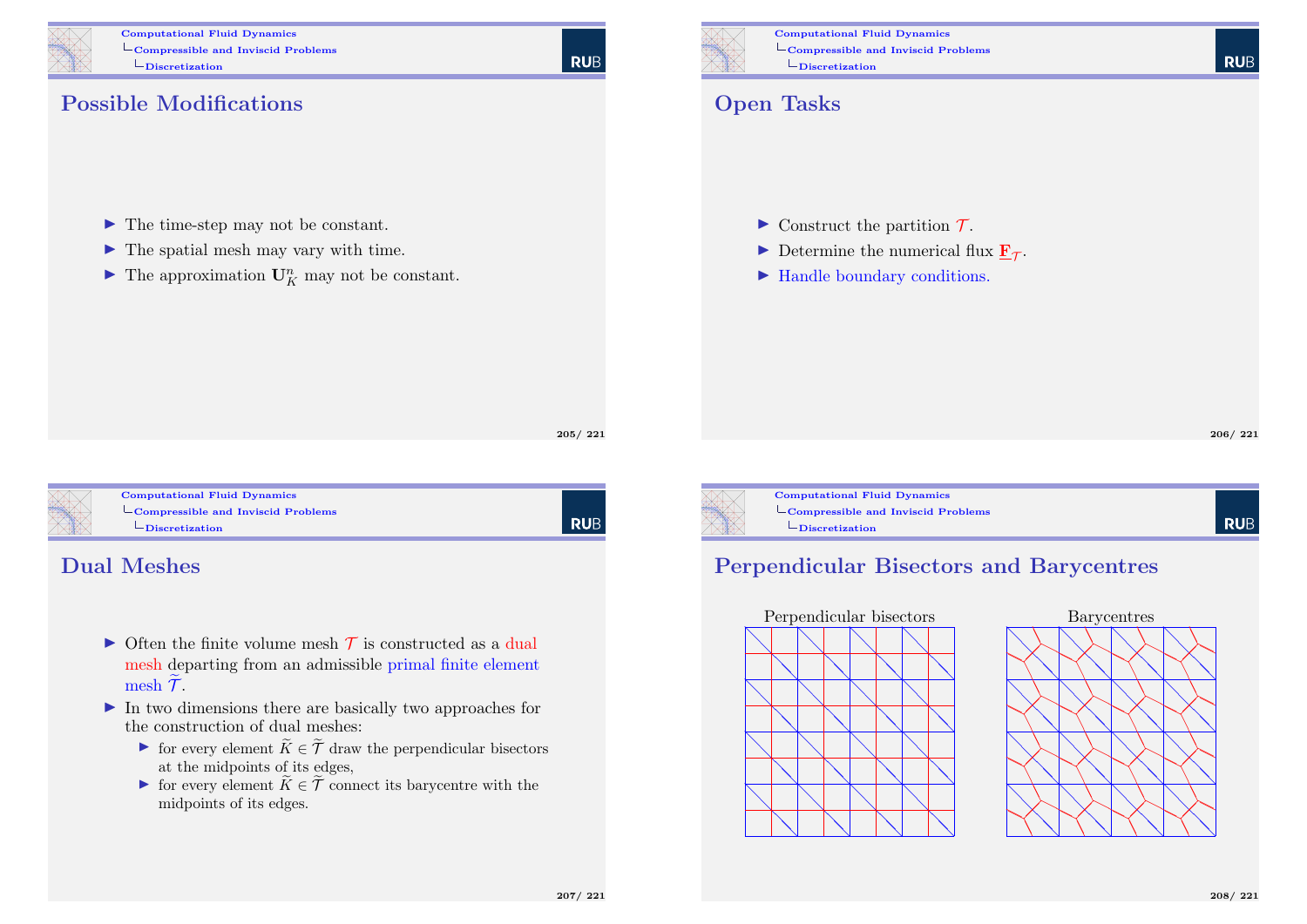

Computational Fluid Dynamics  $\mathsf{L}_{\mathsf{Compressible}}$  and Inviscid Problems  $\Box$ Discretization

**RUE** 

#### Properties of Dual Meshes

- $\blacktriangleright$  Every element in  $K \in \mathcal{T}$  can be associated with a vertex in  $x_k$  of  $\widetilde{\mathcal{T}}$  and vice versa.
- $\blacktriangleright$  With every edge E of  $\mathcal T$  one may associate two vertices  $x_{E,1}$ ,  $x_{E,2}$ of  $\widetilde{\mathcal{T}}$  such that the line  $\overline{x_{E1} x_{E2}}$  intersects E.



209/ 221



Computational Fluid Dynamics  $\mathsf{L}_{\mathsf{Compressible}}$  and Inviscid Problems  $\Box$ [Discretization](#page-48-0)

**RUB** 

## Construction of Numerical Fluxes. Notations and Assumptions

- $\triangleright$  Assume that  $\mathcal T$  is a dual mesh corresponding to a primal finite element mesh  $\tilde{\mathcal{T}}$ .
- $\triangleright$  For every straight edge or face E of T denote by
	- $\blacktriangleright$   $K_1$  and  $K_2$  the adjacent volumes,
	- $\blacktriangleright$  **U<sub>1</sub>**, **U<sub>2</sub>** the values  $\mathbf{U}_{K_1}^{n-1}$  and  $\mathbf{U}_{K_2}^{n-1}$ ,
	- $\triangleright$   $x_1, x_2$  the vertices of  $\widetilde{\mathcal{T}}$  such that the line  $\overline{x_1 x_2}$  intersects E.
- Split the numerical flux  $\underline{\mathbf{F}}_{\mathcal{T}}(\mathbf{U}_1, \mathbf{U}_2)$  into a viscous numerical flux  $\underline{\mathbf{F}}_{\mathcal{T},\text{visc}}(\mathbf{U}_1,\mathbf{U}_2)$  and an advective numerical flux  $\mathbf{F}_{\mathcal{T} \text{adv}}(\mathbf{U}_1, \mathbf{U}_2)$ .



Computational Fluid Dynamics  $\mathcal{L}_{\text{Compressible and Inviscid Problems}}$ Discretization

#### Advantages and Disadvantages of Perpendicular **Bisectors**

- In The intersection of  $\overline{x_{E,1} x_{E,2}}$  with E is perpendicular.
- $\blacktriangleright$  The perpendicular bisectors of a triangle may intersect in a point outside the triangle. The intersection point is within the triangle only if its largest angle is at most a right one.
- $\triangleright$  The perpendicular bisectors of a quadrilateral may not intersect at all. They intersect in a common point inside the quadrilateral only if it is a rectangle.
- $\blacktriangleright$  The construction with perpendicular bisectors has no three dimensional analogue.

#### 210/ 221

**RUE** 

Computational Fluid Dynamics  $\mathsf{L}_{\mathsf{Compressible}}$  and Inviscid Problems  $\Box$ Discretization

> ╱ Ϊ Λ  $\diagup$

 $\eta_1$  $n_2 \bigvee$ 

#### **RUF**

#### Approximation of Viscous Fluxes

- Introduce a local coordinate system  $\eta_1, \ldots, \eta_d$  such that the direction  $\eta_1$  is parallel to the direction  $\overline{x_1 x_2}$  and such that the other directions are tangential to E. •
- Express all derivatives in  $\mathbf{F}_{\text{visc}}$  in terms of the new coordinate system.
- $\blacktriangleright$  Suppress all derivatives not involving  $\eta_1$ .
- $\blacktriangleright$  Approximate derivatives with respect to  $\eta_1$  by difference quotients of the form  $\frac{\varphi_1-\varphi_2}{|x_1-x_2|}$ .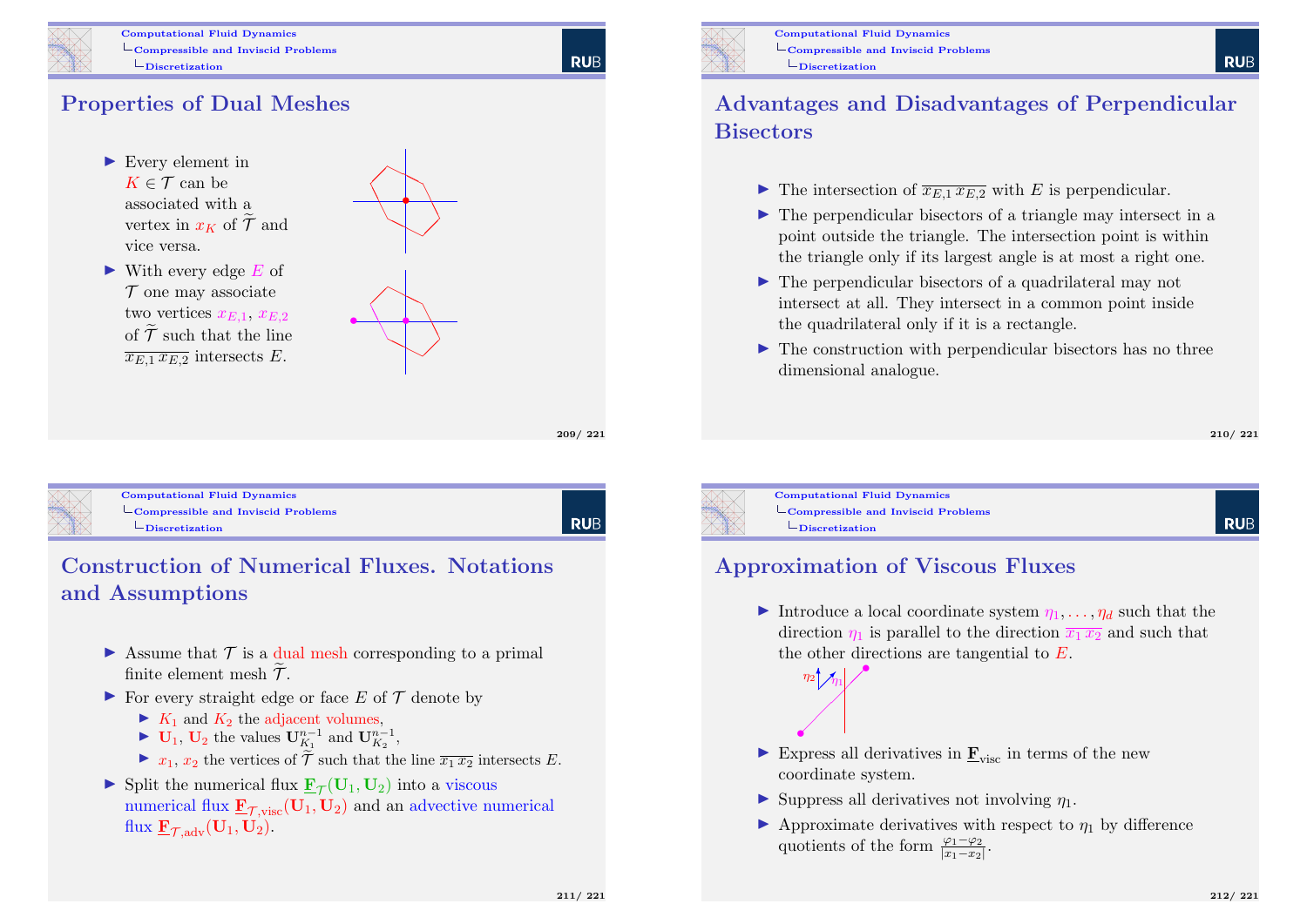

#### Spectral Decomposition of Advective Fluxes

- Denote by  $C(\mathbf{V}) = D(\underline{\mathbf{F}}_{adv}(\mathbf{V}) \cdot \mathbf{n}_{K_1}) \in \mathbb{R}^{m \times m}$  the derivative of  $\mathbf{F}_{adv}(\mathbf{V}) \cdot \mathbf{n}_{K_1}$  with respect to **V**.
- $\triangleright$  Assume that this matrix can be diagonalized (satisfied for Euler and compressible Navier-Stokes equations):

 $Q(\mathbf{V})^{-1}C(\mathbf{V})Q(\mathbf{V})=\Delta(\mathbf{V})$ 

with  $Q(V) \in \mathbb{R}^{m \times m}$  invertible and  $\Delta(V) \in \mathbb{R}^{m \times m}$  diagonal.

► Set  $z^+ = \max\{z, 0\}, z^- = \min\{z, 0\}$  and

 $\Delta(\mathbf{V})^{\pm} = \text{diag}(\Delta(\mathbf{V})^{\pm}_{11}, \dots, \Delta(\mathbf{V})^{\pm}_{mm}),$  $C(\mathbf{V})^{\pm} = Q(\mathbf{V})\Delta(\mathbf{V})^{\pm}Q(\mathbf{V})^{-1}.$ 

213/ 221

**RUB** 



#### Computational Fluid Dynamics  $\mathsf{L}_{\mathsf{Compressible}}$  and Inviscid Problems  $\Box$ [Discretization](#page-48-0)

RUB

#### A One-Dimensional Example

- ► Burger's equation:  $\frac{\partial u}{\partial t} + u \frac{\partial u}{\partial x} = 0$
- $\blacktriangleright$   $F_{\text{adv}}(u) = \frac{1}{2}u^2$ ,  $C(u) = u$ ,  $C(u)^{\pm} = u^{\pm}$
- $\blacktriangleright$  Steger-Warming:

$$
F_{\mathcal{T},\text{adv}}(u_1, u_2) = \begin{cases} u_1^2 & \text{if } u_1 \ge 0, u_2 \ge 0\\ u_1^2 + u_2^2 & \text{if } u_1 \ge 0, u_2 \le 0\\ u_2^2 & \text{if } u_1 \le 0, u_2 \le 0\\ 0 & \text{if } u_1 \le 0, u_2 \ge 0 \end{cases}
$$

 $\blacktriangleright$  van Leer:

$$
F_{\mathcal{T},\text{adv}}(u_1, u_2) = \begin{cases} u_1^2 & \text{if } u_1 \ge -u_2 \\ u_2^2 & \text{if } u_1 \le -u_2 \end{cases}
$$



Computational Fluid Dynamics  $\mathcal{L}_{\text{Compressible and Inviscid Problems}}$  $\Box$ Discretization

#### Approximation of Advective Fluxes

 $\blacktriangleright$  Steger-Warming

$$
\mathbf{F}_{\mathcal{T},adv}(\mathbf{U}_1, \mathbf{U}_2) = C(\mathbf{U}_1)^+ \mathbf{U}_1 + C(\mathbf{U}_2)^- \mathbf{U}_2
$$

 $\blacktriangleright$  van Leer

$$
\mathbf{F}_{\mathcal{T},\text{adv}}(\mathbf{U}_1, \mathbf{U}_2)
$$
\n
$$
= \left[ \frac{1}{2} C(\mathbf{U}_1) + C(\frac{1}{2} (\mathbf{U}_1 + \mathbf{U}_2))^+ - C(\frac{1}{2} (\mathbf{U}_1 + \mathbf{U}_2))^-\right] \mathbf{U}_1
$$
\n
$$
+ \left[ \frac{1}{2} C(\mathbf{U}_2) - C(\frac{1}{2} (\mathbf{U}_1 + \mathbf{U}_2))^+ + C(\frac{1}{2} (\mathbf{U}_1 + \mathbf{U}_2))^-\right] \mathbf{U}_2
$$

214/ 221

**RUE** 

**RUF** 



Computational Fluid Dynamics  $\mathsf{L}_{\mathsf{Compressible}}$  and Inviscid Problems  $\Box$ Discretization

#### Relation to Finite Element Methods

- $\triangleright$  Assume that  $\mathcal T$  is a dual mesh corresponding to a primal finite element mesh  $\widetilde{\mathcal{T}}$ .
- $\blacktriangleright$  There is a natural one-to-one correspondence between piece-wise constant functions on  $\mathcal T$  and continuous piece-wise linear functions on  $\widetilde{\mathcal{T}}$ :

$$
S^{0,-1}(\mathcal{T})^m \ni \mathbf{U}_{\mathcal{T}} \leftrightarrow \widetilde{\mathbf{U}}_{\widetilde{\mathcal{T}}} \in S^{1,0}(\widetilde{\mathcal{T}})^m
$$

$$
\mathbf{U}_{\mathcal{T}}|_K = \widetilde{\mathbf{U}}_{\widetilde{\mathcal{T}}}(\mathcal{X}_K) \qquad \forall K \in \mathcal{T}.
$$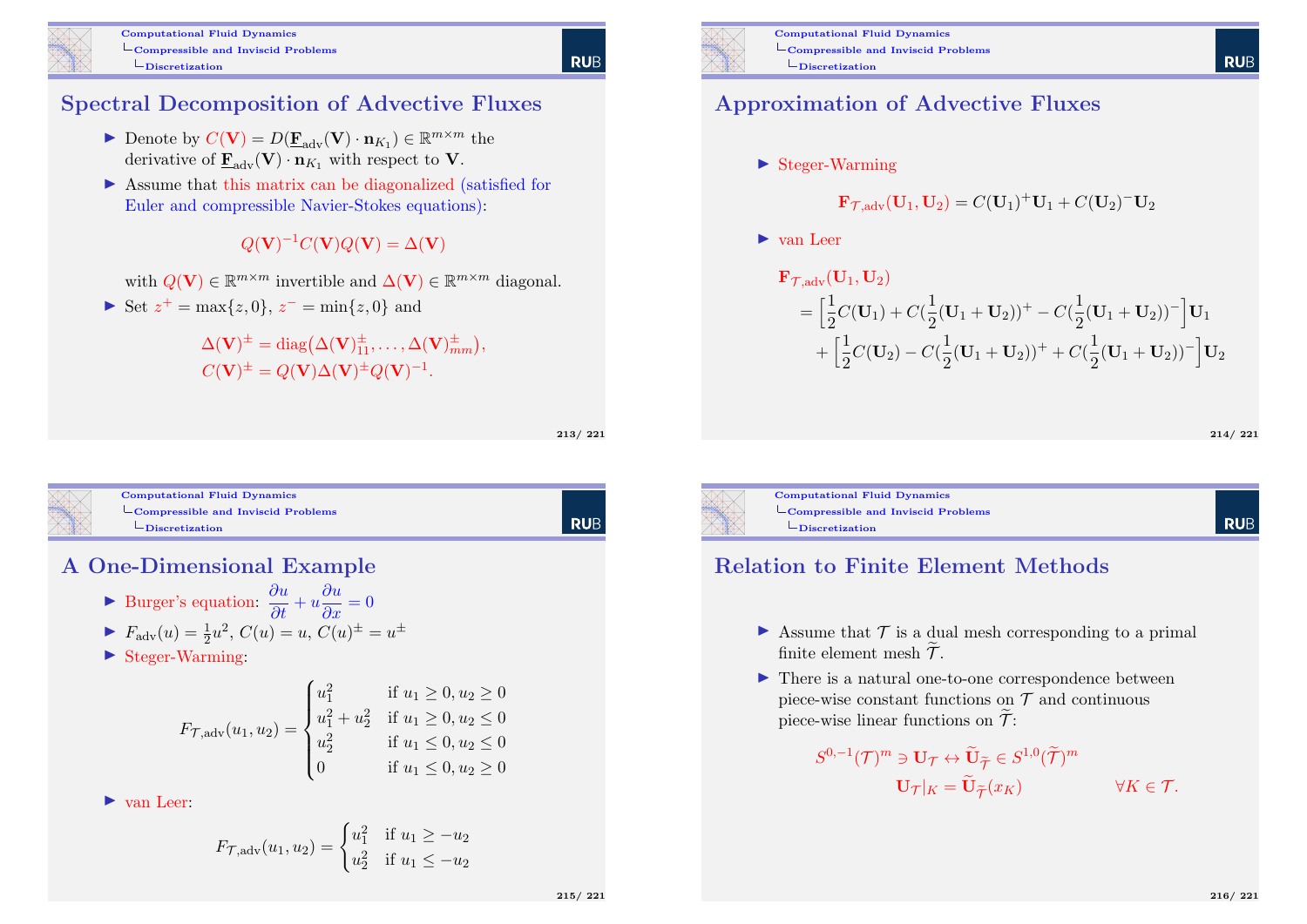Computational Fluid Dynamics  $\mathsf{L}_{\mathsf{Compressible}}$  and Inviscid Problems  $\Box$ Discretization

### A Simple Adaptive Algorithm

- 0. Given the solution  $U_{\mathcal{T}}$  of the finite volume scheme compute the corresponding finite element function  $\mathbf{U}_{\widetilde{\mathcal{T}}}$ .
- 1. Apply a standard a posteriori error estimator to  $\mathbf{U}_{\tilde{\mathcal{T}}}$ .
- 2. Given the error estimator apply a standard mesh refinement and coarsening strategy to the finite element mesh  $\widetilde{\mathcal{T}}$  and thus construct a new, locally refined and coarsened partition  $\hat{\mathcal{T}}$ .
- **3.** Use  $\widehat{\mathcal{T}}$  to construct a new dual mesh  $\mathcal{T}'$ . This is the refinement of  $\mathcal{T}$ .

217/ 221

Computational Fluid Dynamics  $\mathsf{L}_{\mathsf{Compressible}}$  and Inviscid Problems  $L$ [Discretization](#page-48-0)

**RUB** 

#### A Simple Discontinuous Galerkin Scheme

- ► Compute  $\mathbf{U}_{\mathcal{T}}^0$ , the  $L^2$ -projection of  $\mathbf{U}_0$  onto  $S^{k,-1}(\mathcal{T})$ .
- For  $n \geq 1$  find  $\mathbf{U}_{\mathcal{T}}^n \in S^{k,-1}(\mathcal{T})$  such that for all  $\mathbf{V}_{\mathcal{T}}$

$$
\sum_{K \in \mathcal{T}} \frac{1}{\tau} \int_{K} M(\mathbf{U}_{\mathcal{T}}^{n}) \cdot \mathbf{V}_{\mathcal{T}} - \sum_{K \in \mathcal{T}} \int_{K} \mathbf{F}(\mathbf{U}_{\mathcal{T}}^{n}) : \nabla \mathbf{V}_{\mathcal{T}} \n+ \sum_{E \in \mathcal{E}} \delta_{E} h_{E} \int_{E} [\mathbf{n}_{E} \cdot \mathbf{F}(\mathbf{U}_{\mathcal{T}}^{n}) \mathbf{V}_{\mathcal{T}}]_{E} \n+ \sum_{K \in \mathcal{T}} \delta_{K} h_{K}^{2} \int_{K} \text{div } \mathbf{F}(\mathbf{U}_{\mathcal{T}}^{n}) \cdot \text{div } \mathbf{F}(\mathbf{V}_{\mathcal{T}}) \n= \sum_{K \in \mathcal{T}} \frac{1}{\tau} \int_{K} M(\mathbf{U}_{\mathcal{T}}^{n-1}) \cdot \mathbf{V}_{\mathcal{T}} + \sum_{K \in \mathcal{T}} \int_{K} \mathbf{g}(\cdot, n\tau) \cdot \mathbf{V}_{\mathcal{T}} \n+ \sum_{K \in \mathcal{T}} \delta_{K} h_{K}^{2} \int_{K} \mathbf{g}(\cdot, n\tau) \cdot \text{div } \mathbf{F}(\mathbf{V}_{\mathcal{T}})
$$



Computational Fluid Dynamics  $\mathsf{L}_{\mathsf{Compressible}}$  and Inviscid Problems Discretization

#### Idea of Discontinuous Galerkin Methods

- $\triangleright$  Approximate U by discontinuous functions which are polynomials w.r.t. space and time on small space-time cylinders of the form  $K \times [(n-1)\tau, n\tau]$  with  $K \in \mathcal{T}$ .
- $\triangleright$  For every such cylinder multiply the differential equation by a corresponding test-polynomial and integrate the result over the cylinder.
- $\triangleright$  Use integration by parts for the flux term.
- $\triangleright$  Accumulate the contributions of all elements in T.
- $\triangleright$  Compensate for the illegal partial integration by adding appropriate jump-terms across the element boundaries.
- $\triangleright$  Stabilize the scheme in a Petrov-Galerkin way by adding suitable element residuals.

#### 218/ 221

**RUF** 

Computational Fluid Dynamics  $\mathsf{L}_{\mathsf{Compressible}}$  and Inviscid Problems  $L$ Discretization

#### Possible Modifications

- $\blacktriangleright$  The jump and stabilization terms can be chosen more judiciously.
- $\blacktriangleright$  The time-step may not be constant.
- $\blacktriangleright$  The spatial mesh may depend on time.
- $\blacktriangleright$  The functions  $U_{\mathcal{T}}$  and  $V_{\mathcal{T}}$  may be piece-wise polynomials of higher order w.r.t. to time. Then the term

 $\sum$ K∈T  $\int^{n\tau}$  $(n-1)\tau$ Z K  $\frac{\partial M(\mathbf{U}_{\mathcal{T}})}{\partial t} \cdot \mathbf{V}_{\mathcal{T}}$  must be added on the

left-hand side and terms of the form  $\frac{\partial M(\mathbf{U}_{\mathcal{T}})}{\partial t} \cdot \mathbf{V}_{\mathcal{T}}$  must be added to the element residuals.